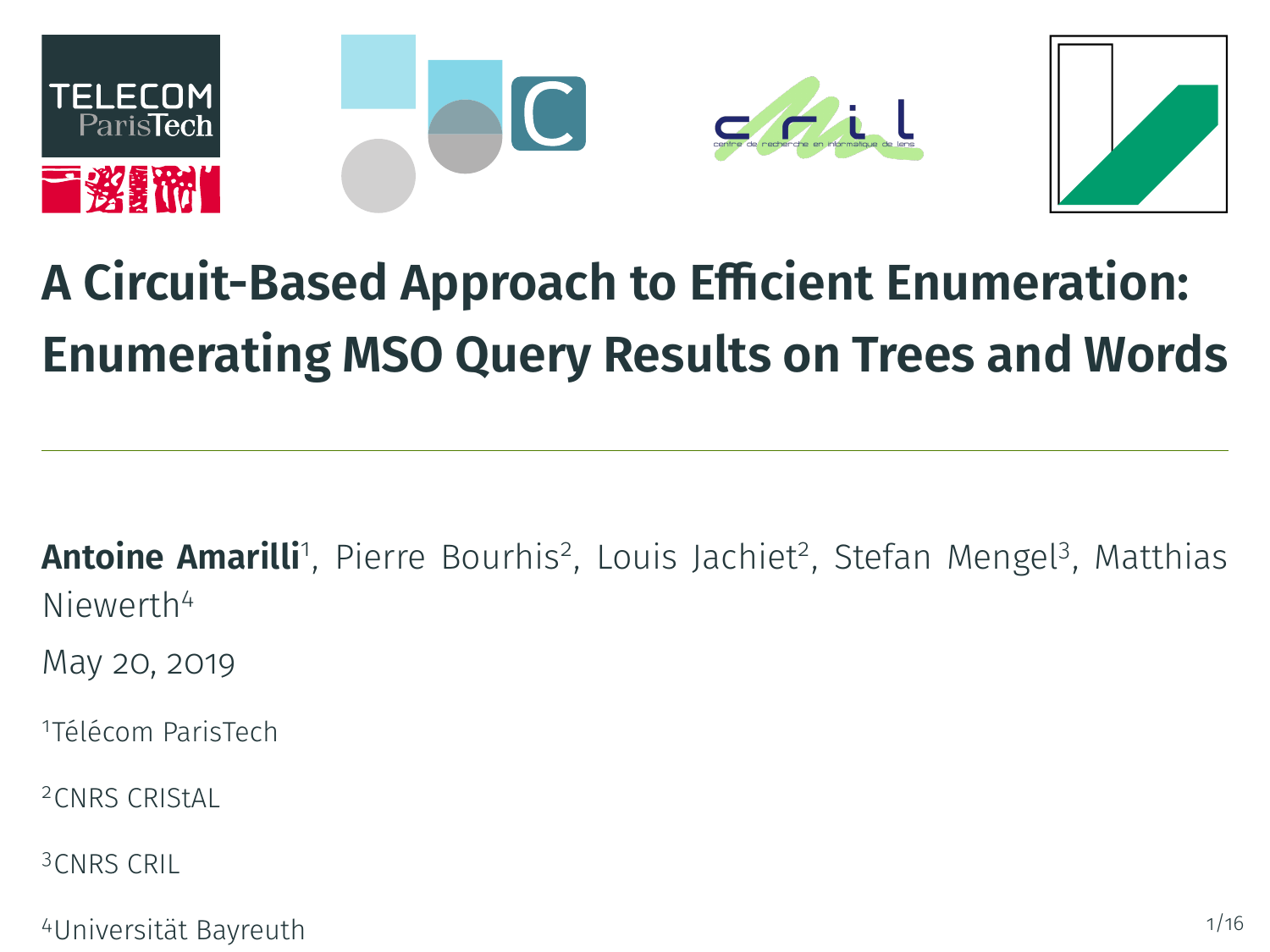• Stefan has presented enumeration for d-DNNF set circuits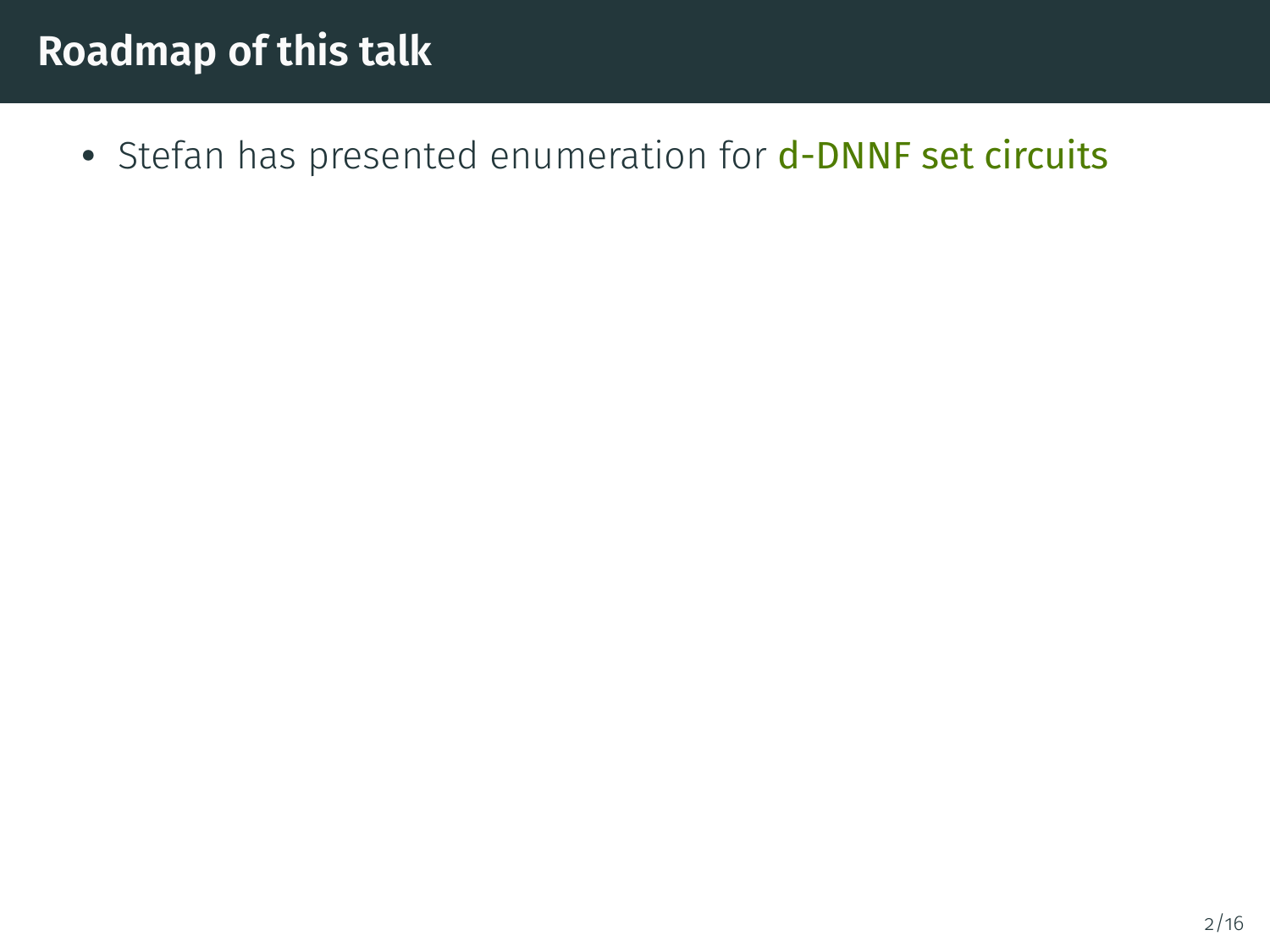- Stefan has presented enumeration for **d-DNNF set circuits**
- This talk: introduce MSO query evaluation on trees and build a set circuit that represents the answers to enumerate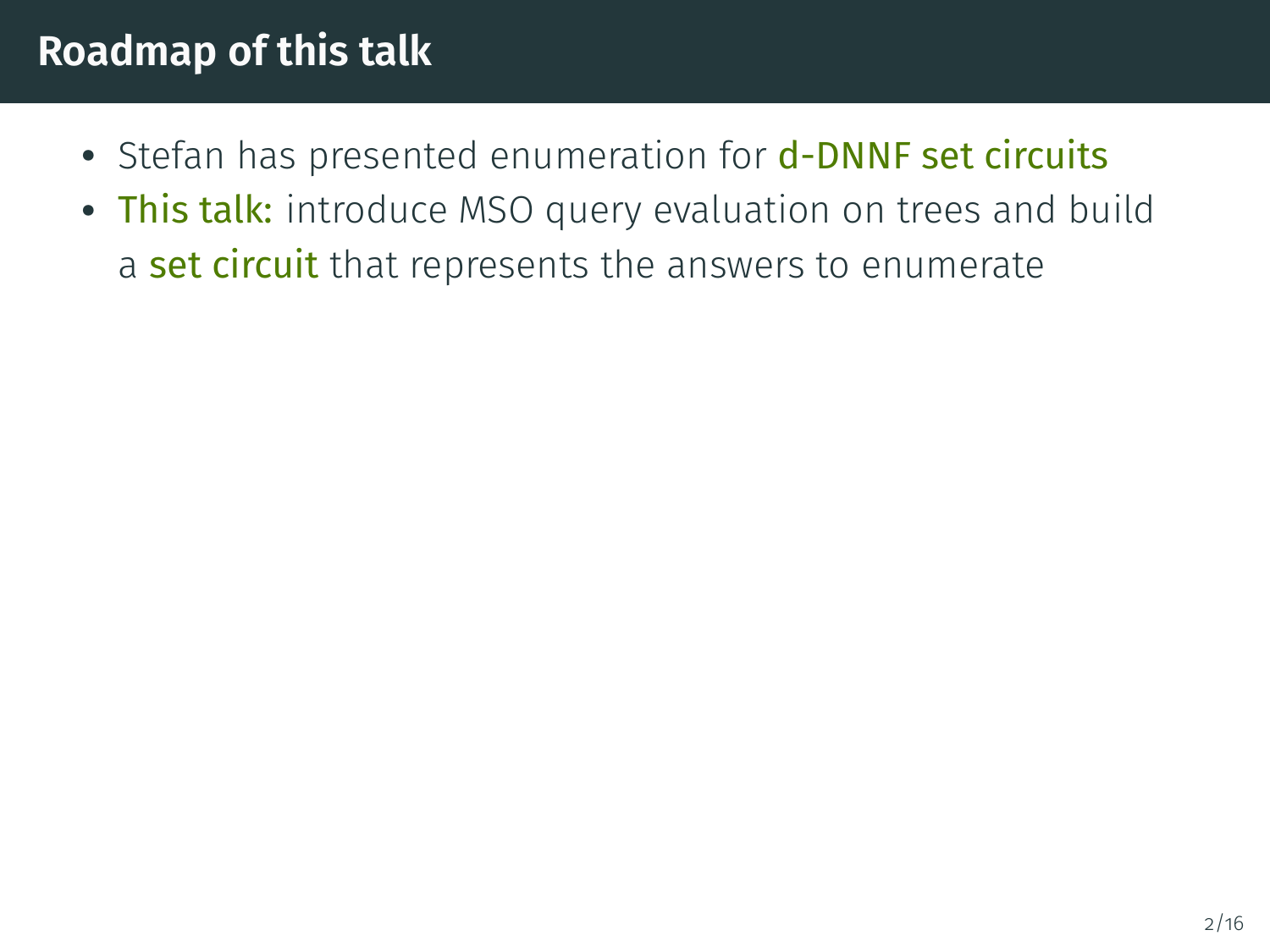- Stefan has presented enumeration for **d-DNNF set circuits**
- This talk: introduce MSO query evaluation on trees and build a set circuit that represents the answers to enumerate
- Using the previous talk we can reprove the result:

#### **Theorem [\[Bagan, 2006,](#page-86-0) [Kazana and Segoun, 2013\]](#page-87-0)**

*We can enumerate the answers of MSO queries on trees with linear-time preprocessing and constant delay.*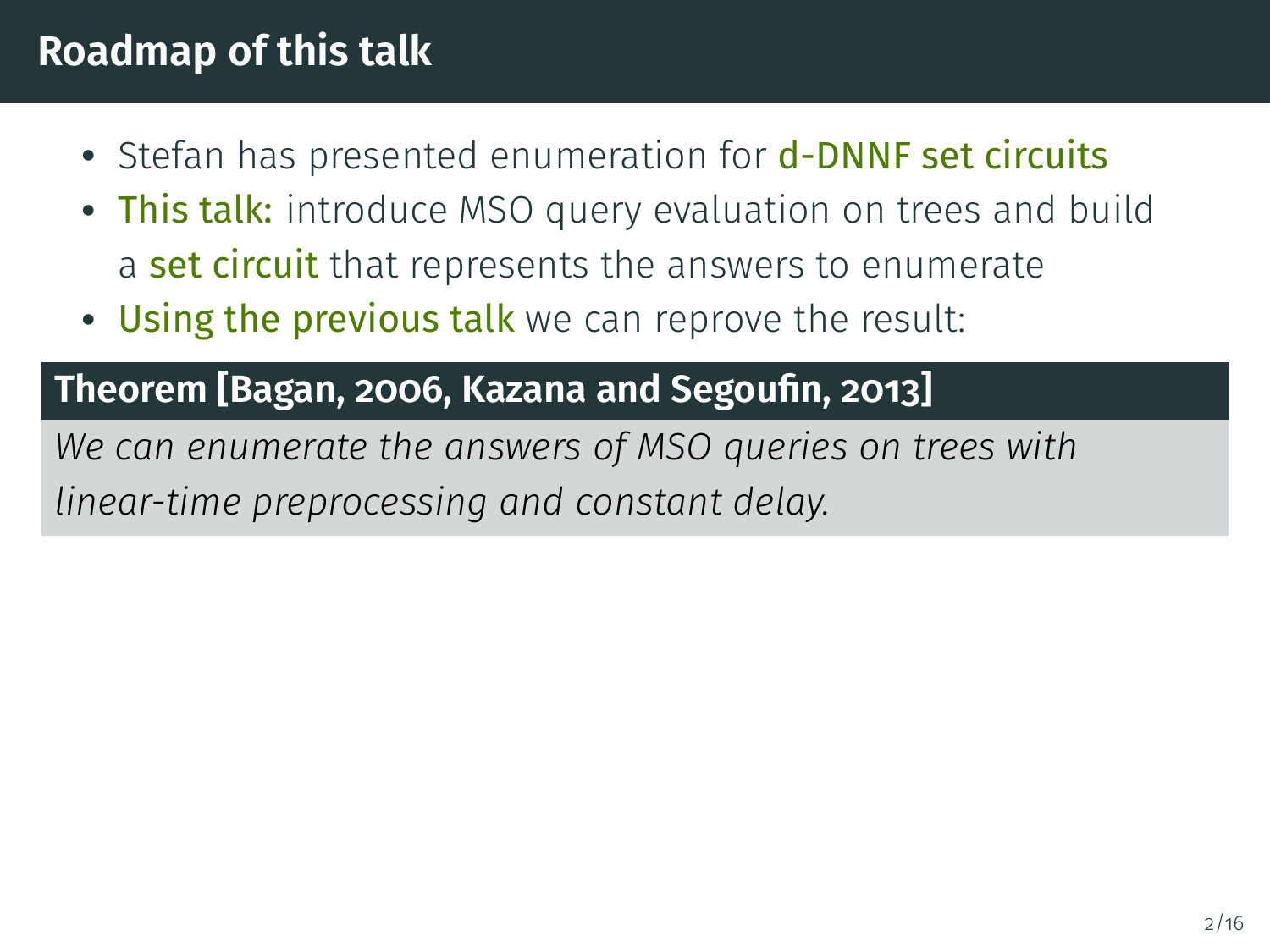- Stefan has presented enumeration for **d-DNNF set circuits**
- This talk: introduce MSO query evaluation on trees and build a set circuit that represents the answers to enumerate
- Using the previous talk we can reprove the result:

#### **Theorem [\[Bagan, 2006,](#page-86-0) [Kazana and Segoun, 2013\]](#page-87-0)**

*We can enumerate the answers of MSO queries on trees with linear-time preprocessing and constant delay.*

• Also: new results on combined complexity:

#### **Theorem [\[Amarilli et al., 2019a,](#page-86-1) [Amarilli et al., 2019b\]](#page-86-2)**

*We can enumerate the results of an automaton on a tree with:*

- *Preprocessing linear in the tree and polynomial in the automaton*
- *Delay constant in the tree and polynomial in the automaton*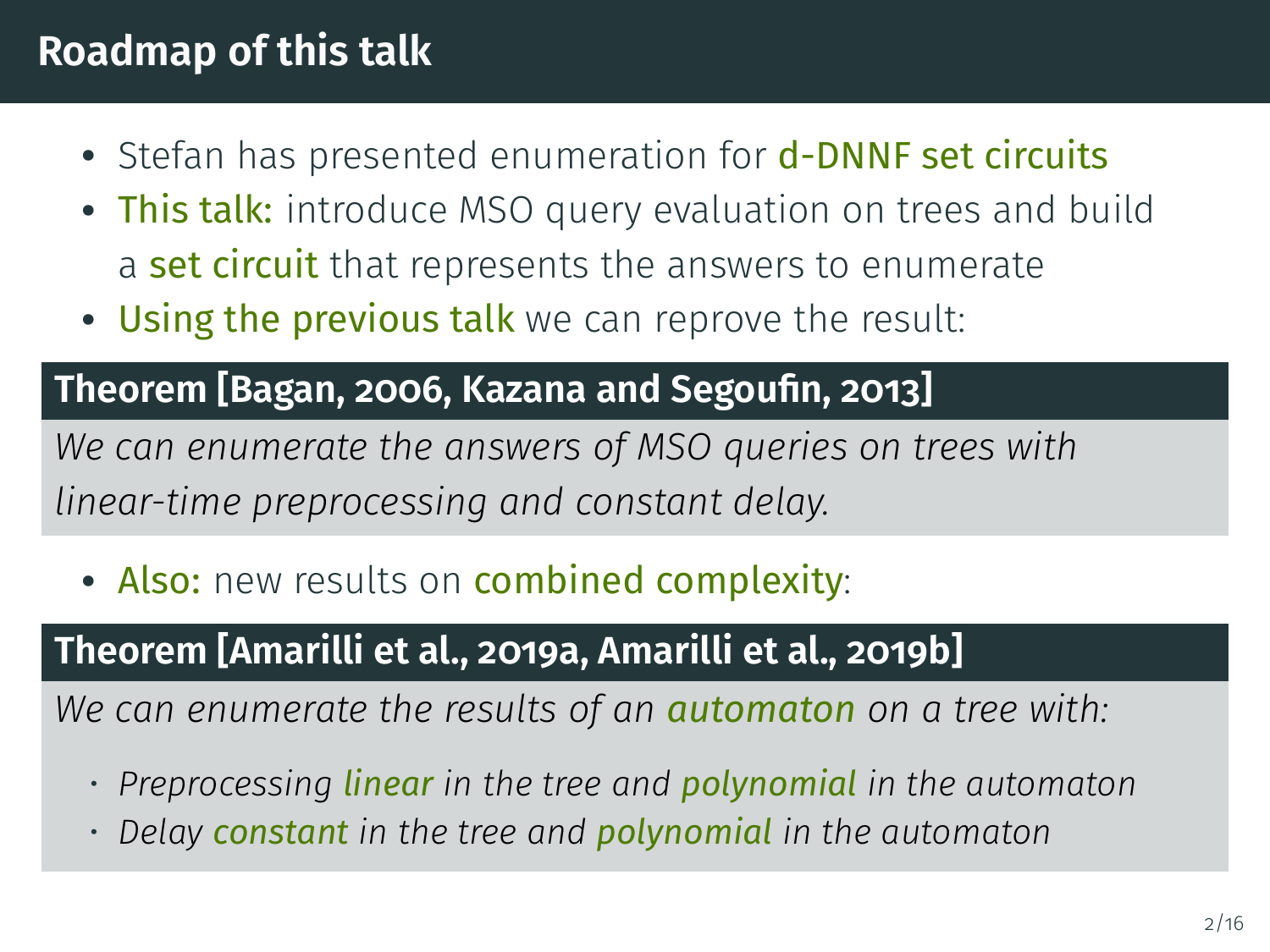- Stefan has presented enumeration for **d-DNNF set circuits**
- This talk: introduce MSO query evaluation on trees and build a set circuit that represents the answers to enumerate
- Using the previous talk we can reprove the result:

#### **Theorem [\[Bagan, 2006,](#page-86-0) [Kazana and Segoun, 2013\]](#page-87-0)**

*We can enumerate the answers of MSO queries on trees with linear-time preprocessing and constant delay.*

• Also: new results on combined complexity:

#### **Theorem [\[Amarilli et al., 2019a,](#page-86-1) [Amarilli et al., 2019b\]](#page-86-2)**

*We can enumerate the results of an automaton on a tree with:*

- *Preprocessing linear in the tree and polynomial in the automaton*
- *Delay constant in the tree and polynomial in the automaton*
- Next talk: how to support updates (and prove new results)  $_{2/16}$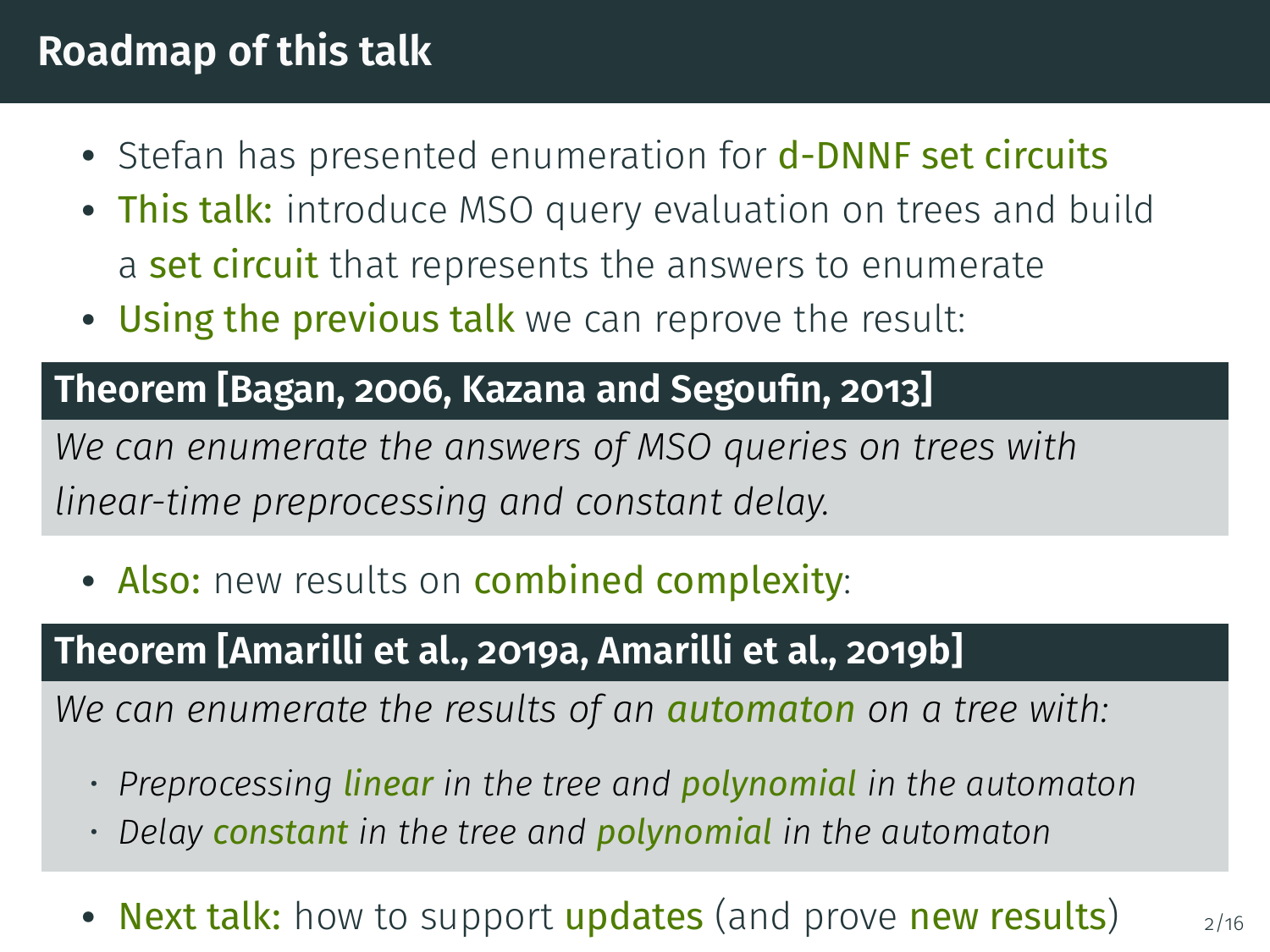## <span id="page-6-0"></span>**[Boolean MSO on trees](#page-6-0)**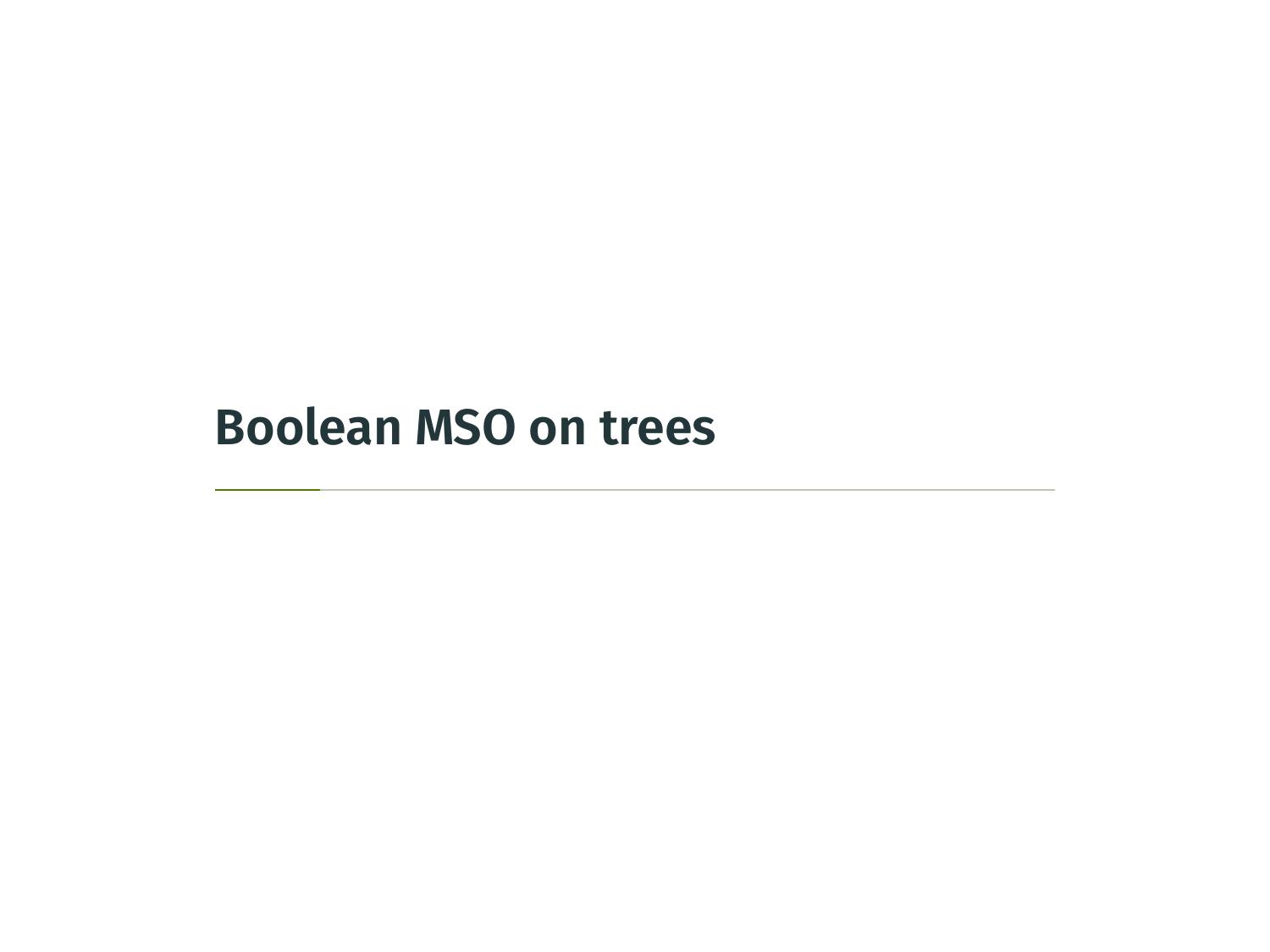

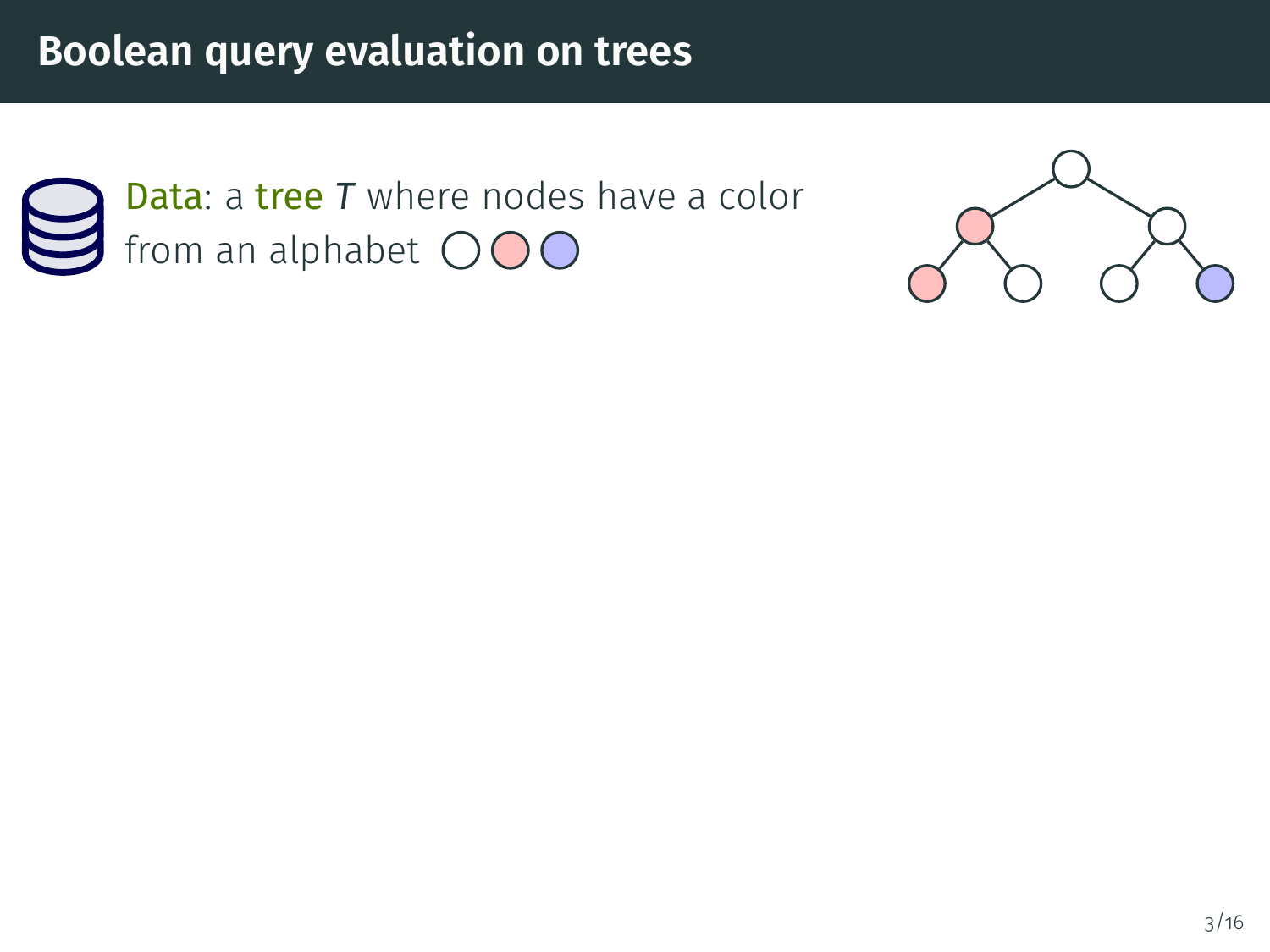Data: a tree *T* where nodes have a color from an alphabet  $\bigcirc$   $\bigcirc$   $\bigcirc$ 



**?** Query *Q*: a sentence in monadic second-order logic (MSO)

- $\cdot$  *P*<sup> $\circ$ </sup> (*x*) means "*x* is blue"
- $\cdot x \rightarrow y$  means "x is the parent of y"

*"Is there both a pink and a blue node?"*  $\exists$ *x y P***○** $(x)$  ∧ *P***○** $(y)$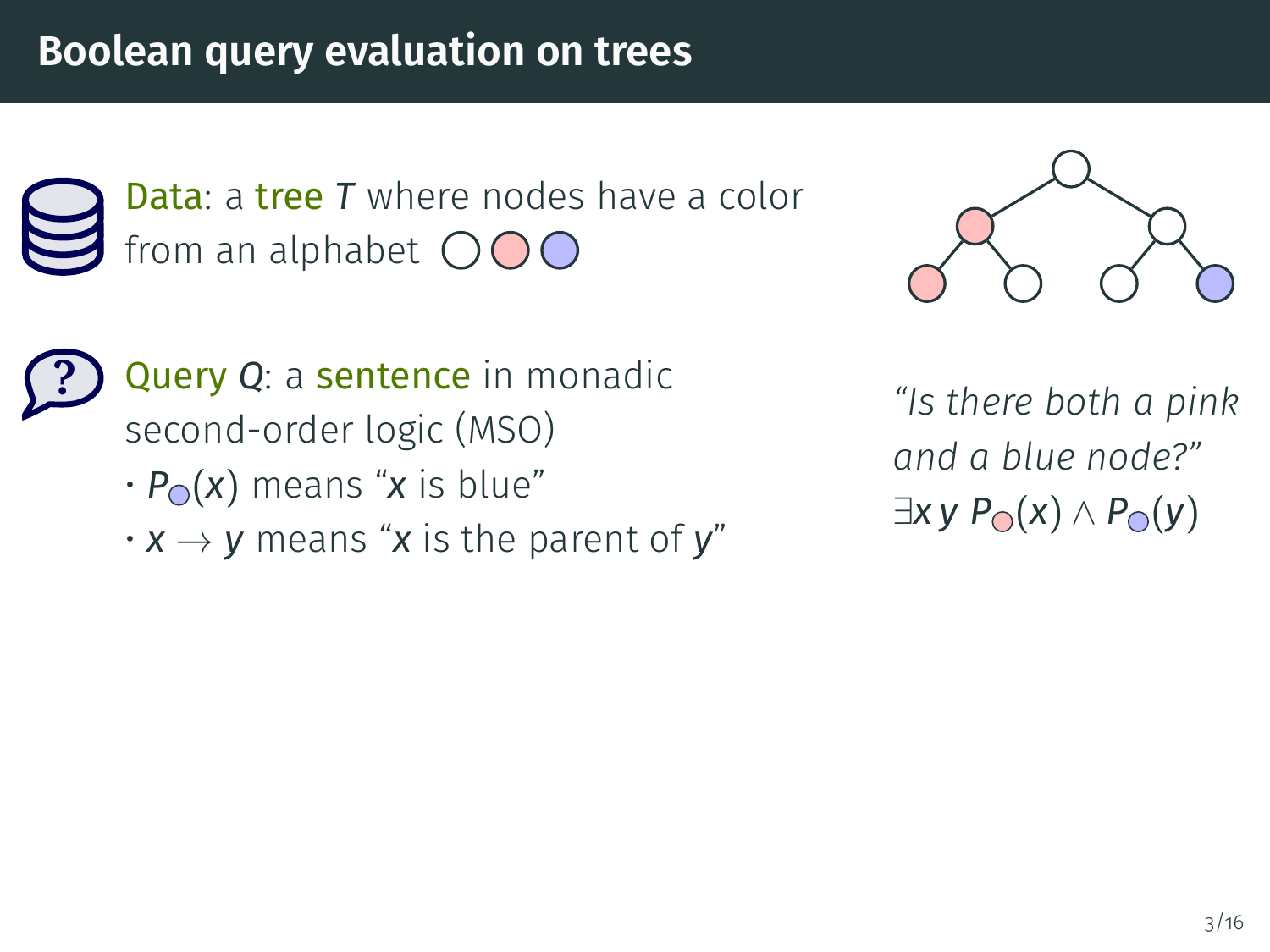Data: a tree *T* where nodes have a color from an alphabet  $\bigcirc$   $\bigcirc$   $\bigcirc$ 



**?** Query *Q*: a sentence in monadic second-order logic (MSO)

- $\cdot$  *P*<sup> $\circ$ </sup> (*x*) means "*x* is blue"
- $\cdot x \rightarrow y$  means "x is the parent of y"

*"Is there both a pink and a blue node?"*  $\exists$ *x y P***○** $(x)$  ∧ *P***○** $(y)$ 

**i** Result: TRUE/FALSE indicating if the tree T satisfies the query Q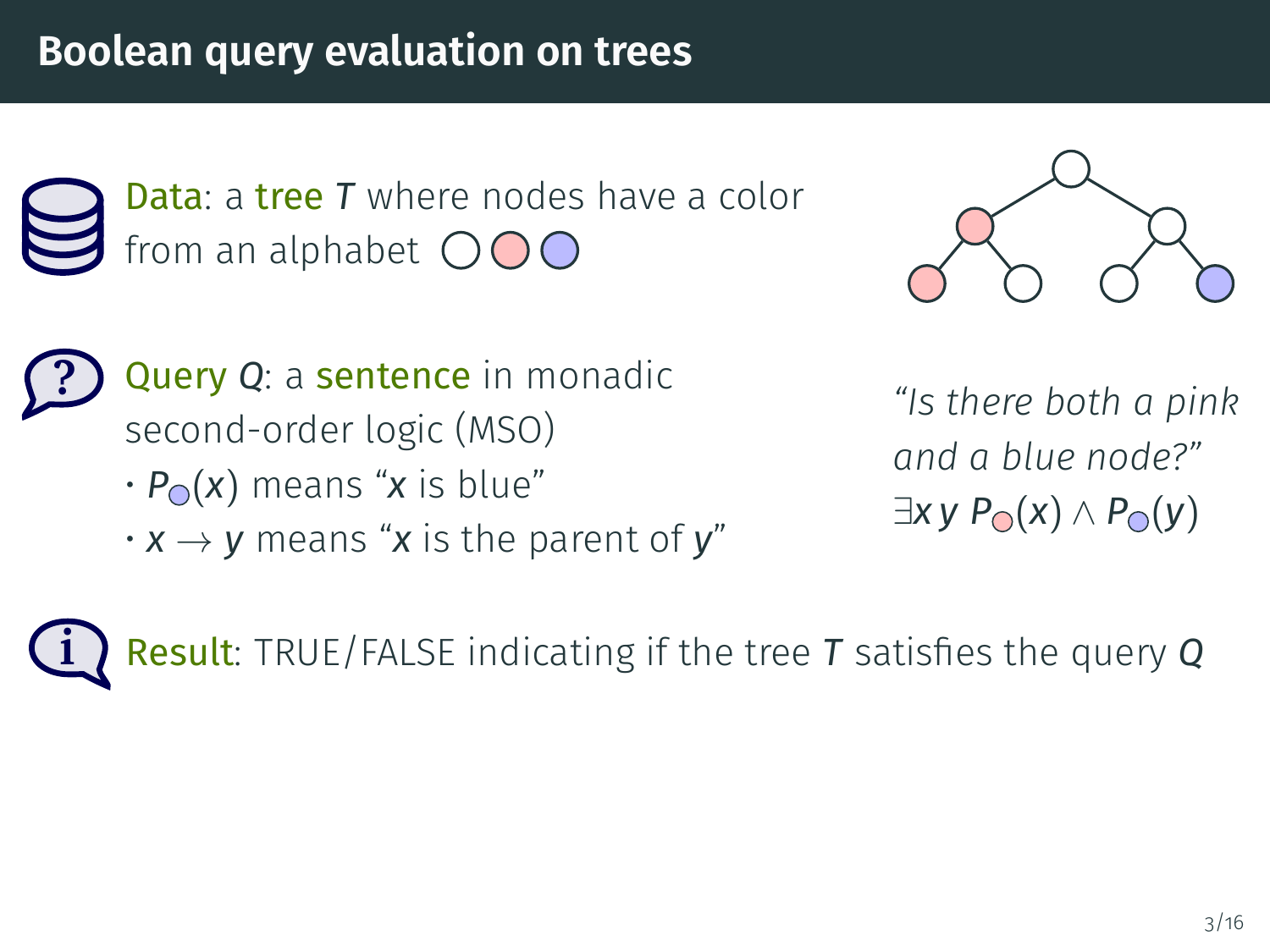Data: a tree *T* where nodes have a color from an alphabet  $\bigcirc$   $\bigcirc$   $\bigcirc$ 



**?** Query *Q*: a sentence in monadic second-order logic (MSO)

- $\cdot$  *P*<sup> $\circ$ </sup> (*x*) means "*x* is blue"
- $\cdot x \rightarrow y$  means "x is the parent of y"

*"Is there both a pink and a blue node?"*  $\exists$ *x y P*<sub>○</sub> $(x)$  ∧ *P*<sub>○</sub> $(y)$ 

**i** Result: TRUE/FALSE indicating if the tree T satisfies the query Q

Computational complexity as a function of *T* (the query **Q** is **fixed**)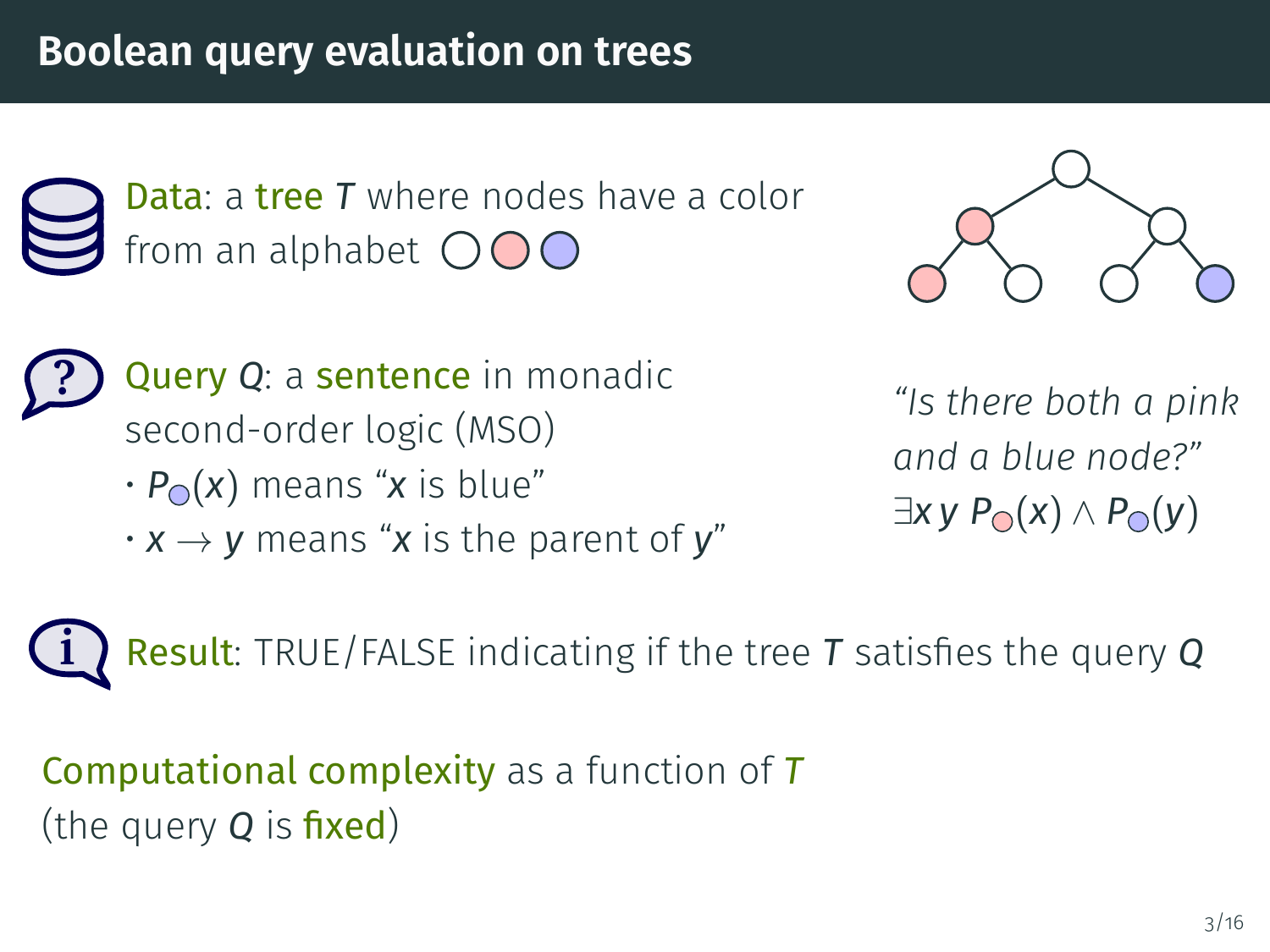

- $P_{\odot}(x)$  means "*x* is blue"; also  $P_{\odot}(x)$ ,  $P_{\odot}(x)$
- $x \rightarrow y$  means "x is the parent of y"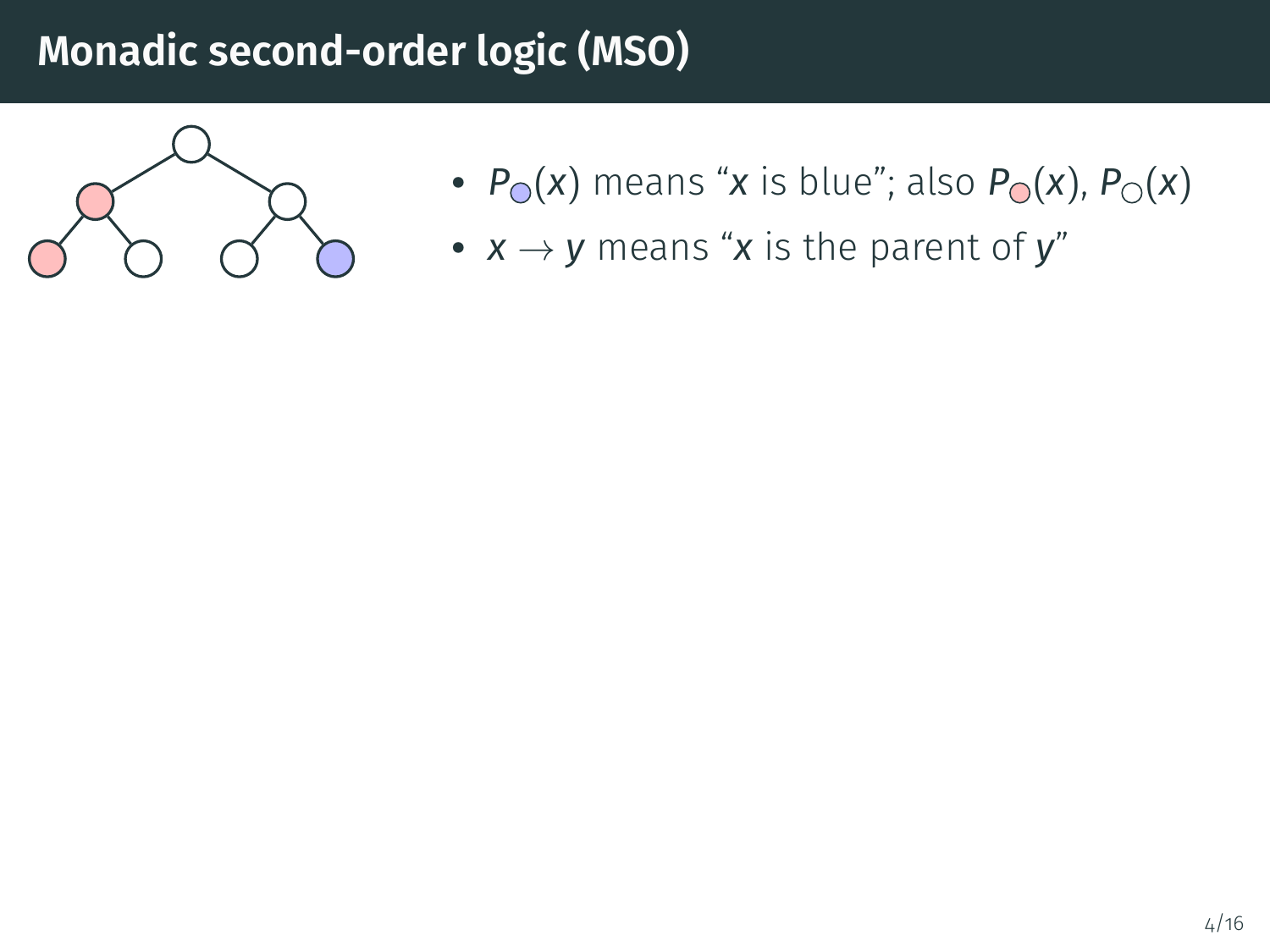

- $P_{\odot}(x)$  means "*x* is blue"; also  $P_{\odot}(x)$ ,  $P_{\odot}(x)$
- $x \rightarrow y$  means "x is the parent of y"
- Propositional logic: formulas with AND ∧, OR ∨, NOT ¬<br>Propositional logic: formulas with also shared products blue
	- *P* (*x*) ∧ *P* (*y*) means *"Node x is pink and node y is blue"*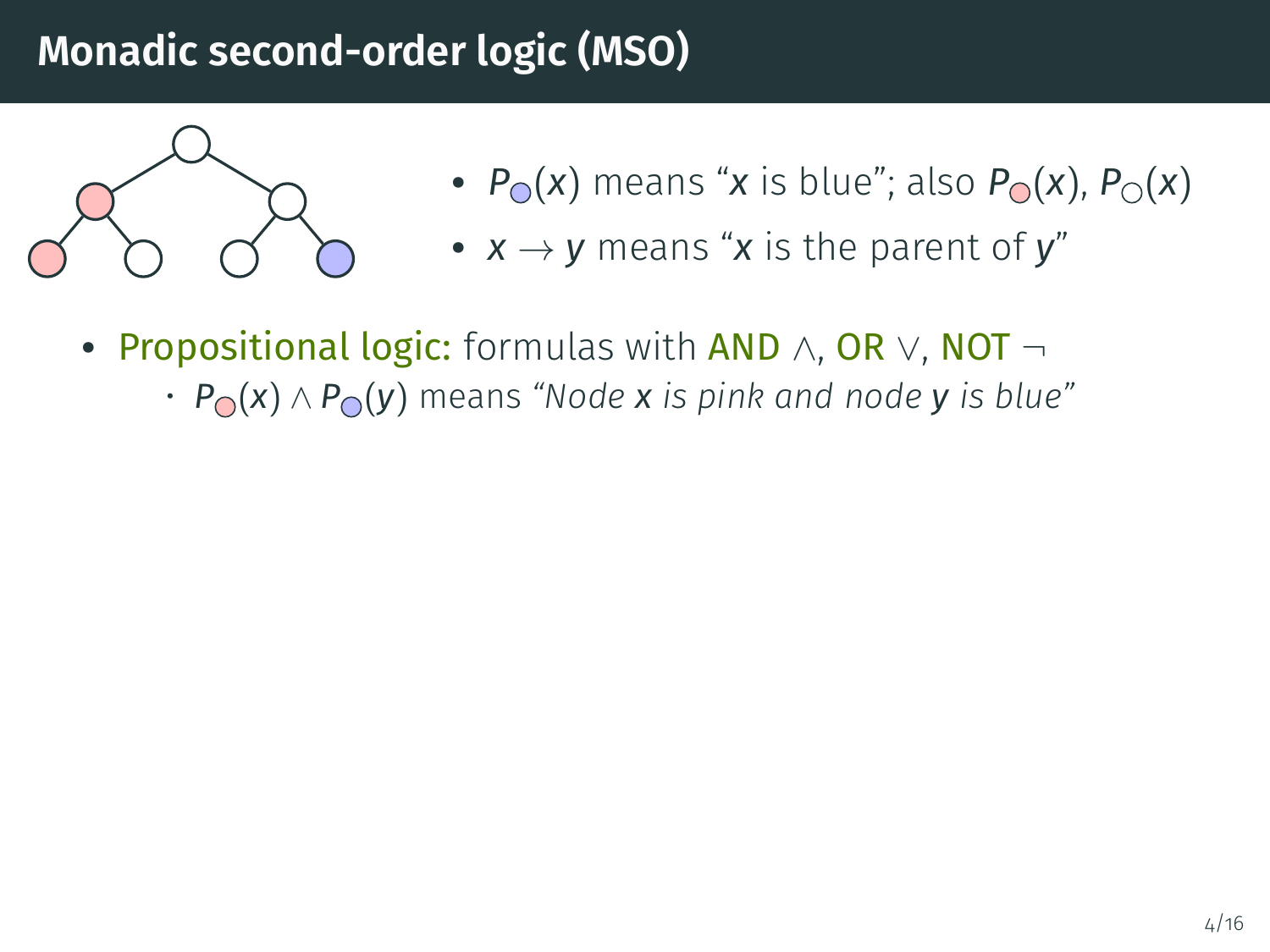

- $P_{\odot}(x)$  means "*x* is blue"; also  $P_{\odot}(x)$ ,  $P_{\odot}(x)$
- $x \rightarrow y$  means "x is the parent of y"
- Propositional logic: formulas with AND ∧, OR ∨, NOT ¬<br>Propositional logic: formulas with also shared products blue
	- *P* (*x*) ∧ *P* (*y*) means *"Node x is pink and node y is blue"*
- First-order logic: adds existential quantifier ∃ and<br>……increal quantifica) / universal quantifier ∀
	- ∃*x y P* (*x*) ∧ *P* (*y*) means *"There is both a pink and a blue node"*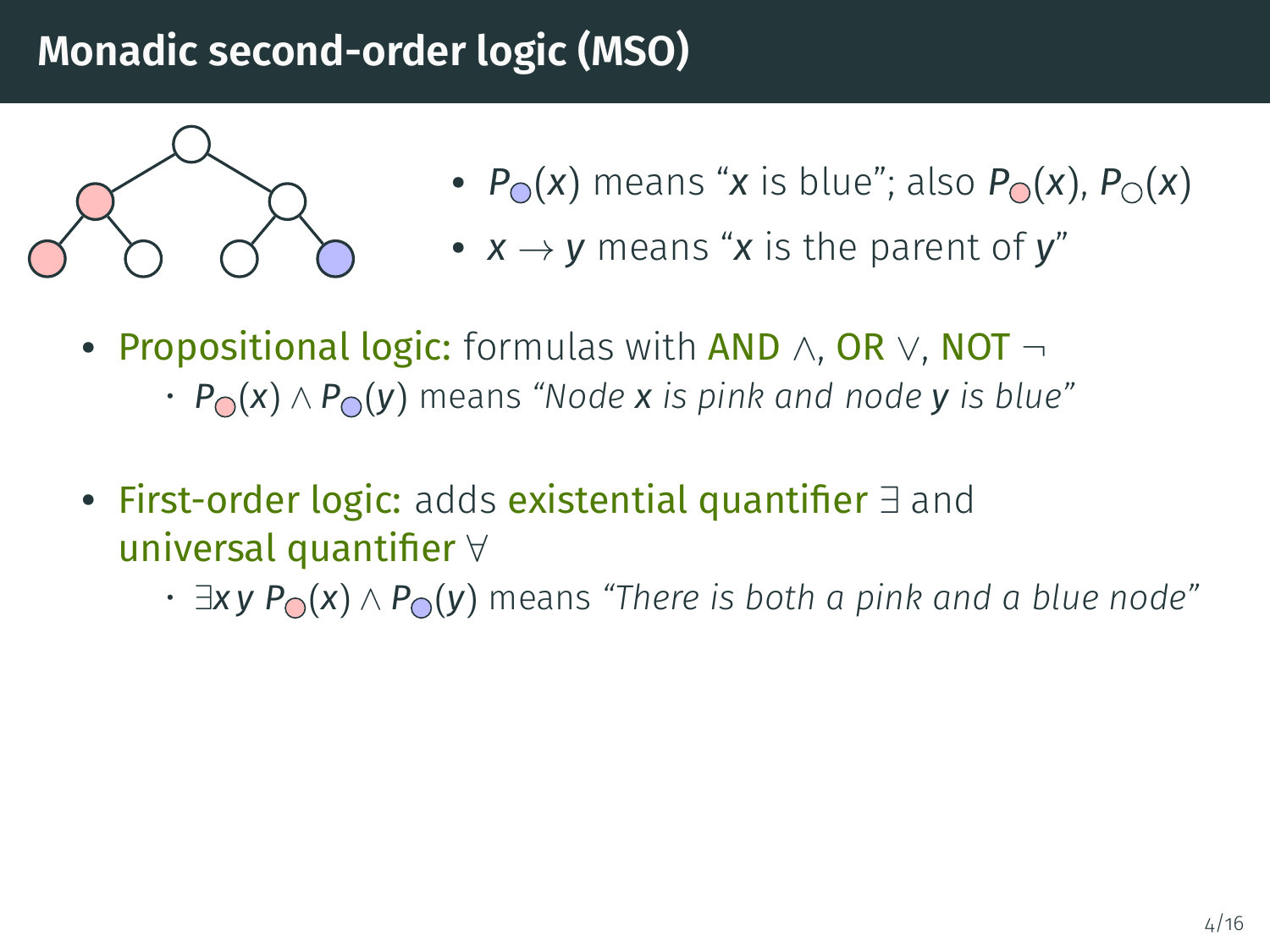

- $P_{\odot}(x)$  means "*x* is blue"; also  $P_{\odot}(x)$ ,  $P_{\odot}(x)$
- $x \rightarrow y$  means "x is the parent of y"
- Propositional logic: formulas with AND ∧, OR ∨, NOT ¬<br>Propositional logic: formulas with also shared products blue
	- *P* (*x*) ∧ *P* (*y*) means *"Node x is pink and node y is blue"*
- First-order logic: adds existential quantifier ∃ and<br>……increal quantifica) / universal quantifier ∀
	- ∃*x y P* (*x*) ∧ *P* (*y*) means *"There is both a pink and a blue node"*
- Monadic second-order logic (MSO): adds quantifiers over sets
	- ∃*S* ∀*x S*(*x*) means *"there is a set S containing every element x"*
	- Can express transitive closure *x* →<sup>∗</sup> *y*, i.e., *"x is an ancestor of y"*
	- ∀*x P* (*x*) ⇒ ∃*y P* (*y*) ∧ *x* →<sup>∗</sup> *y* means *"There is a blue node below every pink node"*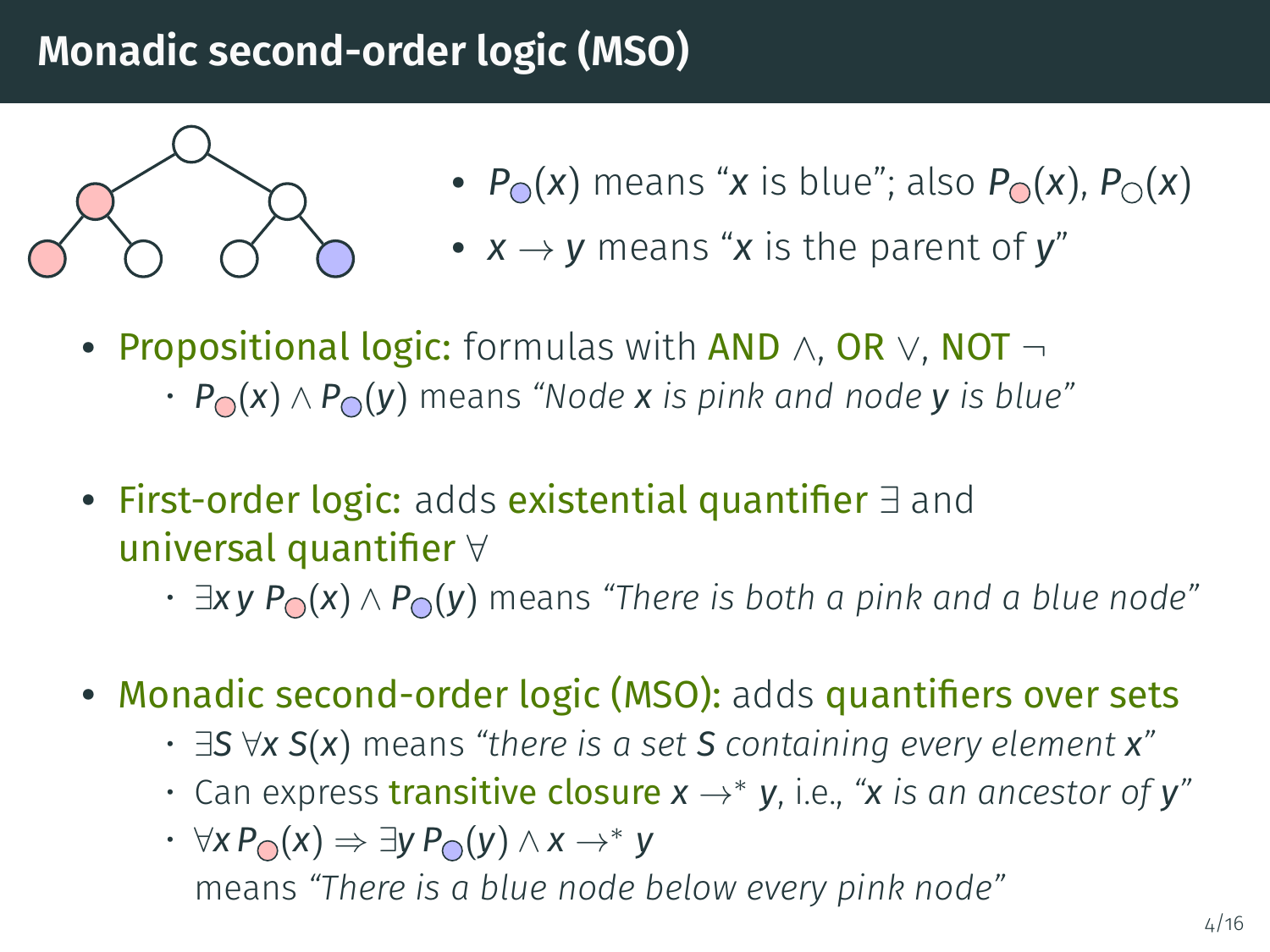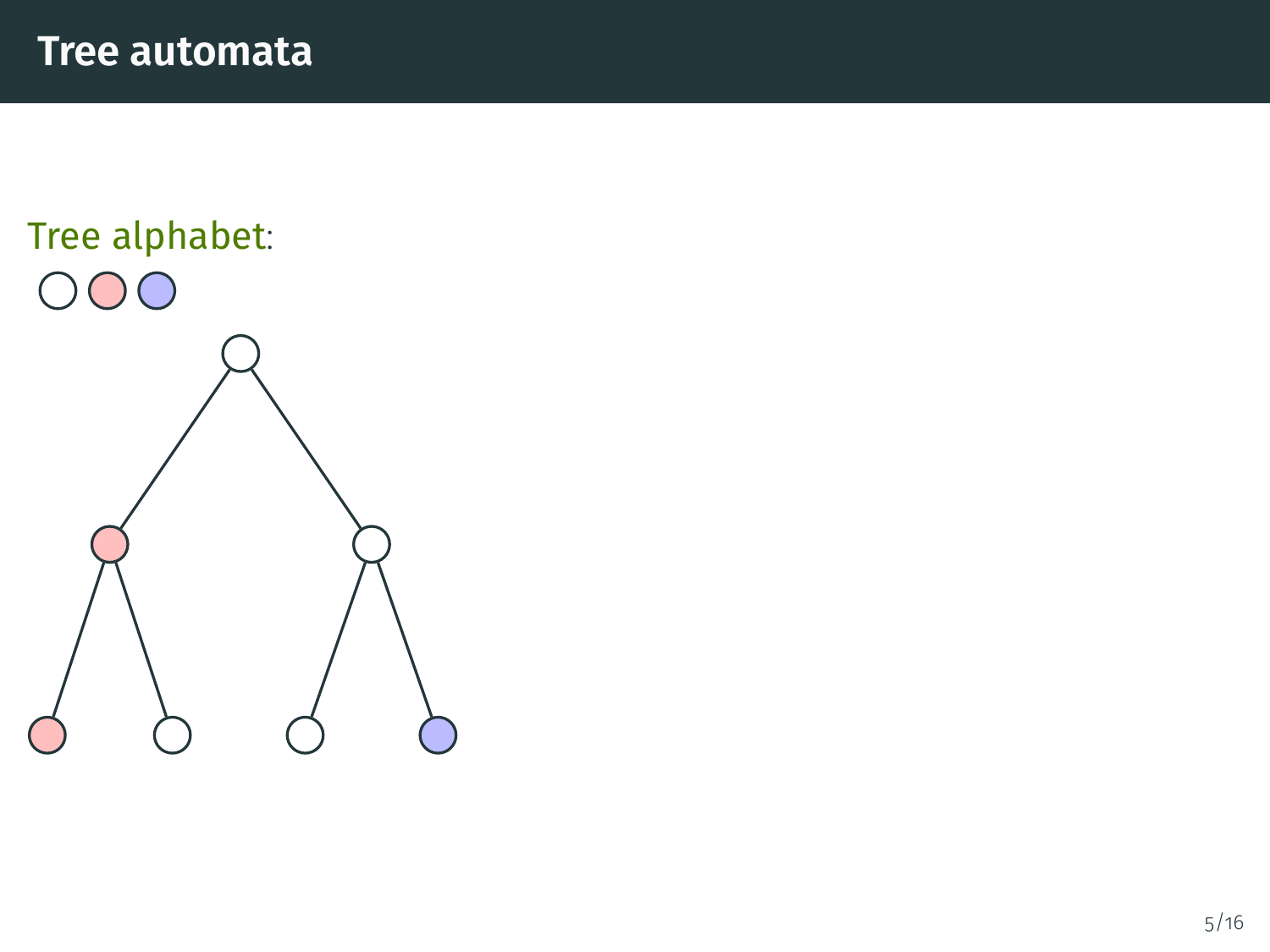

- Bottom-up deterministic tree automaton
- *"Is there both a pink and a blue node?"*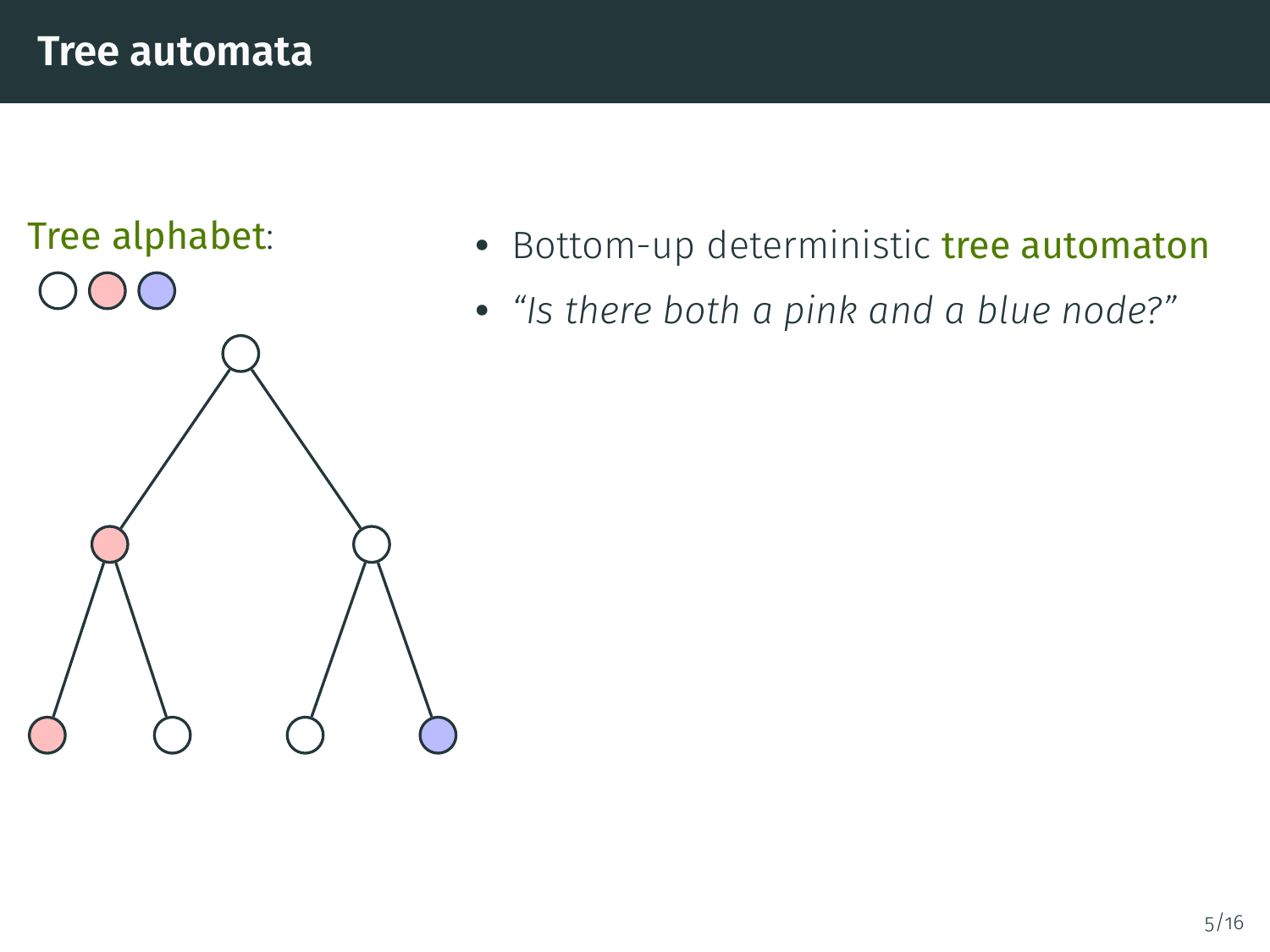

- Bottom-up deterministic tree automaton
- *"Is there both a pink and a blue node?"*
- States: {⊥, *B*, *P*, ⊤}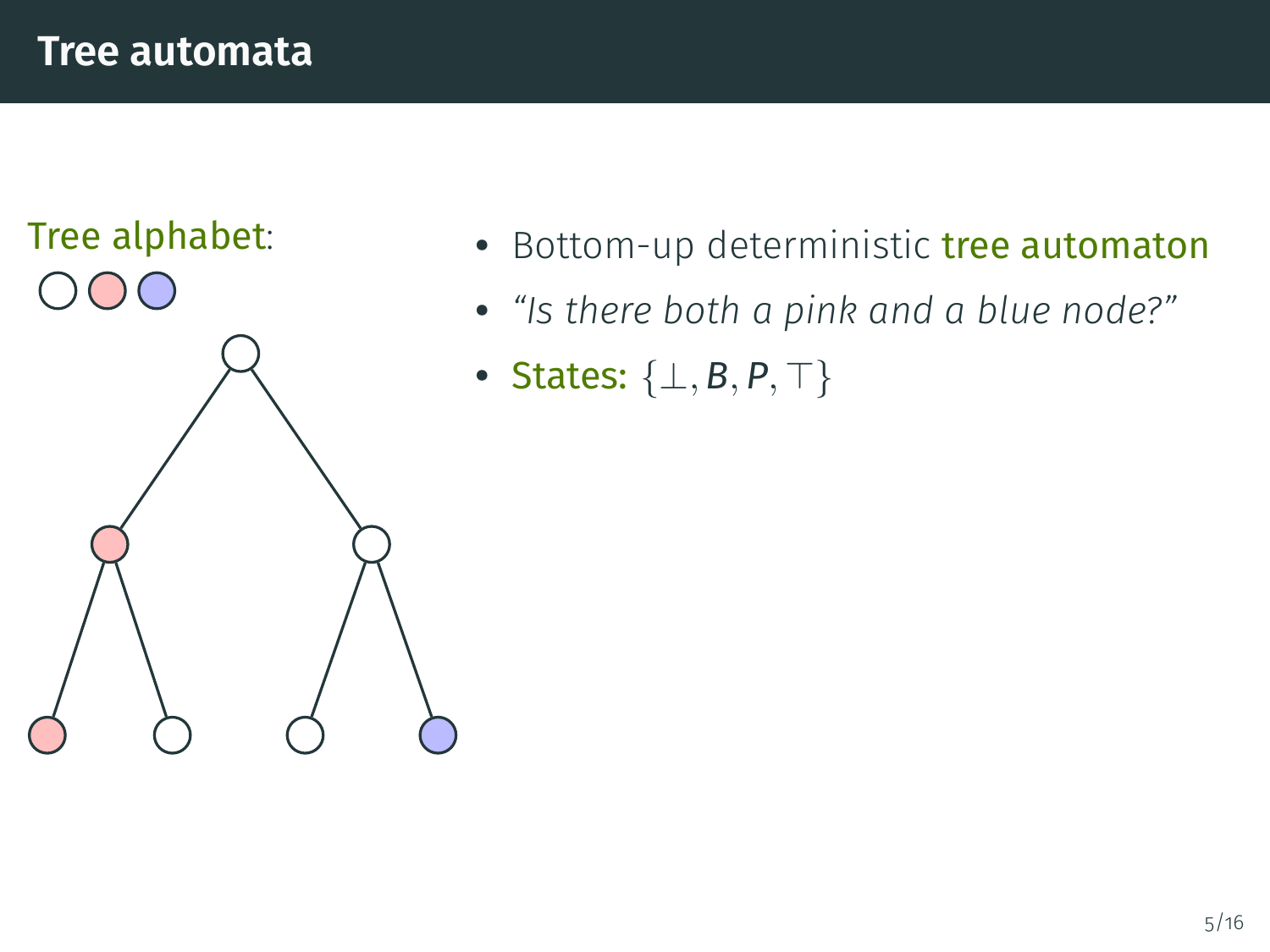

- Bottom-up deterministic tree automaton
- *"Is there both a pink and a blue node?"*
- States: {⊥, *B*, *P*, ⊤}
- Final states:  $\{\top\}$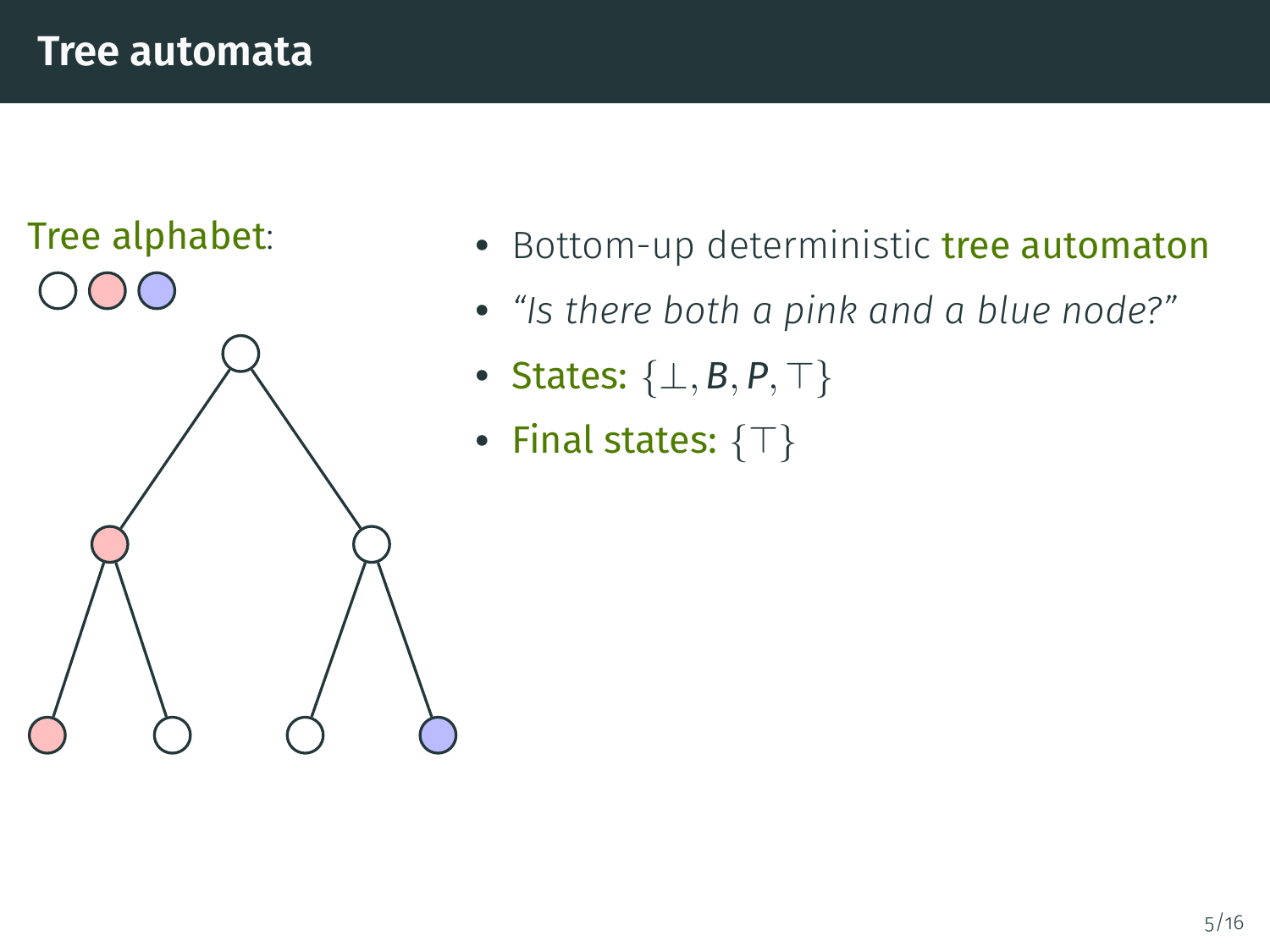

- Bottom-up deterministic tree automaton
- *"Is there both a pink and a blue node?"*
- States: {⊥, *B*, *P*, ⊤}
- Final states:  $\{\top\}$
- Initial function:  $\bigcirc \bot$   $\bigcirc P$   $\bigcirc B$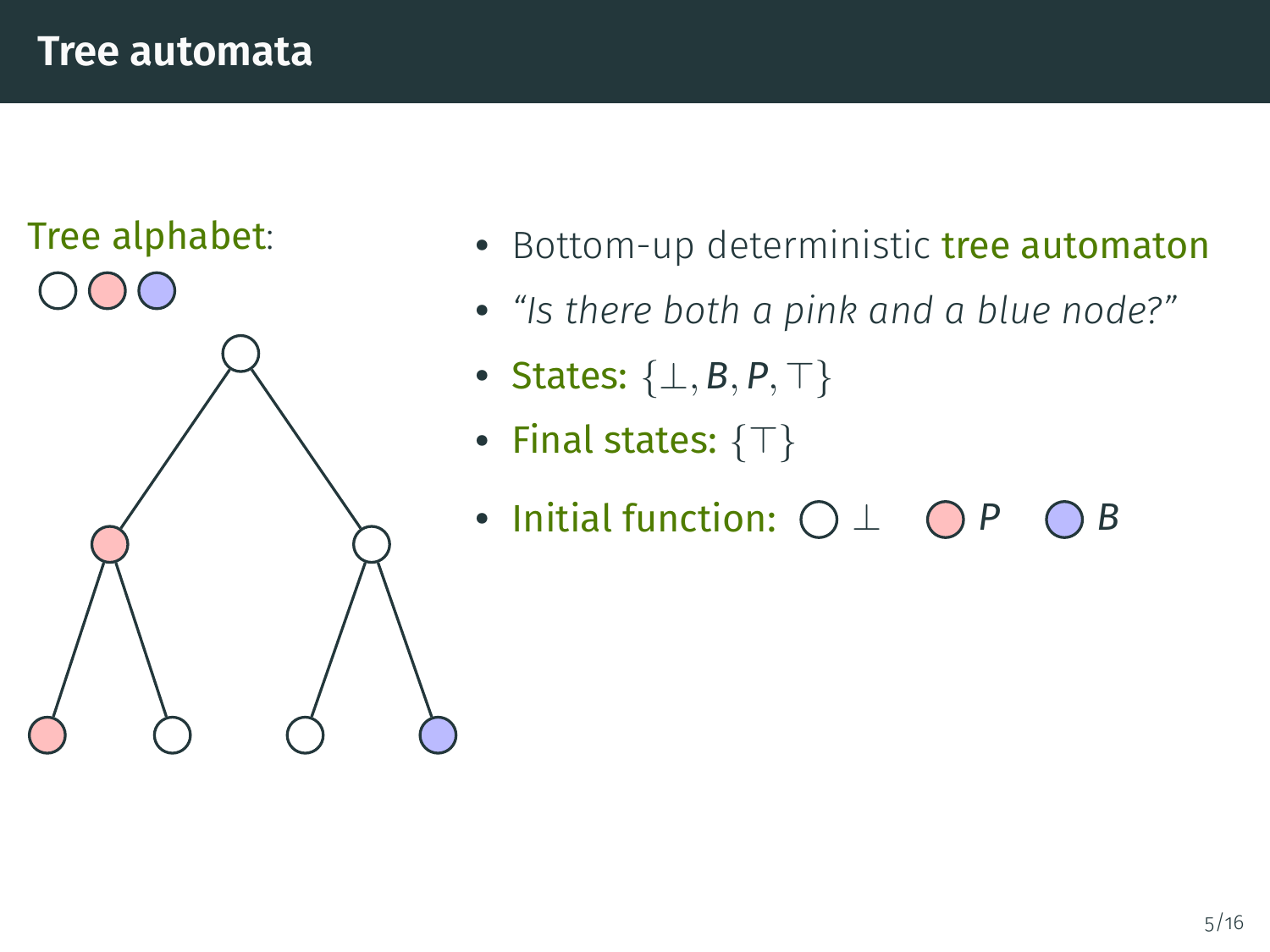

- Bottom-up deterministic tree automaton
- *"Is there both a pink and a blue node?"*
- States: {⊥, *B*, *P*, ⊤}
- Final states:  $\{\top\}$
- Initial function:  $\bigcirc \bot$   $\bigcirc P$   $\bigcirc B$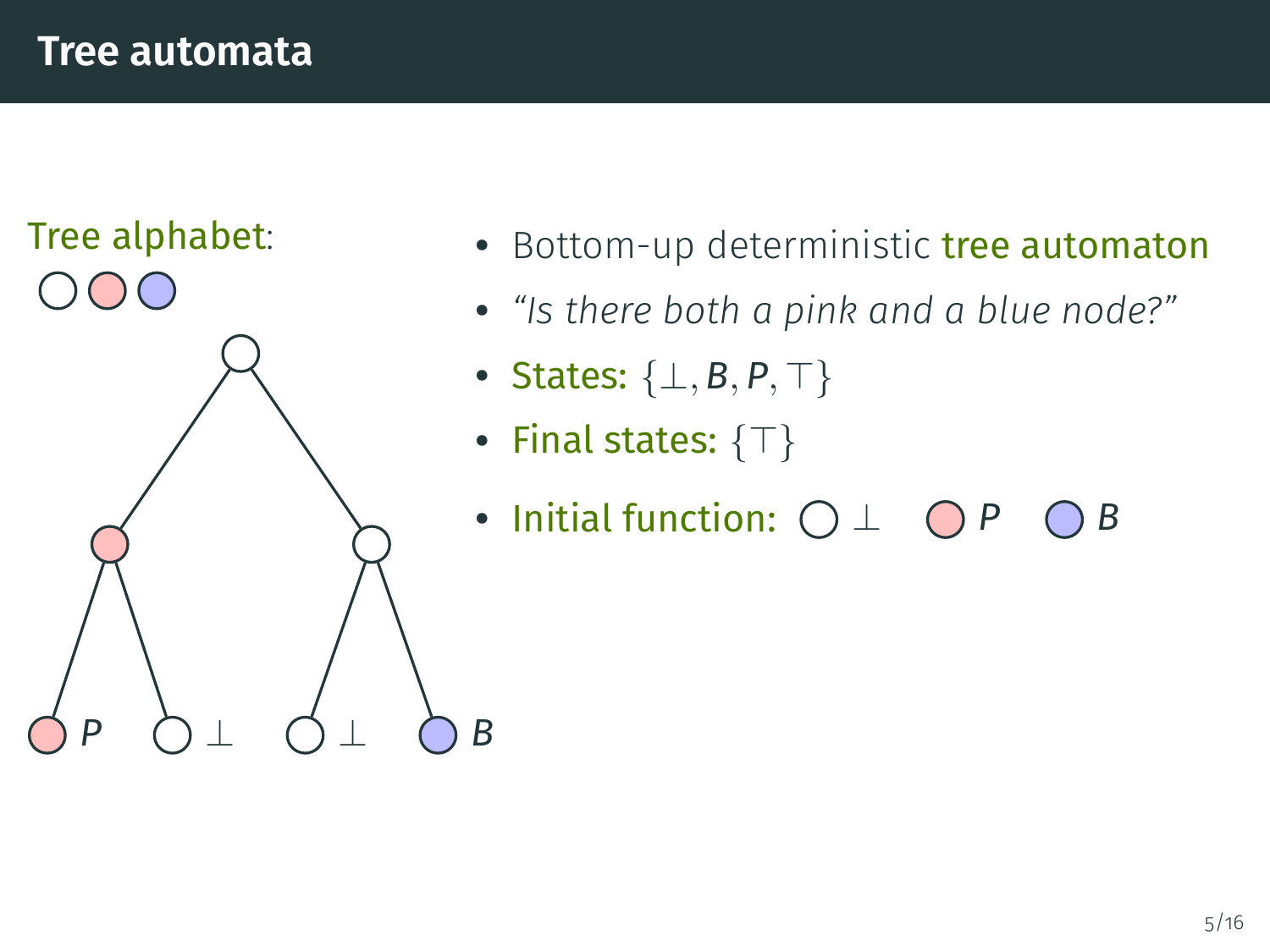

- Bottom-up deterministic tree automaton
- *"Is there both a pink and a blue node?"*
- States: {⊥, *B*, *P*, ⊤}
- Final states:  $\{\top\}$

*P*

*P* ⊥

• Initial function:  $\bigcirc \bot$   $\bigcirc P$   $\bigcirc B$ 

 $\top$ 

⊥

⊥ ⊥

*P B*

• Transitions (examples):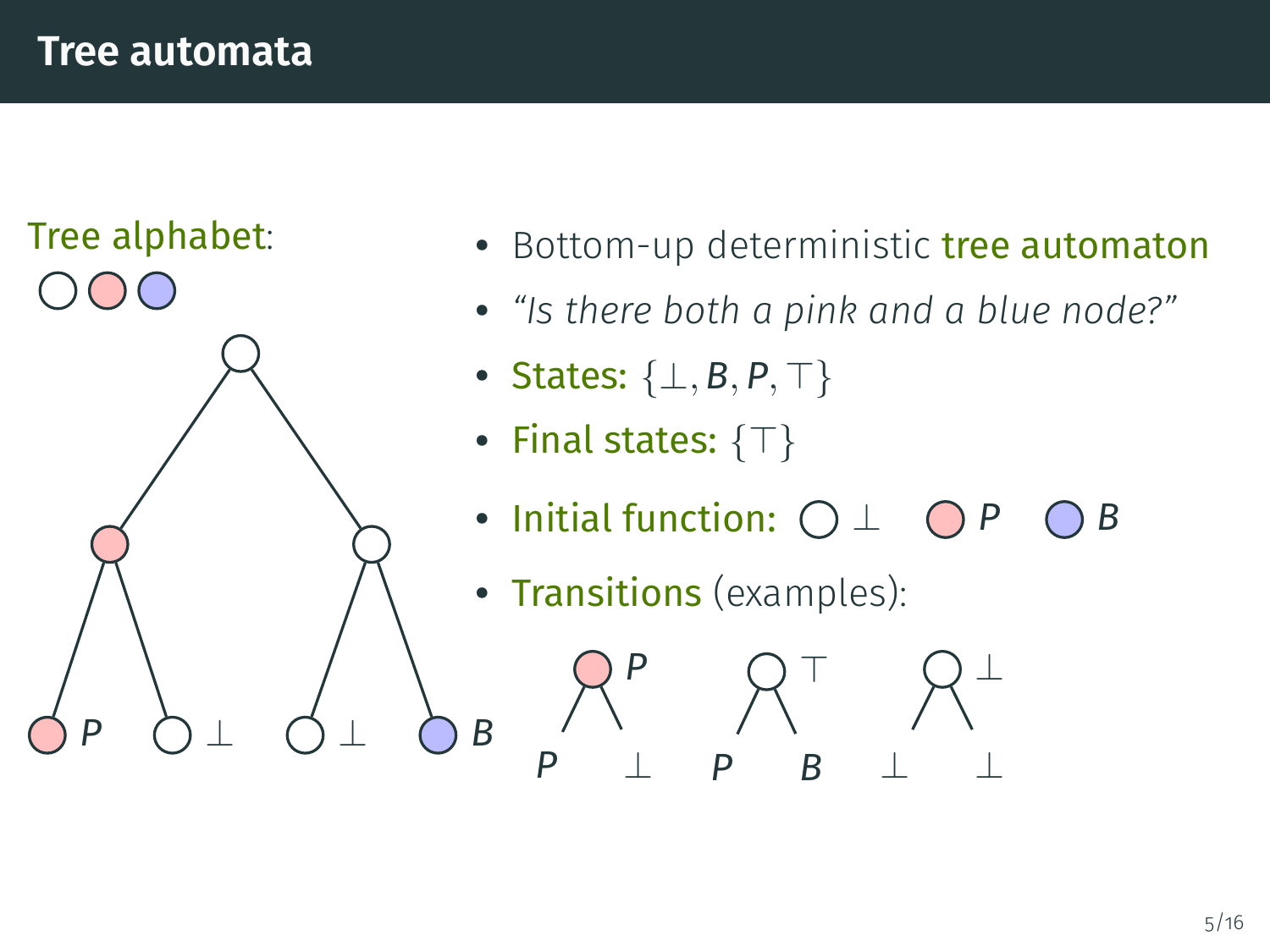

- Bottom-up deterministic tree automaton
- *"Is there both a pink and a blue node?"*
- States: {⊥, *B*, *P*, ⊤}
- Final states:  $\{\top\}$

*P*

*P* ⊥

• Initial function:  $\bigcirc \bot$   $\bigcirc P$   $\bigcirc B$ 

 $\top$ 

⊥

⊥ ⊥

*P B*

• Transitions (examples):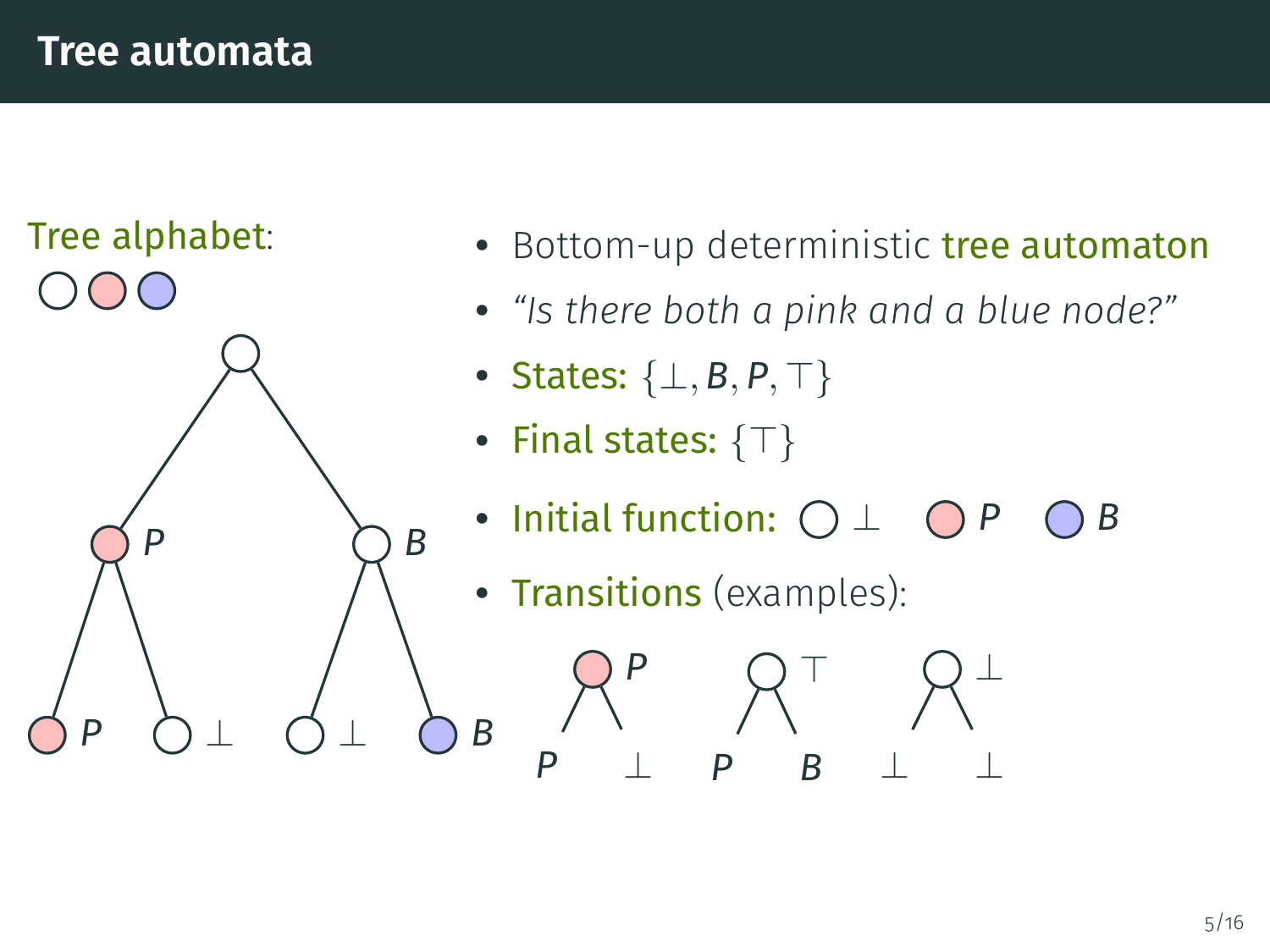

- Bottom-up deterministic tree automaton
- *"Is there both a pink and a blue node?"*
- States: {⊥, *B*, *P*, ⊤}
- Final states:  $\{\top\}$

*P*

*P* ⊥

• Initial function:  $\bigcirc \bot$   $\bigcirc P$   $\bigcirc B$ 

 $\top$ 

⊥

⊥ ⊥

*P B*

• Transitions (examples):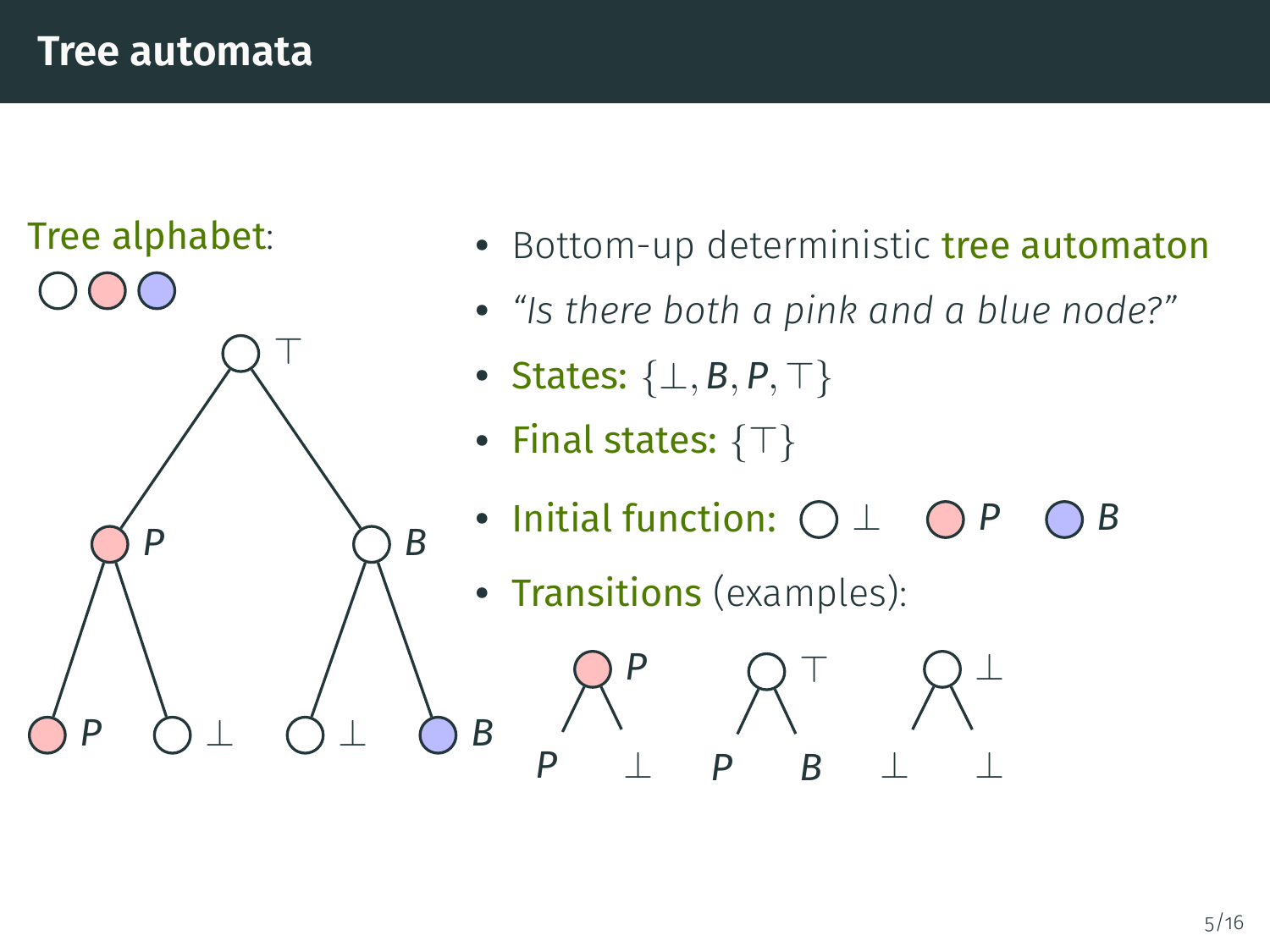#### **Theorem [\[Thatcher and Wright, 1968\]](#page-87-1)**

*MSO and tree automata have the same expressive power on trees*

 $\rightarrow$  Given a Boolean MSO query, we can compute a tree automaton *that accepts precisely the trees on which the query holds*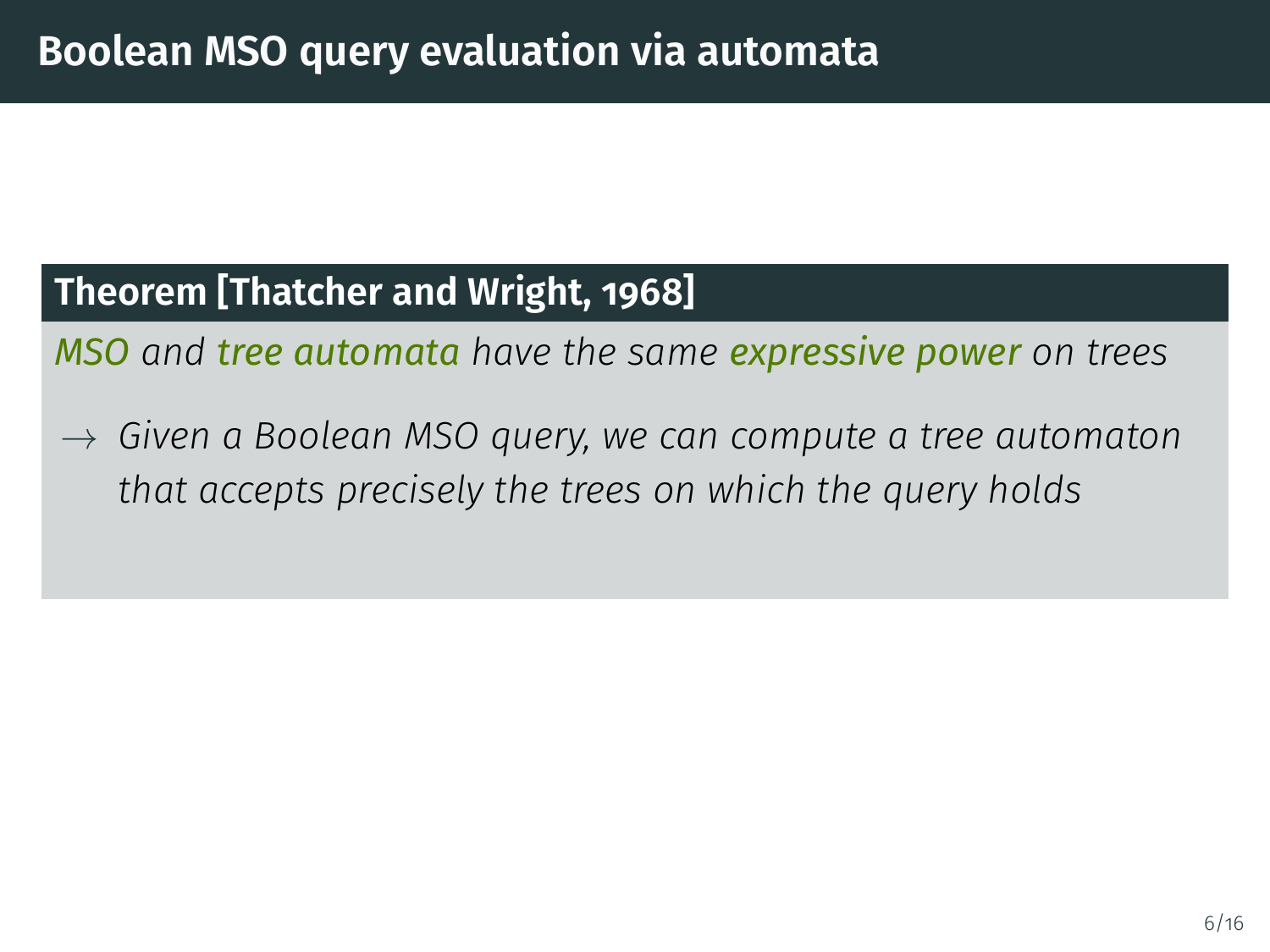#### **Theorem [\[Thatcher and Wright, 1968\]](#page-87-1)**

*MSO and tree automata have the same expressive power on trees*

- $\rightarrow$  Given a Boolean MSO query, we can compute a tree automaton *that accepts precisely the trees on which the query holds*
- $\rightarrow$  Complexity (in the query) is generally nonelementary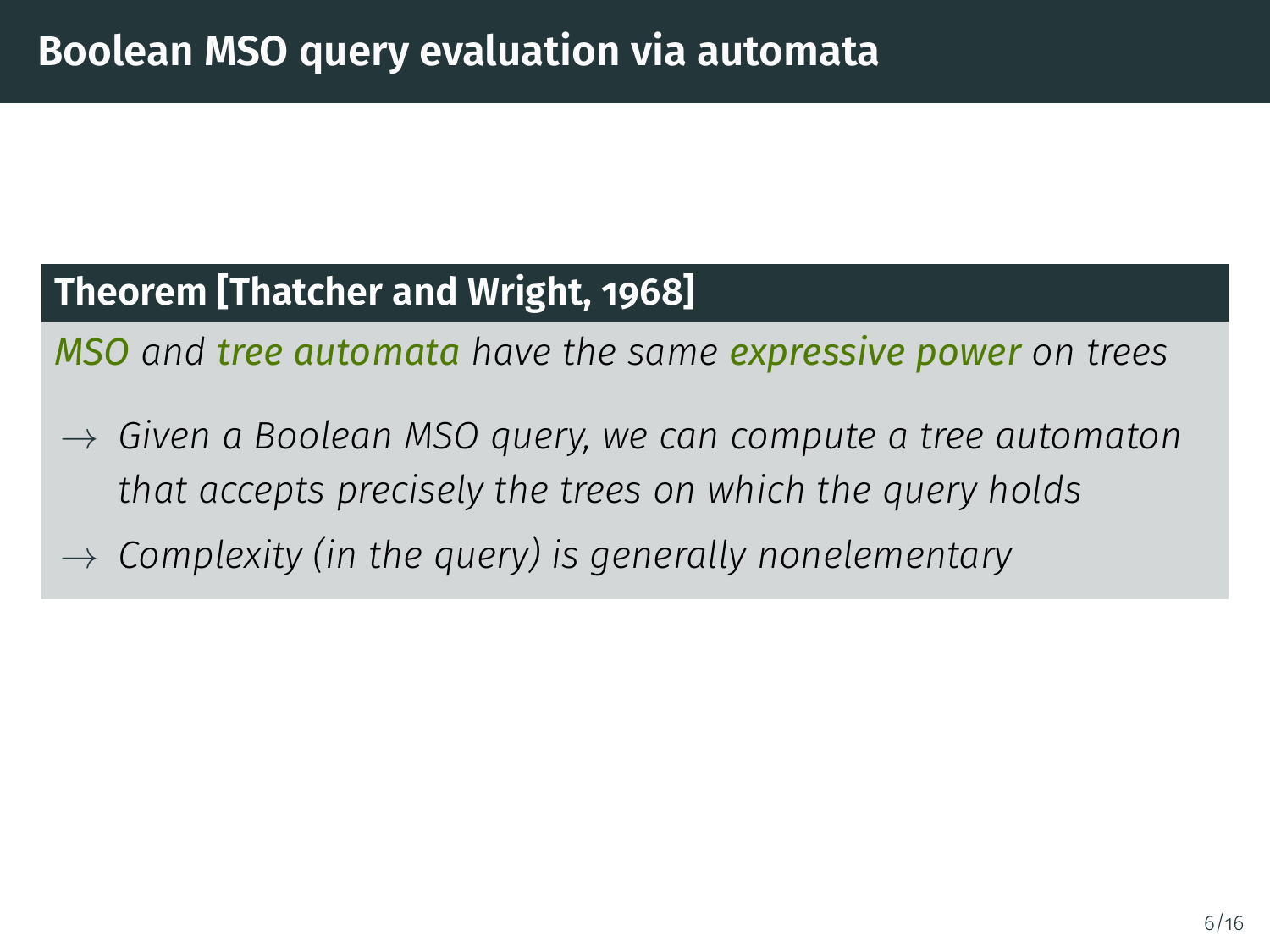#### **Theorem [\[Thatcher and Wright, 1968\]](#page-87-1)**

*MSO and tree automata have the same expressive power on trees*

- $\rightarrow$  Given a Boolean MSO query, we can compute a tree automaton *that accepts precisely the trees on which the query holds*
- $\rightarrow$  Complexity (in the query) is generally nonelementary

#### **Corollary**

*Evaluating a Boolean MSO query on a tree is in linear time in the tree*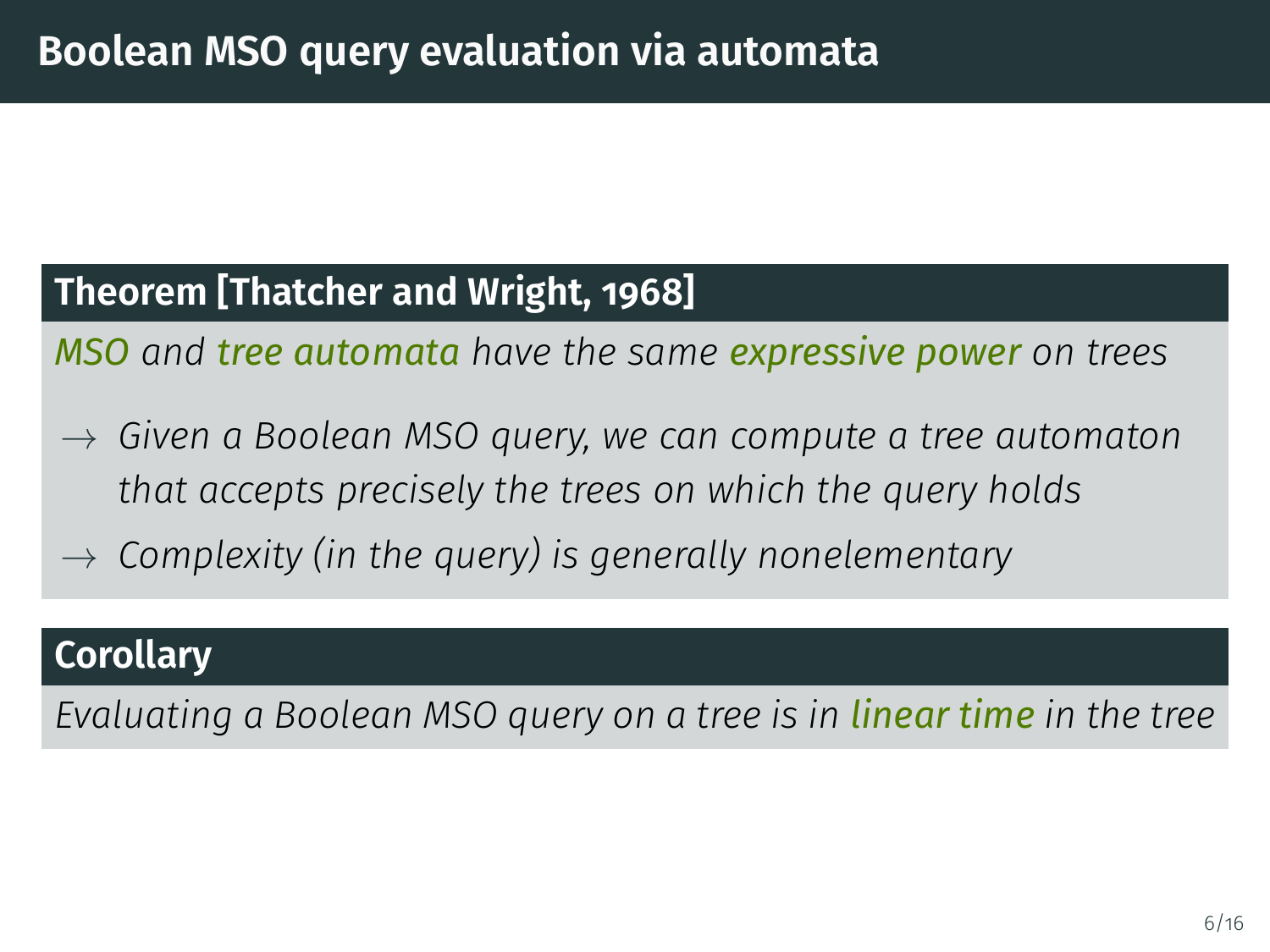# <span id="page-27-0"></span>**[Set Circuits for](#page-27-0) [Non-Boolean MSO Queries](#page-27-0)**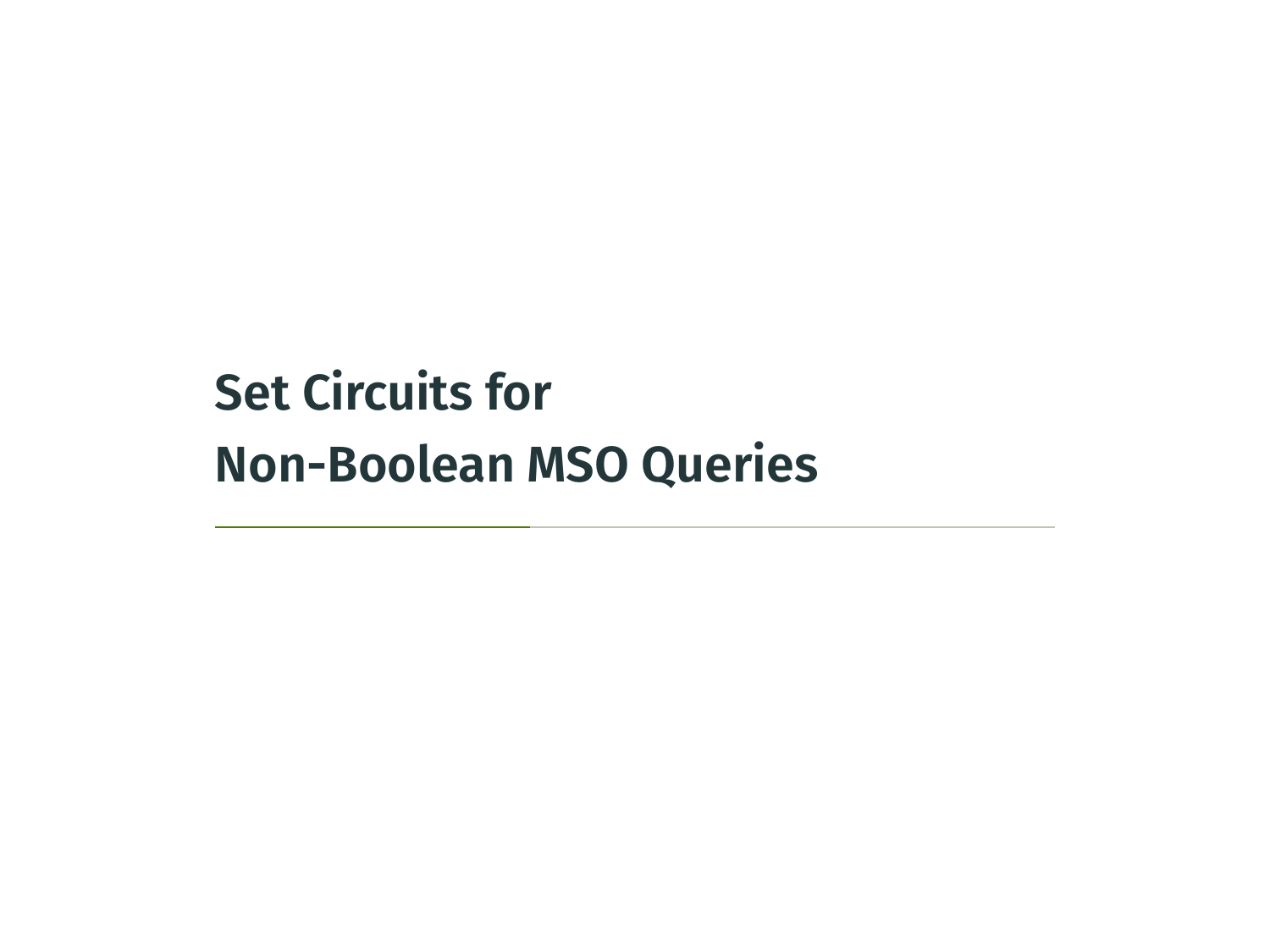• Query:  $Q(x_1, \ldots, x_n)$  with free variables  $x_1, \ldots, x_n$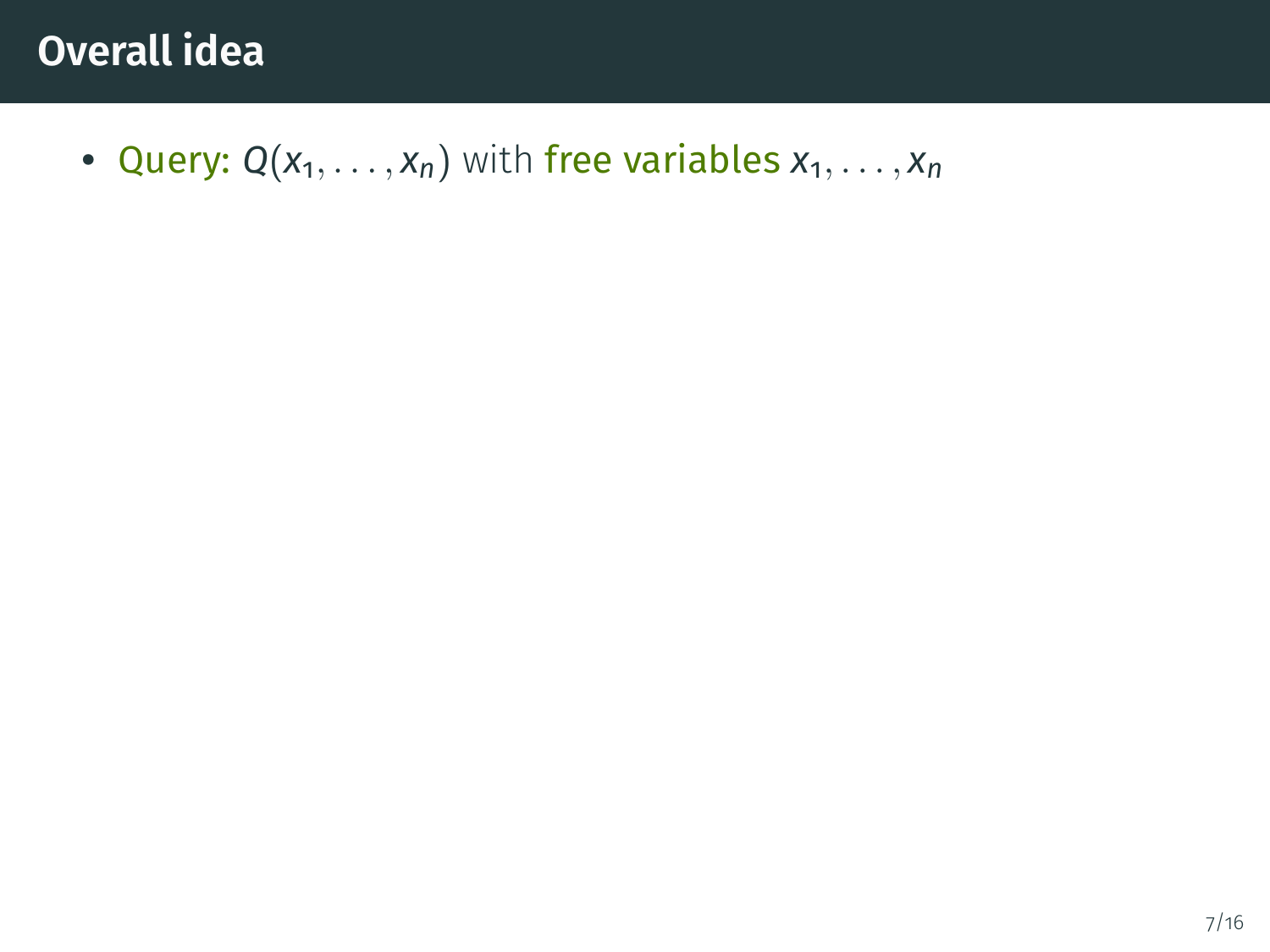- Query:  $Q(x_1, \ldots, x_n)$  with free variables  $x_1, \ldots, x_n$
- Goal: find all tuples  $a_1, \ldots, a_n$  such that  $Q(a_1, \ldots, a_n)$  holds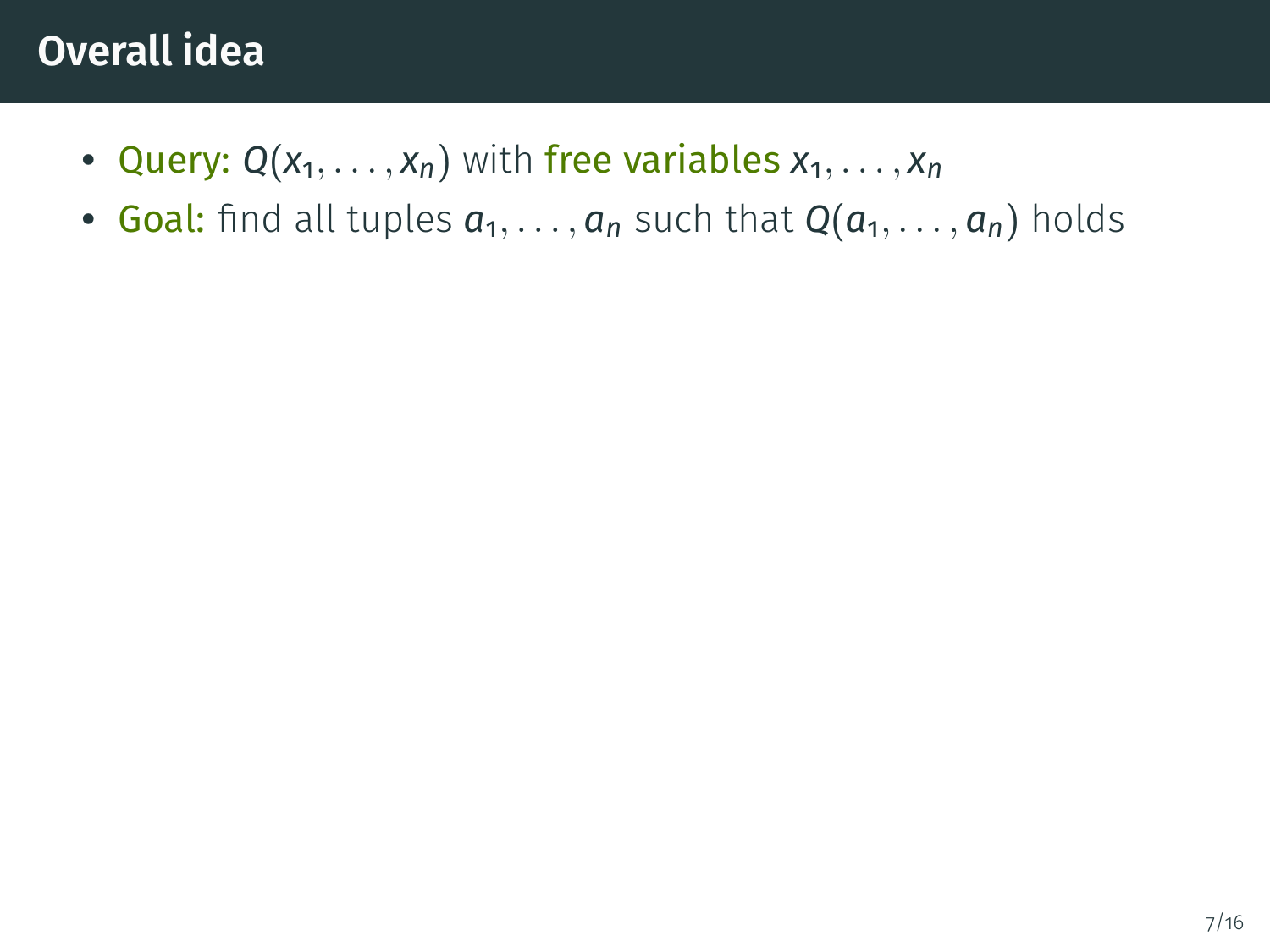- Query:  $Q(x_1, \ldots, x_n)$  with free variables  $x_1, \ldots, x_n$
- Goal: find all tuples  $a_1, \ldots, a_n$  such that  $Q(a_1, \ldots, a_n)$  holds
- → Add special nodes: for each node *n* and variable *x<sup>i</sup>* , add a node  $n_i$  which is colored **red** iff  $x_i$  is the node  $n$



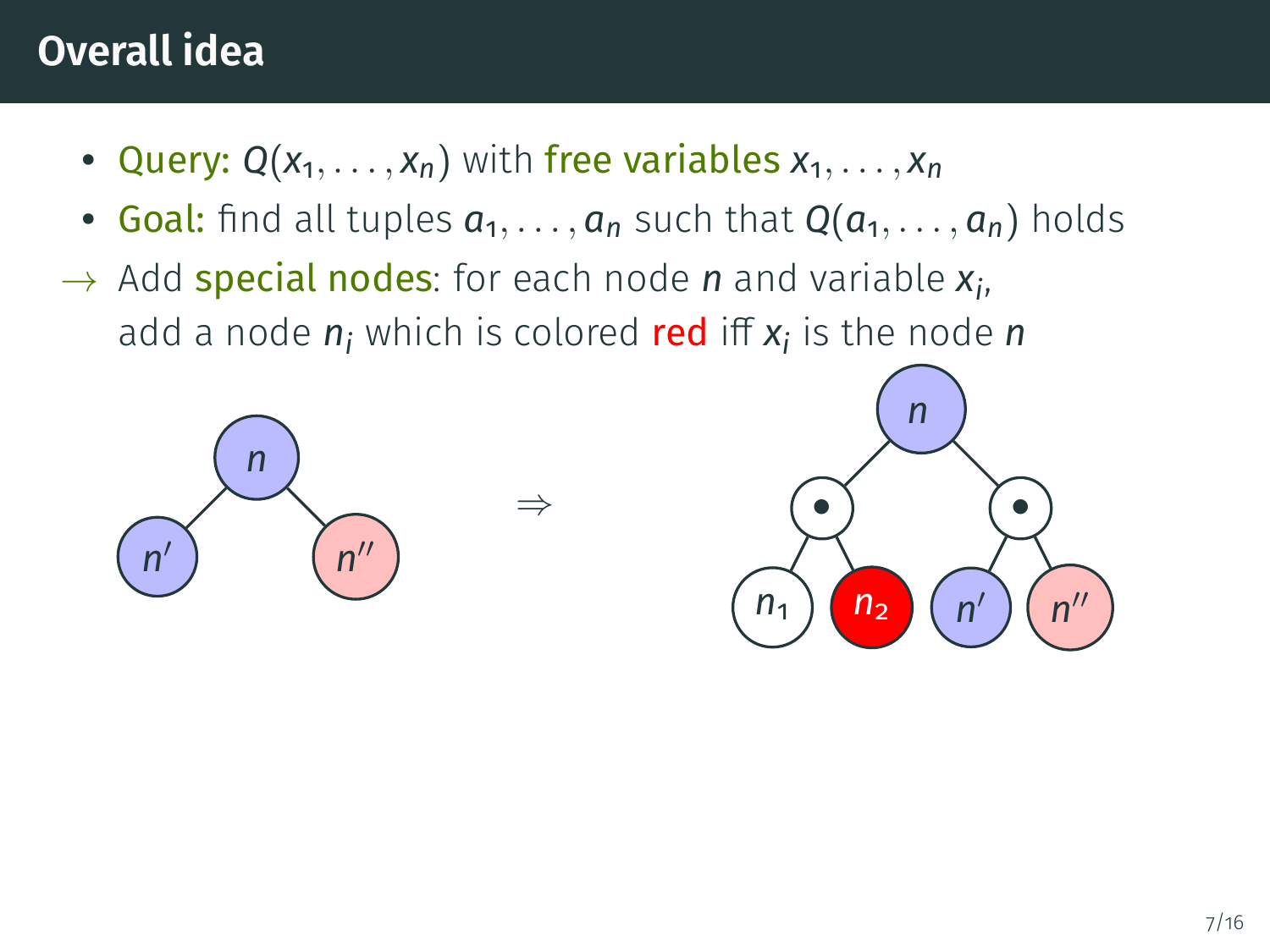- Query:  $Q(x_1, \ldots, x_n)$  with free variables  $x_1, \ldots, x_n$
- Goal: find all tuples  $a_1, \ldots, a_n$  such that  $Q(a_1, \ldots, a_n)$  holds
- → Add special nodes: for each node *n* and variable *x<sup>i</sup>* , add a node  $n_i$  which is colored **red** iff  $x_i$  is the node  $n$



- Rewrite the query to a **Boolean query** which uses the new nodes *n<sup>i</sup>* to read the valuation of *x<sup>i</sup>*
- This can be done in linear time in the input tree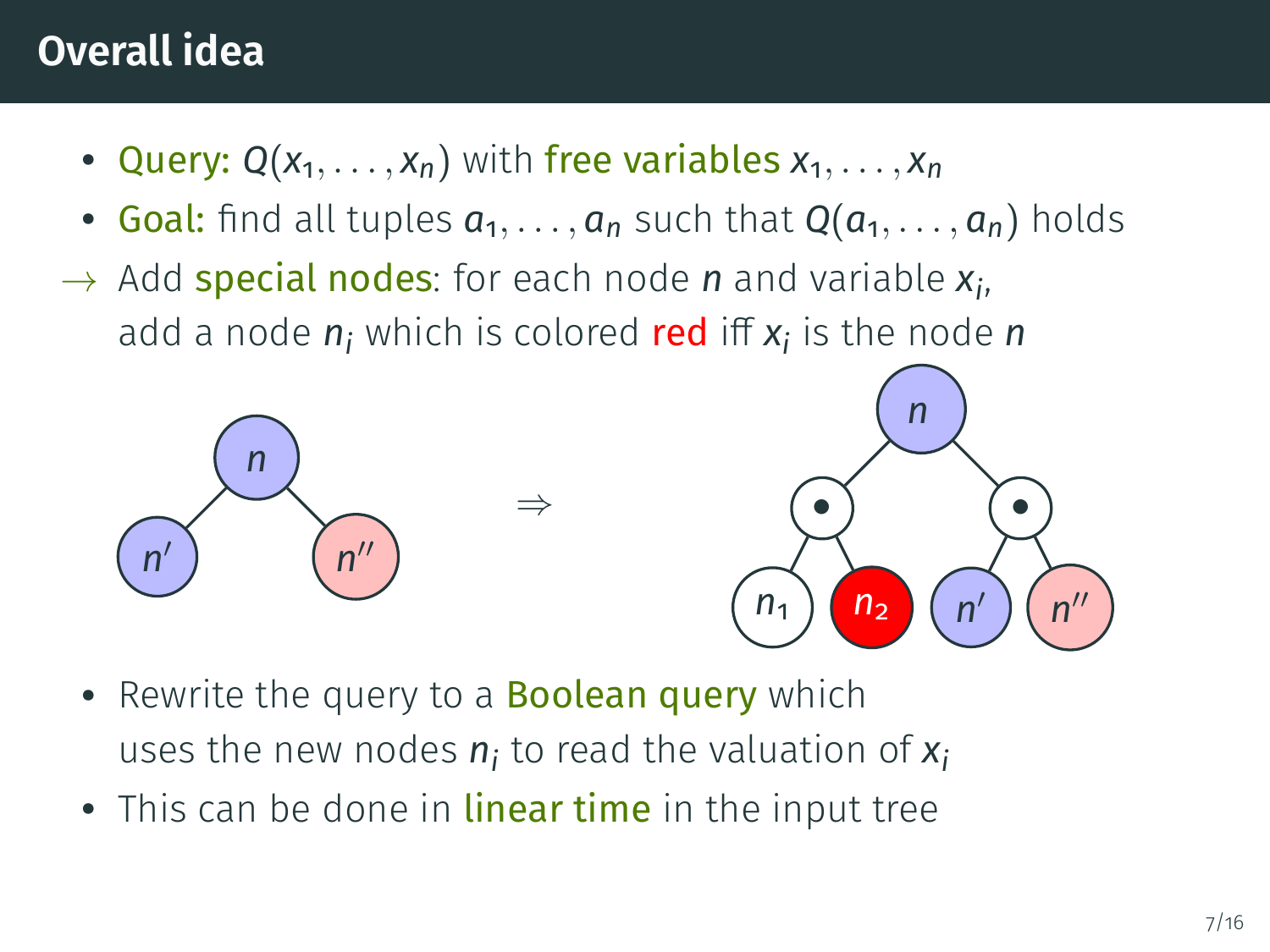- Query:  $Q(x_1, \ldots, x_n)$  with free variables  $x_1, \ldots, x_n$
- Goal: find all tuples  $a_1, \ldots, a_n$  such that  $Q(a_1, \ldots, a_n)$  holds
- → Add special nodes: for each node *n* and variable *x<sup>i</sup>* , add a node  $n_i$  which is colored **red** iff  $x_i$  is the node  $n$



- Rewrite the query to a **Boolean query** which uses the new nodes *n<sup>i</sup>* to read the valuation of *x<sup>i</sup>*
- This can be done in linear time in the input tree
- Remark: same construction for free second-order variables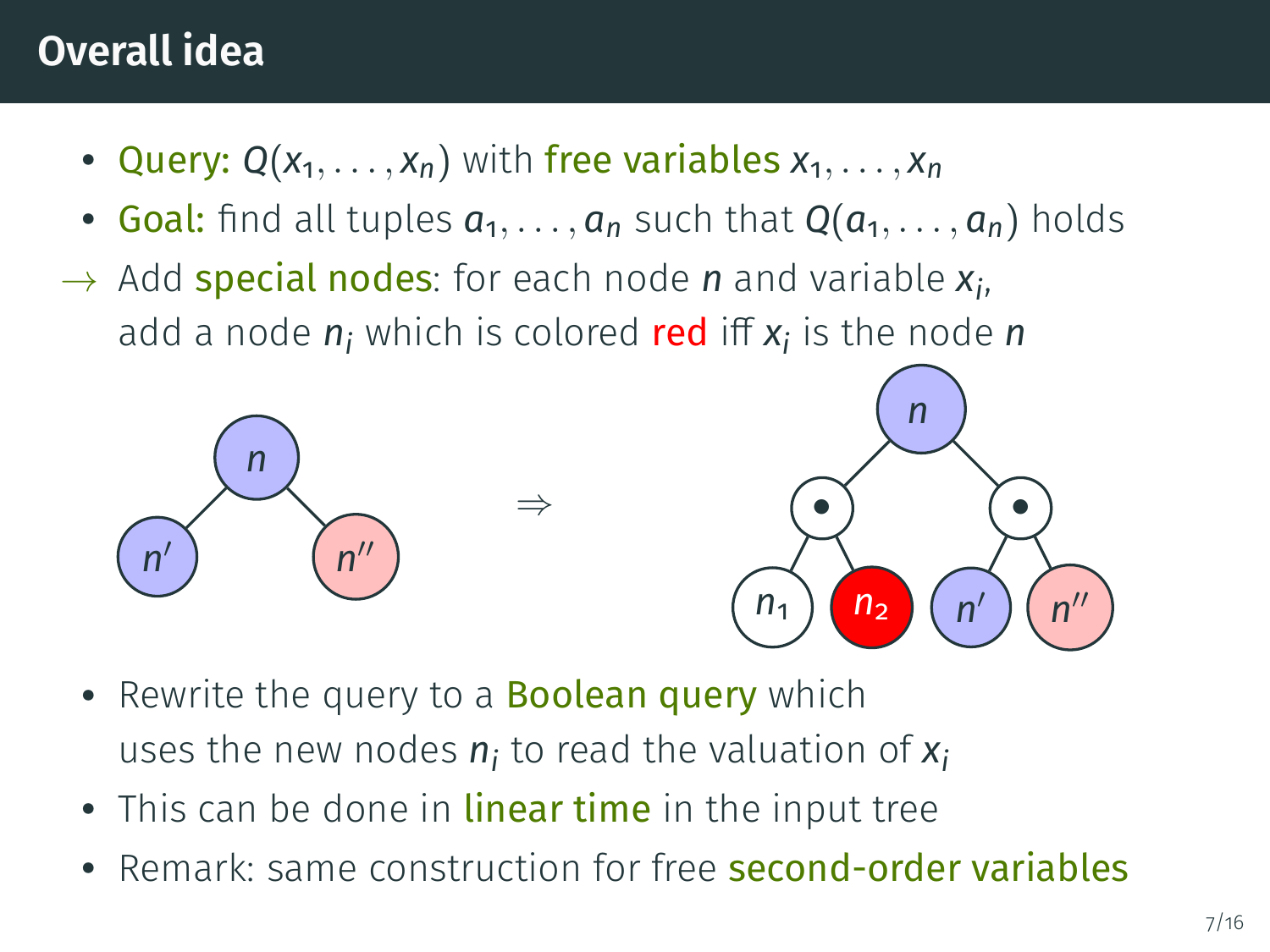Now: Boolean query on a tree where the color of nodes is *uncertain* 1 5 6 2 3 4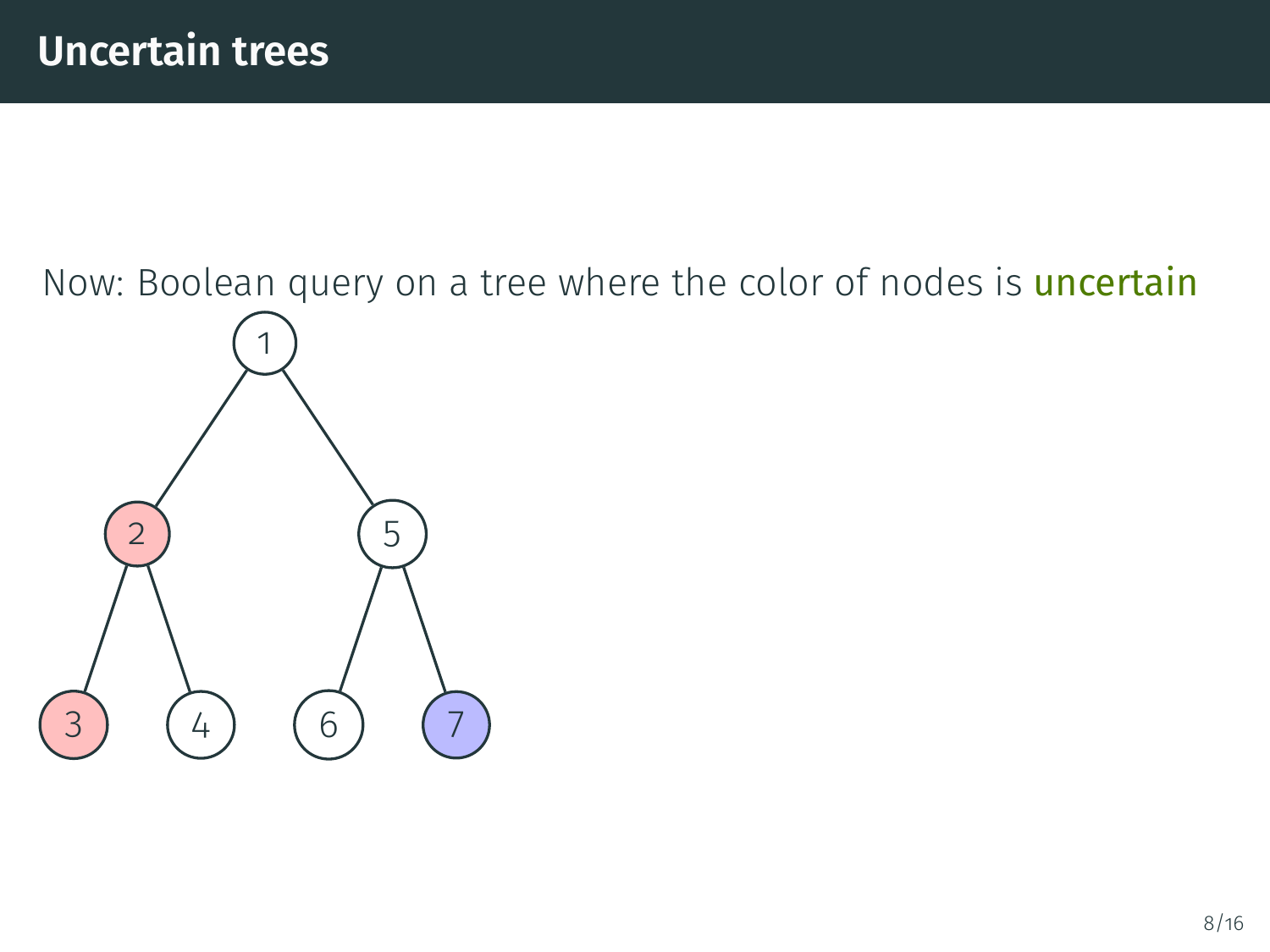2

3 ) (4

1

5

6

Now: Boolean query on a tree where the color of nodes is *uncertain* 

A valuation of a tree decides whether to keep (1) or discard (0) node labels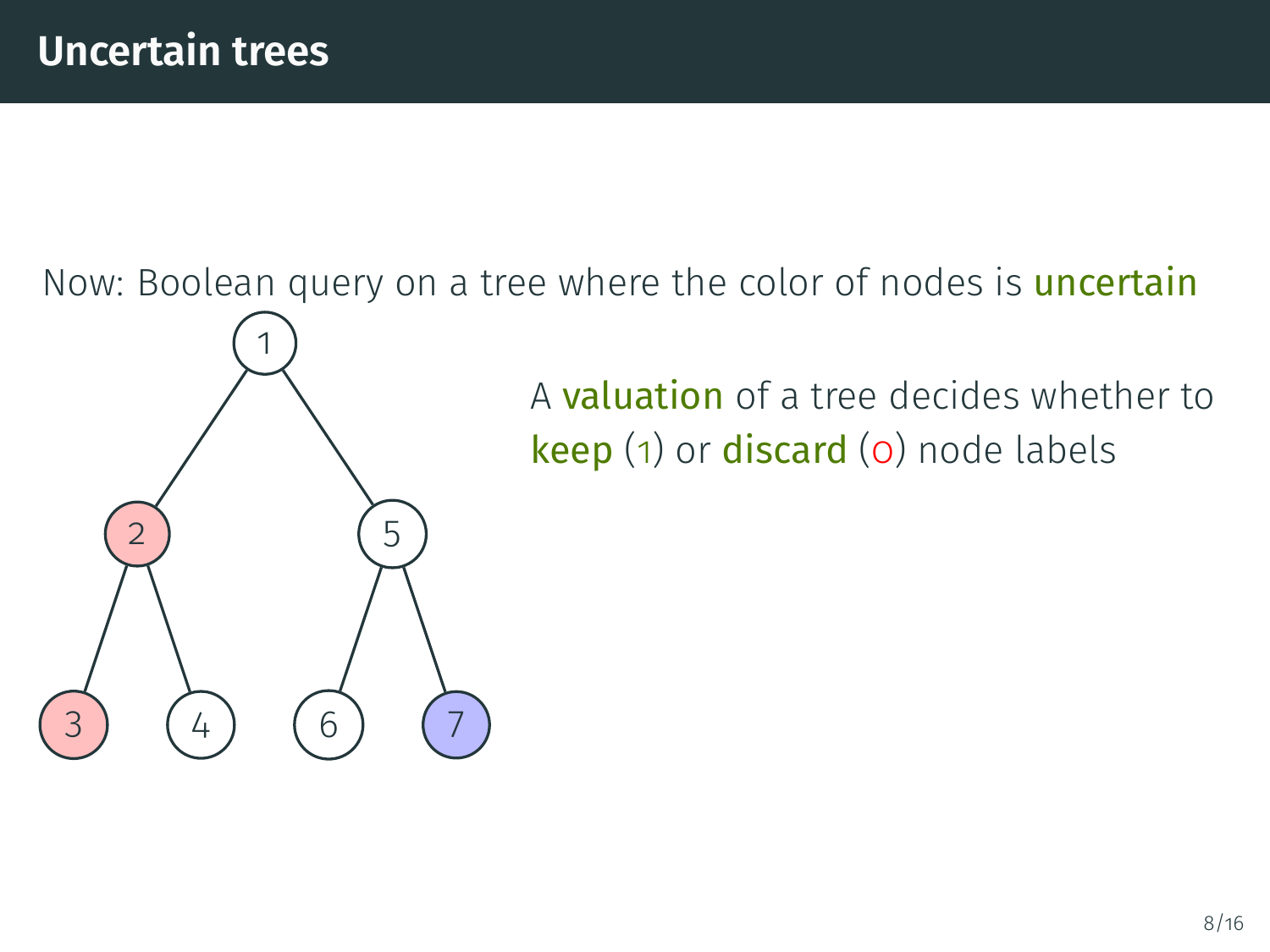2

3 ) (4

1

5

6

Now: Boolean query on a tree where the color of nodes is **uncertain** 

A valuation of a tree decides whether to keep (1) or discard (0) node labels

Valuation:  $\{2, 3, 7 \mapsto 1, * \mapsto 0\}$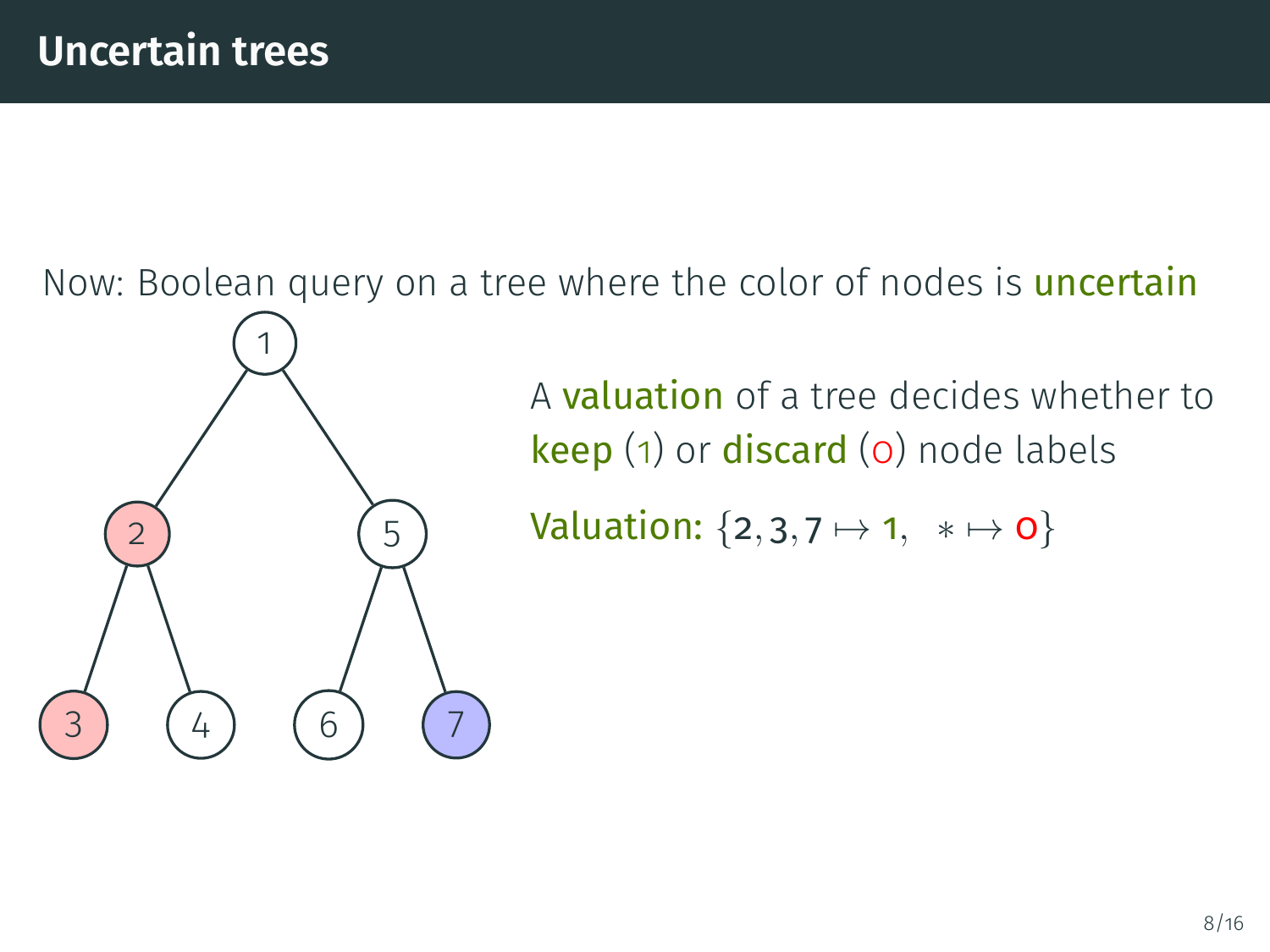3) (4)

1

5

6

Now: Boolean query on a tree where the color of nodes is **uncertain** 

A valuation of a tree decides whether to keep (1) or discard (0) node labels

Valuation:  $\{2 \mapsto 1, * \mapsto 0\}$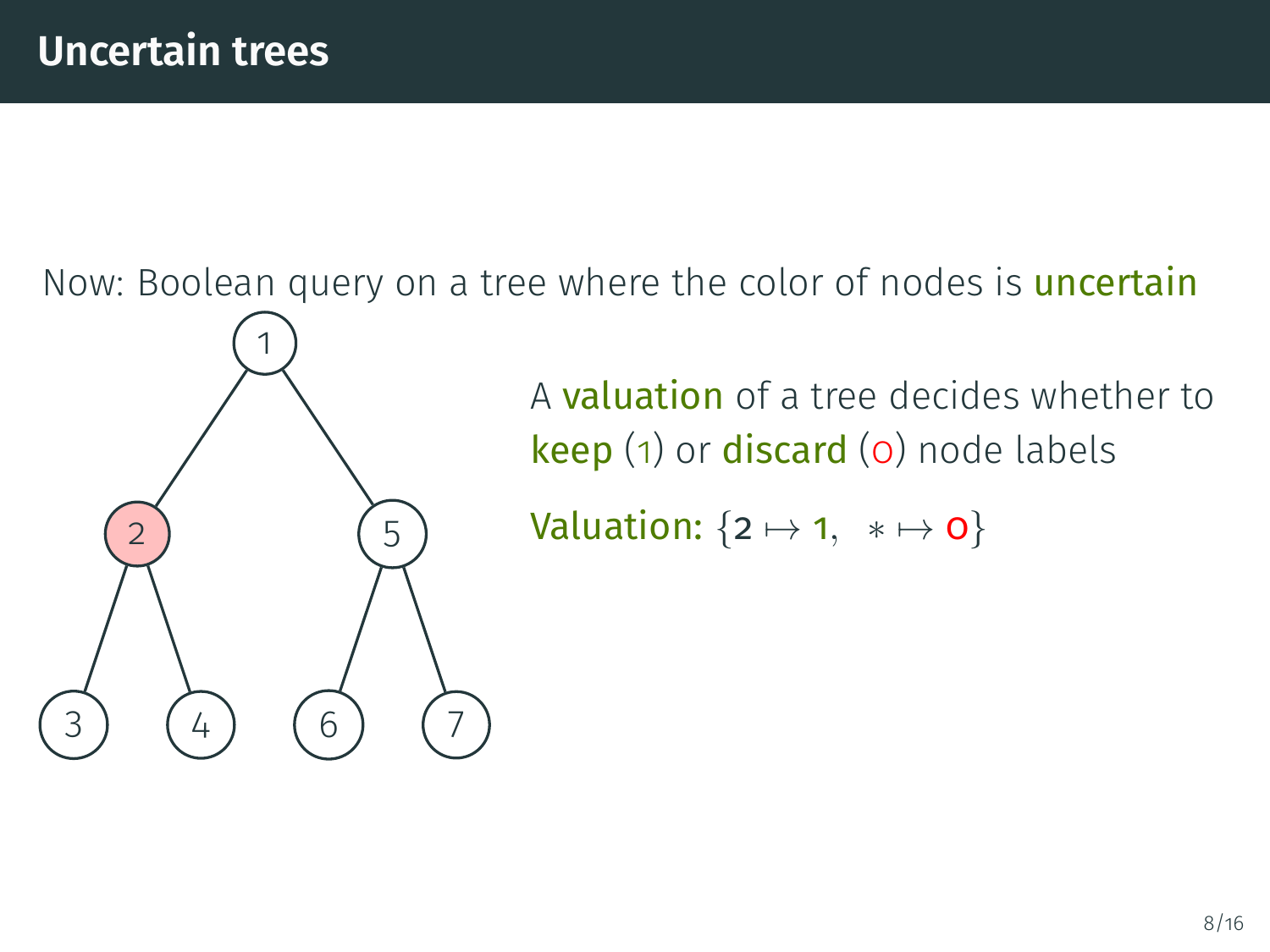3) (4)

1

5

6

Now: Boolean query on a tree where the color of nodes is **uncertain** 

A valuation of a tree decides whether to keep (1) or discard (0) node labels

Valuation:  $\{2, 7 \mapsto 1, * \mapsto 0\}$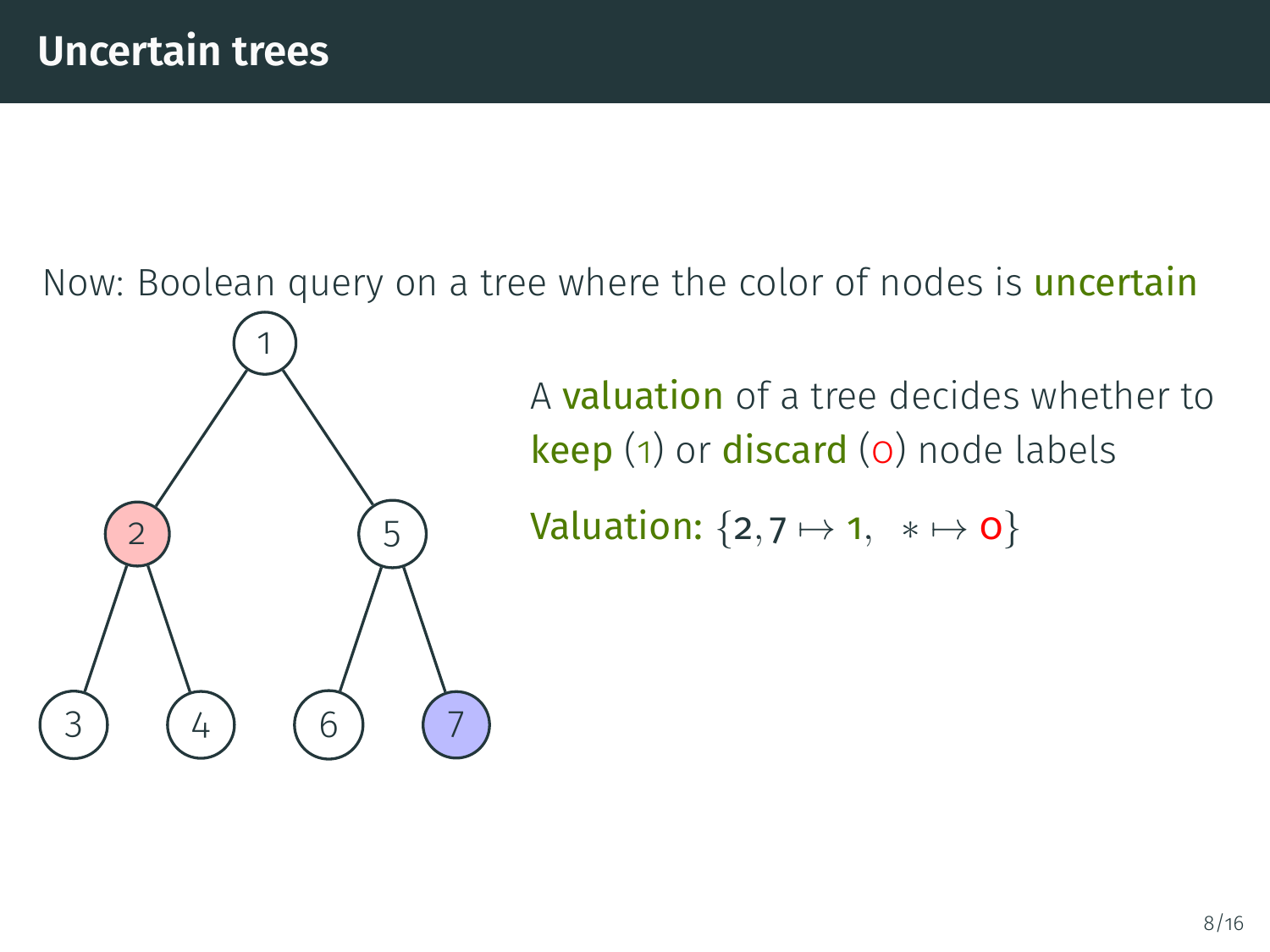3) (4

1

5

6

Now: Boolean query on a tree where the color of nodes is **uncertain** 

A valuation of a tree decides whether to keep (1) or discard (0) node labels

Valuation:  $\{2, 7 \mapsto 1, * \mapsto 0\}$ 

*A*: *"Is there both a pink and a blue node?"*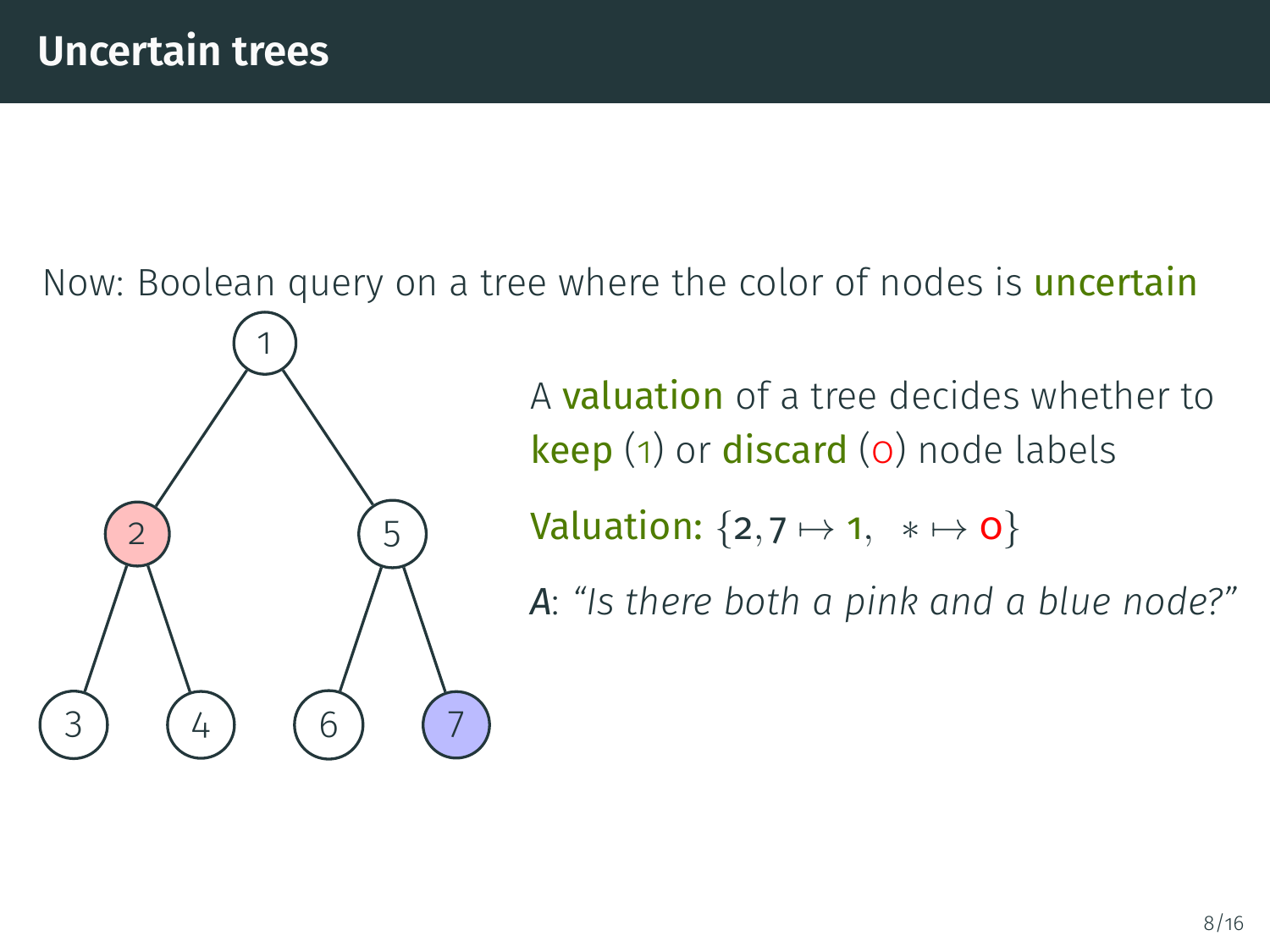3 ) (4

1

5

6) (7

Now: Boolean query on a tree where the color of nodes is **uncertain** 

A valuation of a tree decides whether to keep (1) or discard (0) node labels

Valuation:  $\{2, 3, 7 \mapsto 1, * \mapsto 0\}$ 

*A*: *"Is there both a pink and a blue node?"*

The tree automaton *A* accepts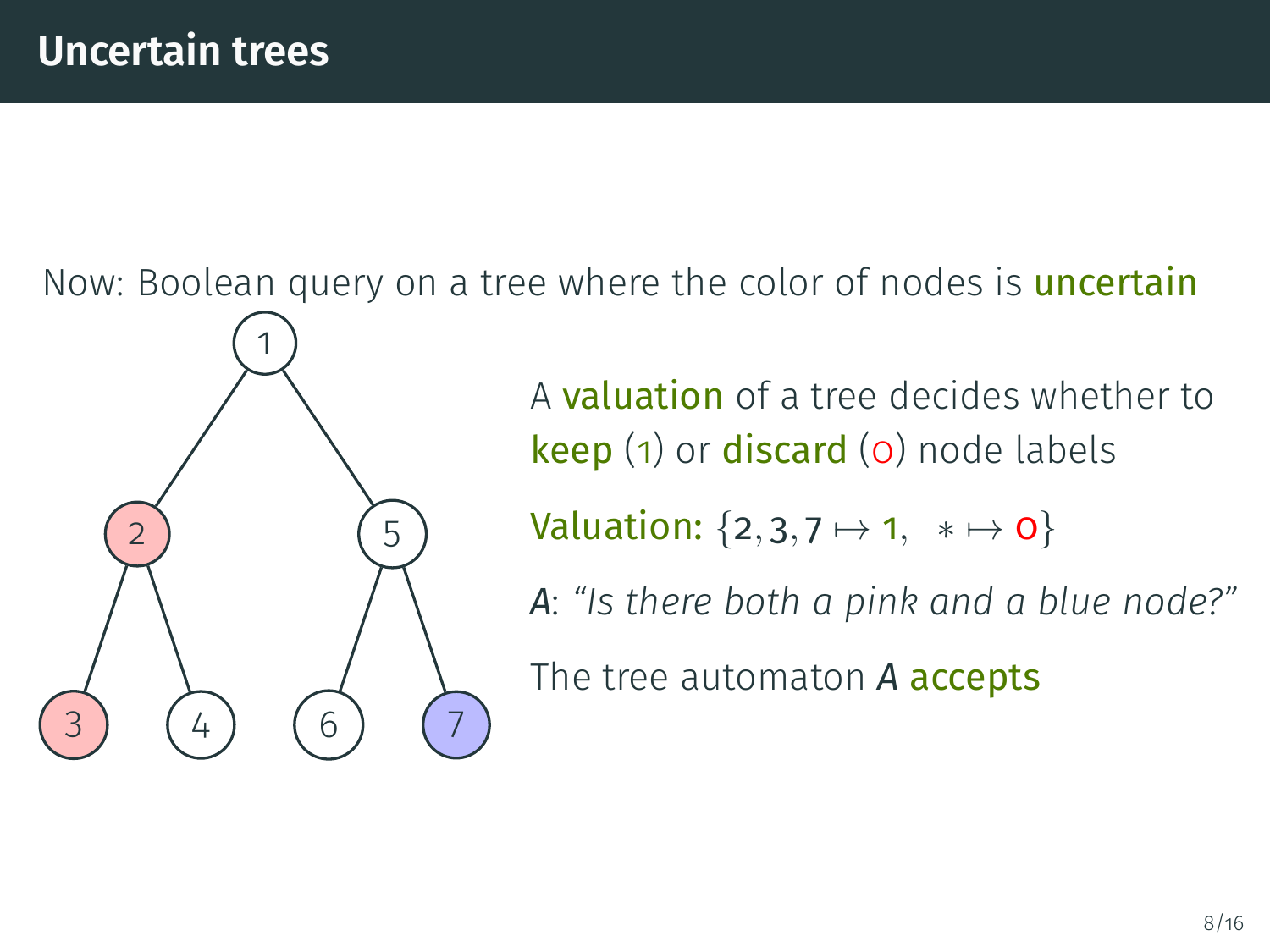3) (4

1

5

6) (7

Now: Boolean query on a tree where the color of nodes is **uncertain** 

A valuation of a tree decides whether to keep (1) or discard (0) node labels

Valuation:  $\{2 \mapsto 1, * \mapsto 0\}$ 

*A*: *"Is there both a pink and a blue node?"*

The tree automaton *A* rejects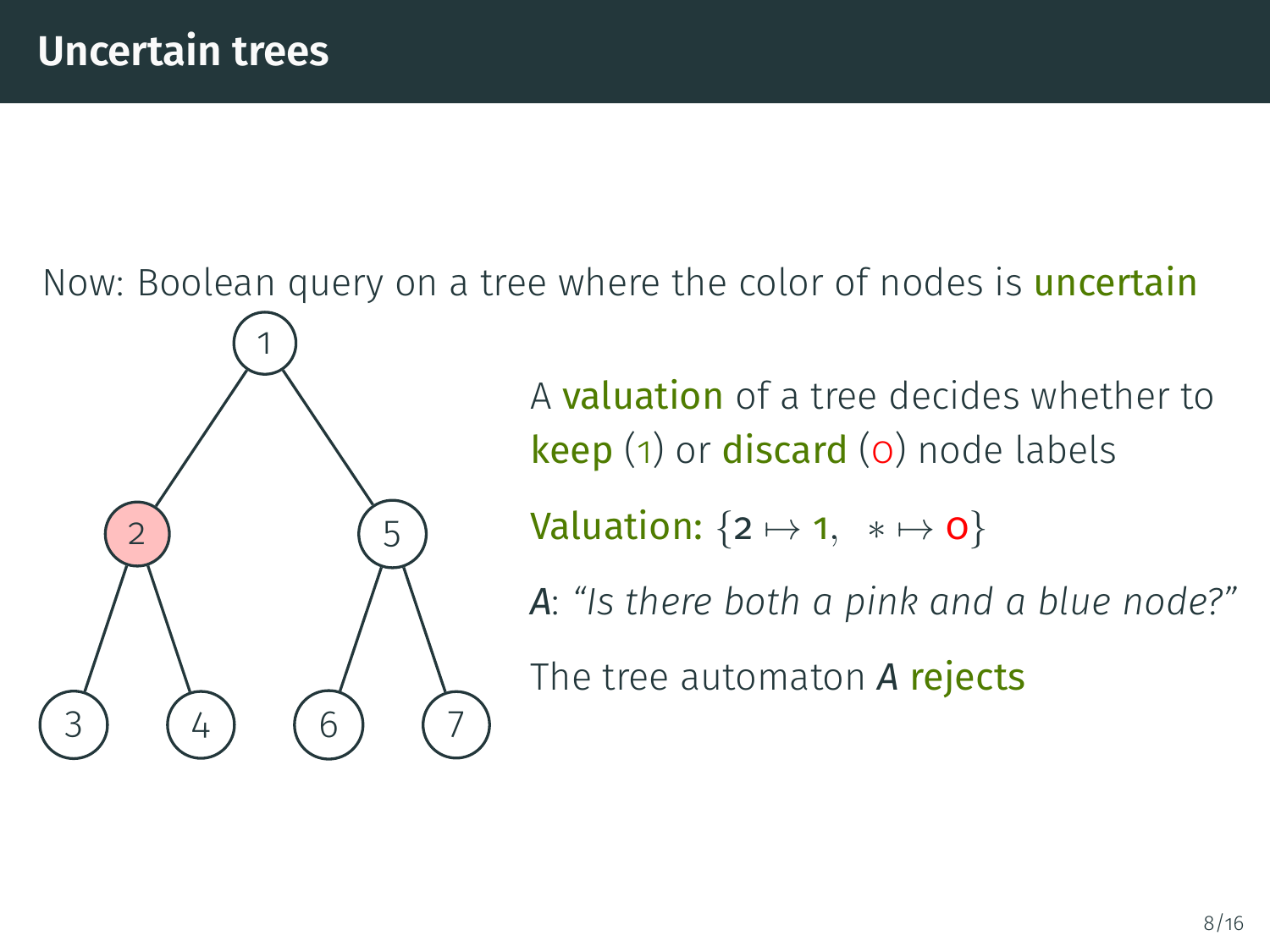3) (4

1

5

6) (7

Now: Boolean query on a tree where the color of nodes is **uncertain** 

A valuation of a tree decides whether to keep (1) or discard (0) node labels

Valuation:  $\{2, 7 \mapsto 1, * \mapsto 0\}$ 

*A*: *"Is there both a pink and a blue node?"*

The tree automaton *A* accepts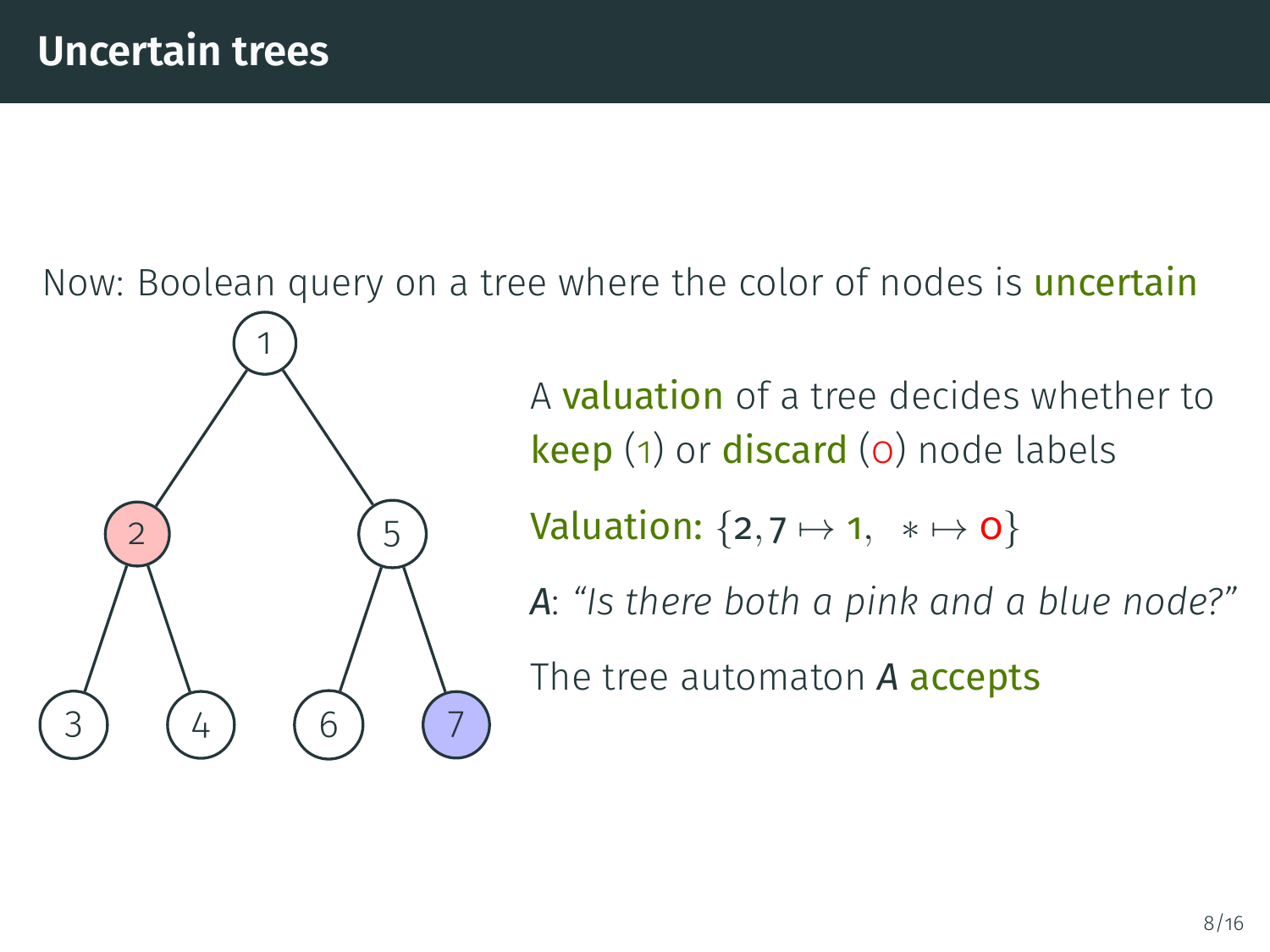

#### Set circuit:

- Tree automaton *A*, uncertain tree *T*, circuit *C*
- Variable gates of *C*: nodes of *T*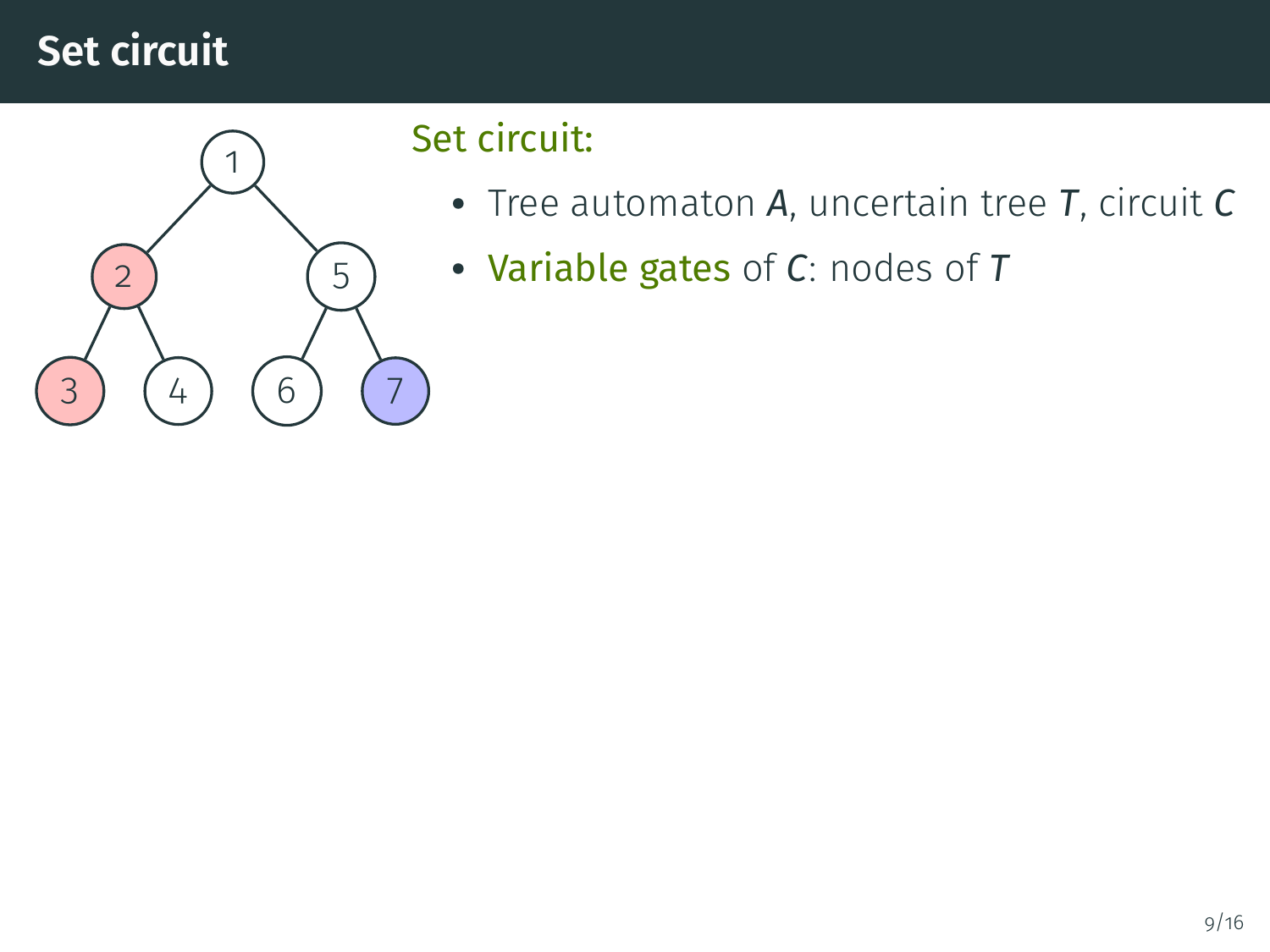

#### Set circuit:

- Tree automaton *A*, uncertain tree *T*, circuit *C*
- Variable gates of *C*: nodes of *T*
- **Condition:** Let  $\nu$  be a valuation of **T**, then **A** accepts  $\nu(T)$  iff the set S( $g_0$ ) of the output gate  $g_0$  contains  ${g \in C \mid \nu(g) = 1}.$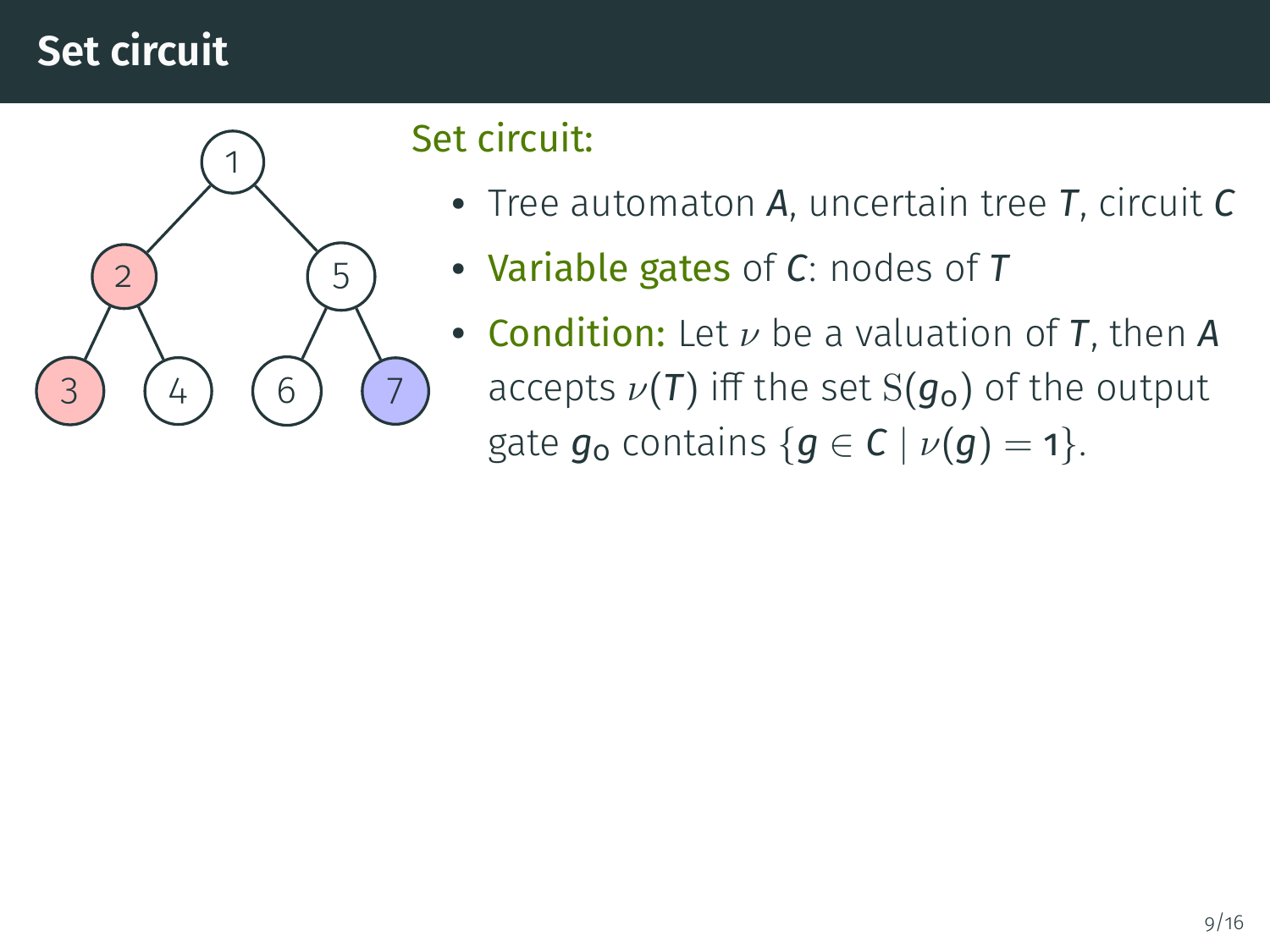

#### Set circuit:

- Tree automaton *A*, uncertain tree *T*, circuit *C*
- Variable gates of *C*: nodes of *T*
- **Condition:** Let  $\nu$  be a valuation of **T**, then **A** accepts  $\nu(T)$  iff the set S( $g_0$ ) of the output gate  $g_0$  contains  ${g \in C \mid \nu(g) = 1}.$

Query: *Is there both a pink and a blue node?*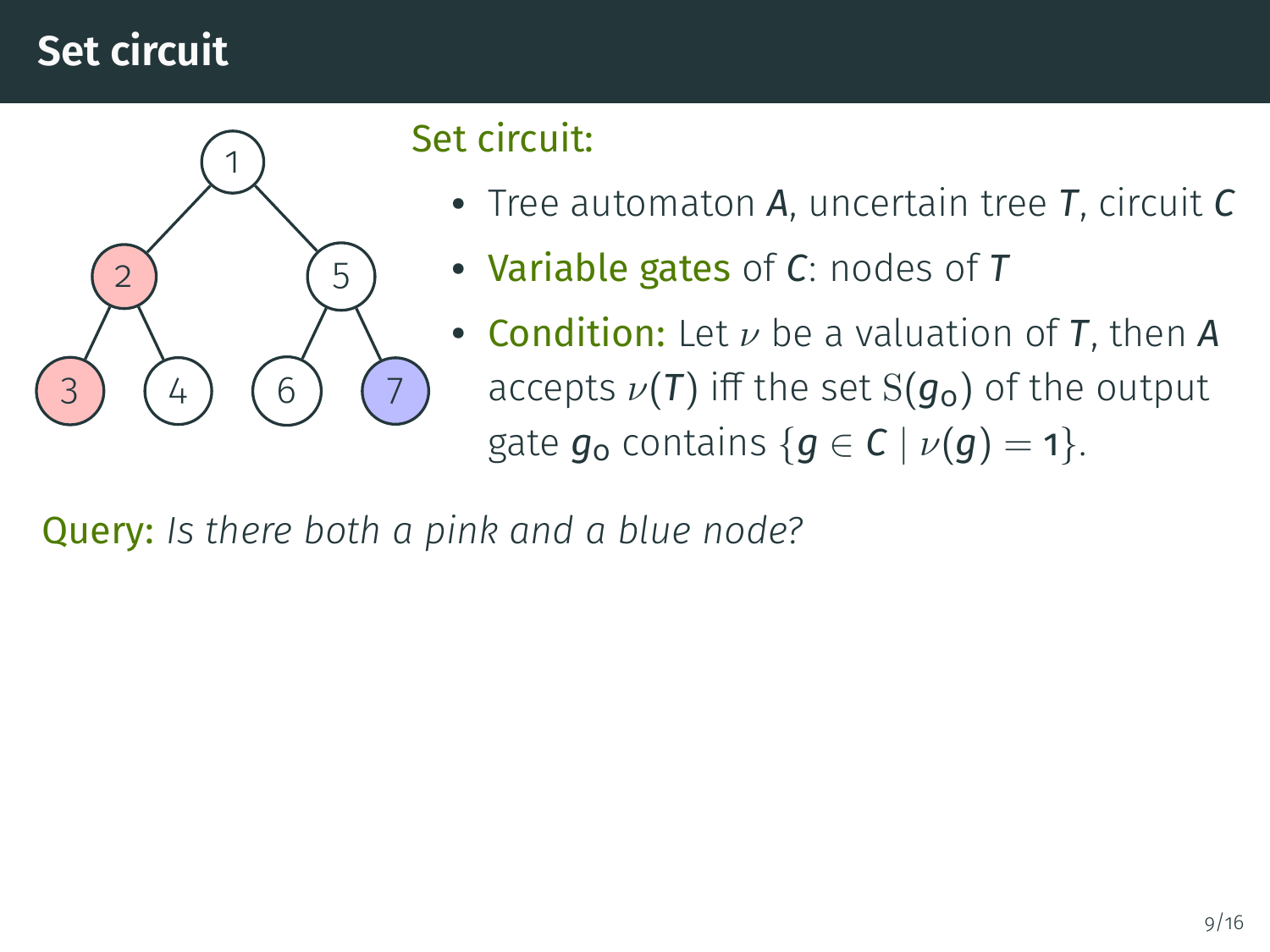

#### Set circuit:

- Tree automaton *A*, uncertain tree *T*, circuit *C*
- Variable gates of *C*: nodes of *T*
- **Condition:** Let  $\nu$  be a valuation of **T**, then **A** accepts  $\nu(T)$  iff the set S( $g_0$ ) of the output gate  $g_0$  contains  ${g \in C \mid \nu(g) = 1}.$

Query: *Is there both a pink and a blue node?*

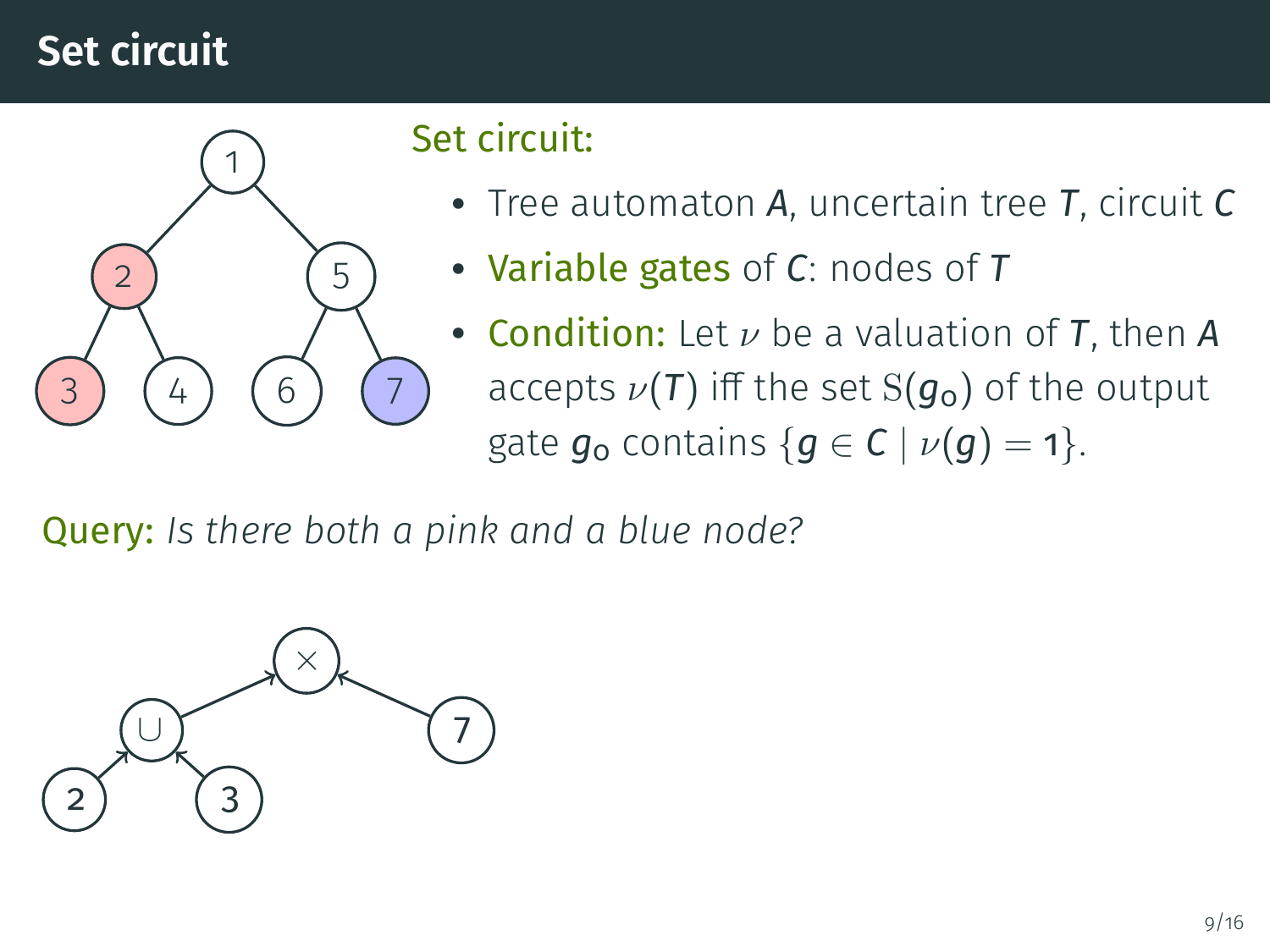

#### Set circuit:

- Tree automaton *A*, uncertain tree *T*, circuit *C*
- Variable gates of *C*: nodes of *T*
- **Condition:** Let  $\nu$  be a valuation of **T**, then **A** accepts  $\nu(T)$  iff the set S( $g_0$ ) of the output gate  $g_0$  contains  ${g \in C \mid \nu(g) = 1}.$

Query: *Is there both a pink and a blue node?*

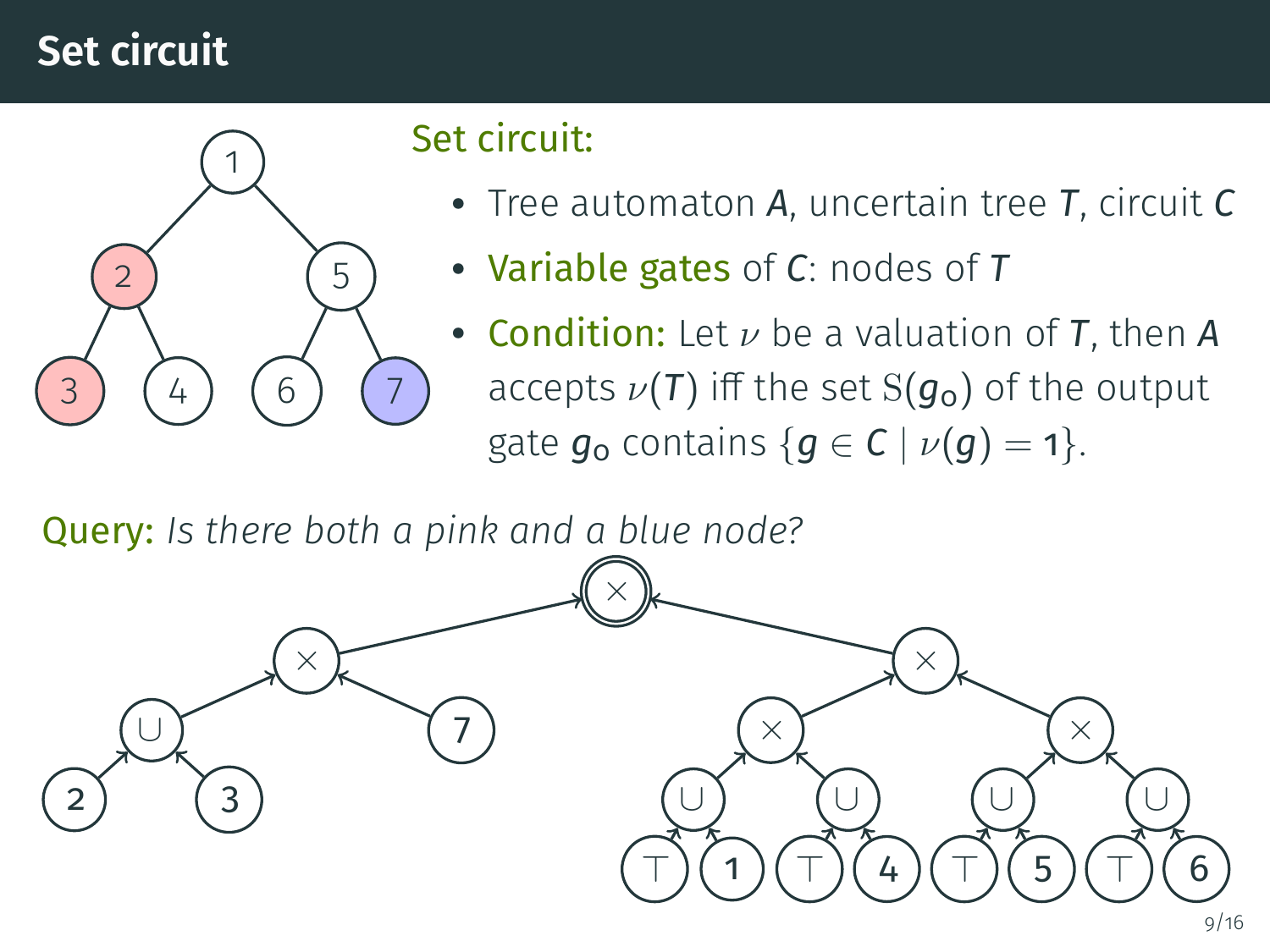#### **Theorem**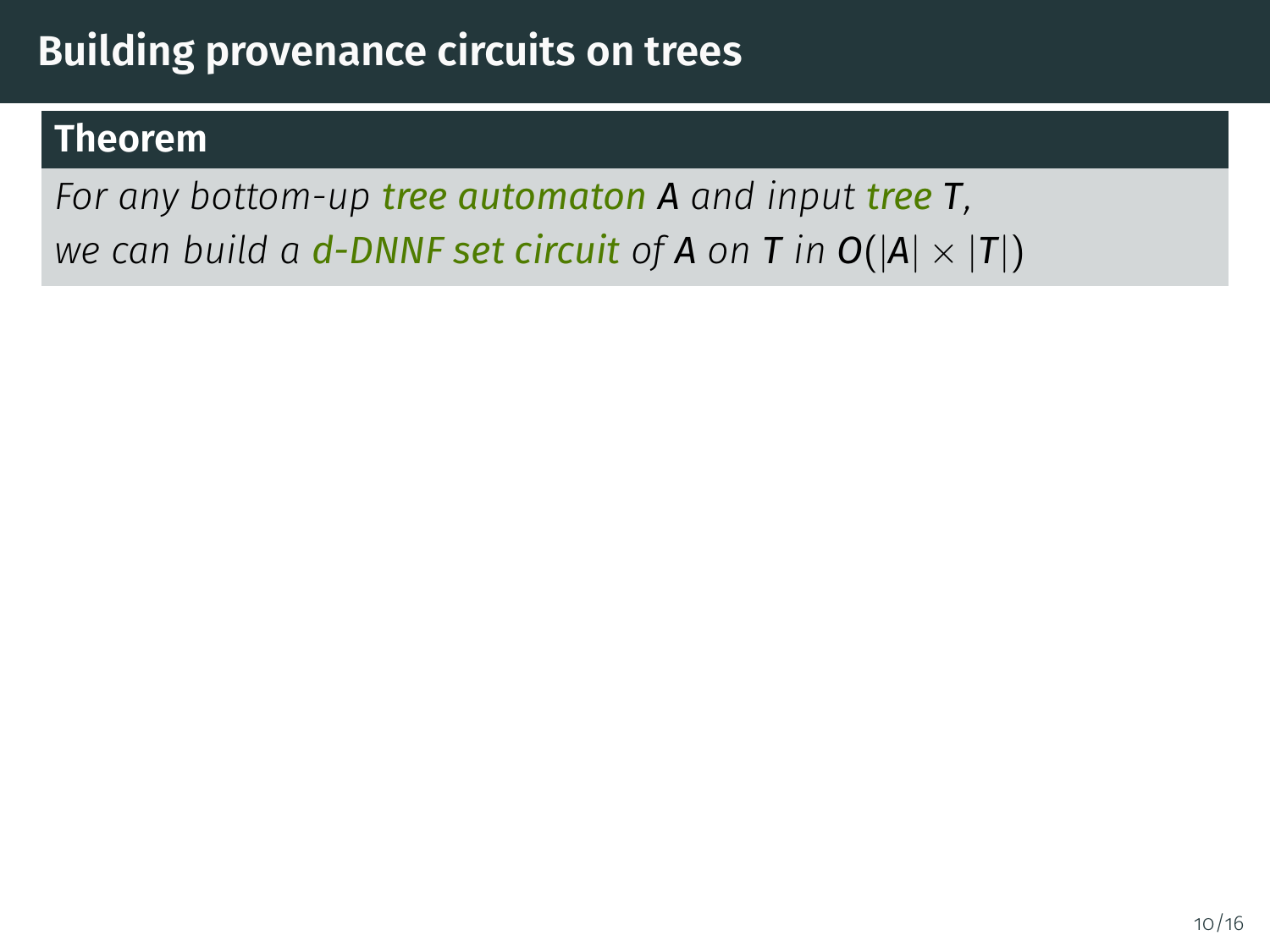#### **Theorem**

- Alphabet:
- Automaton: *"Is there both a pink and a blue node?"*
- States:
	- $\{\perp, B, P, \perp\}$
- Final:  $\{\top\}$
- Transitions:
- $\top$ *P* ⊥ *P P* ⊥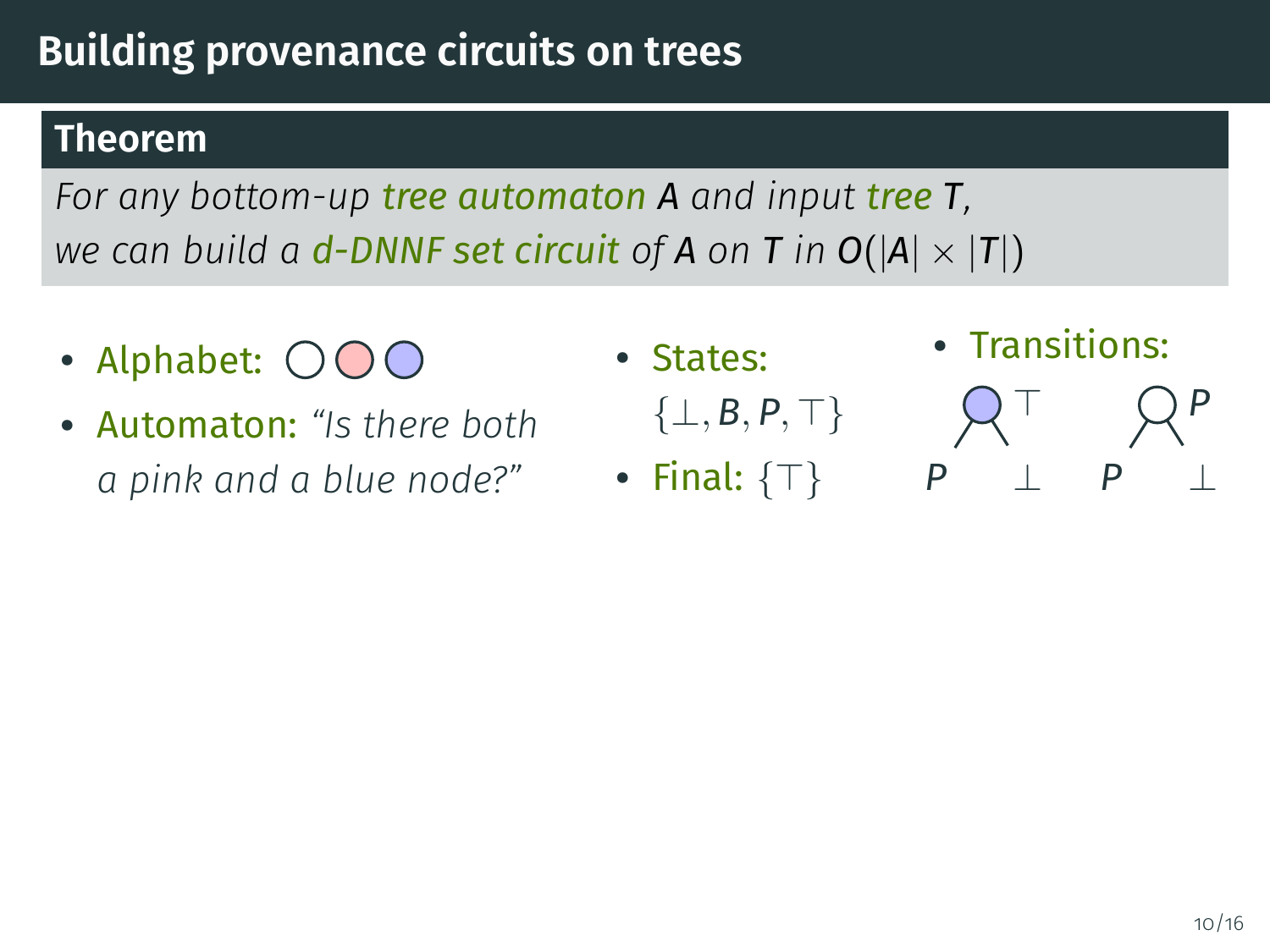#### **Theorem**

- Alphabet:
- Automaton: *"Is there both a pink and a blue node?"*
- States:
	- $\{\perp, \mathsf{B}, \mathsf{P}, \top\}$
- Final:  $\{\top\}$
- Transitions:
- $\top$  $P$  ⊥ *P P* ⊥

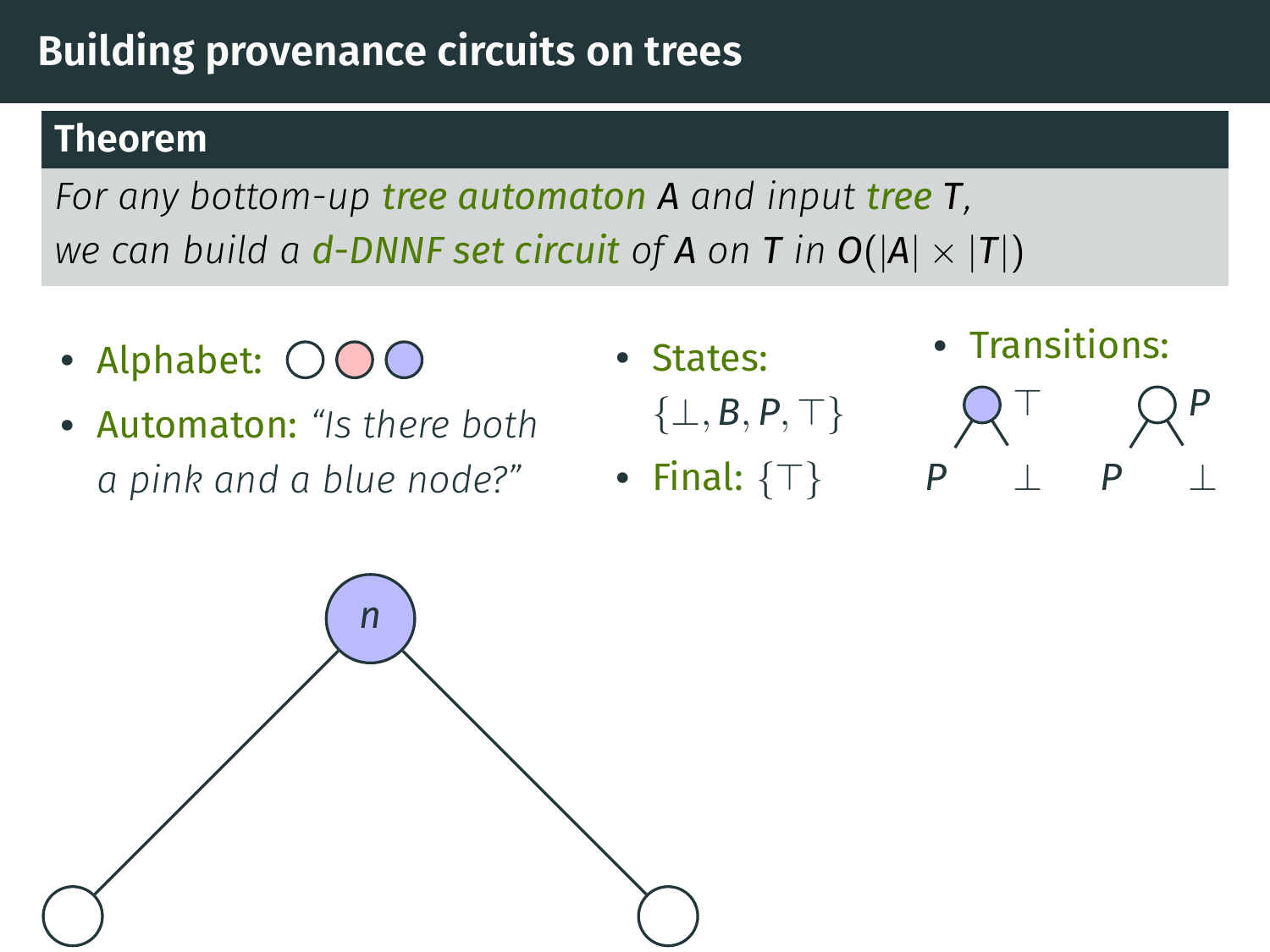#### **Theorem**

- Alphabet:
- Automaton: *"Is there both a pink and a blue node?"*
- States:
	- $\{\perp, B, P, \top\}$
- Final:  $\{\top\}$
- Transitions:
- $\top$ *P* ⊥ *P P* ⊥

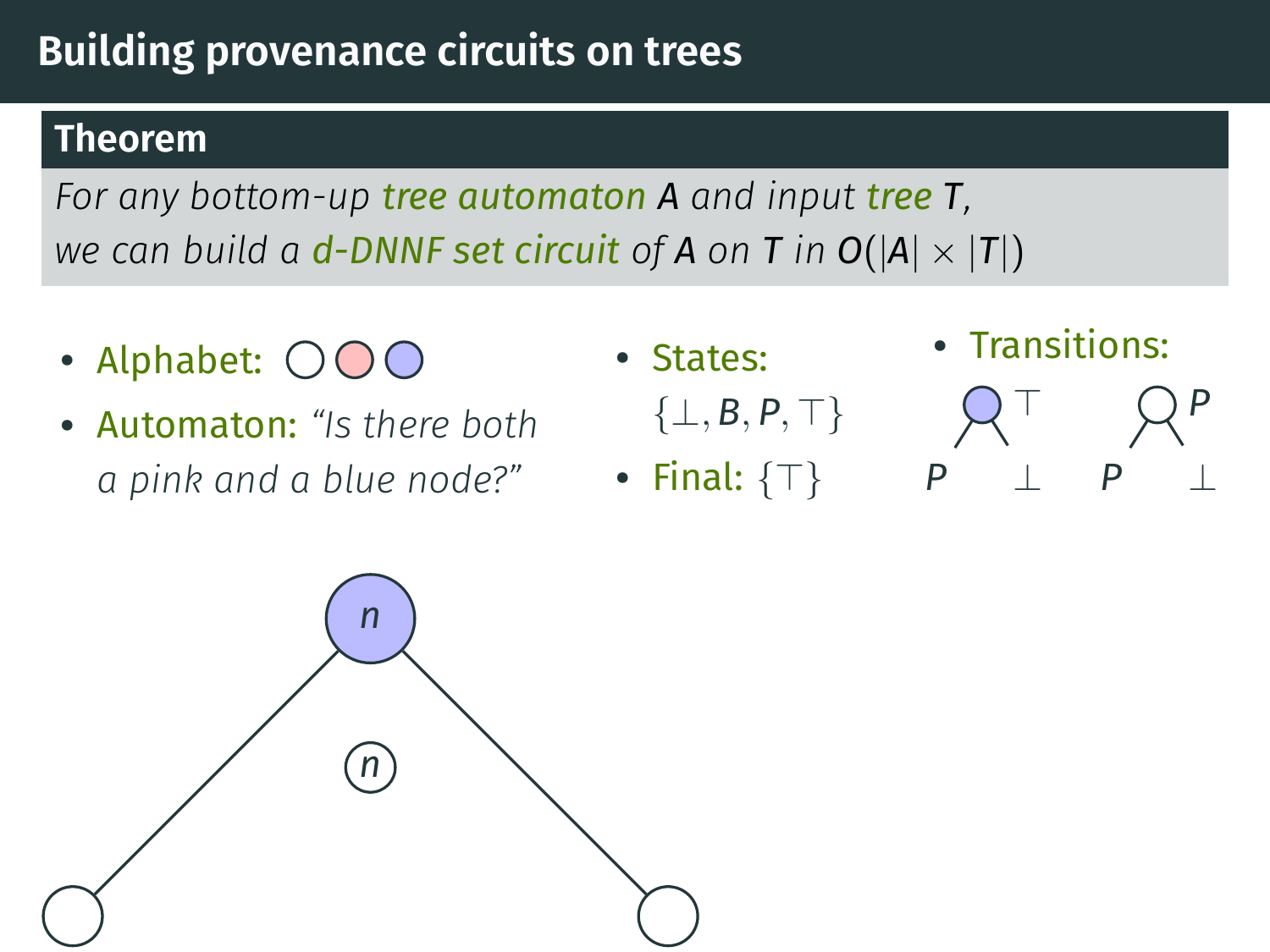#### **Theorem**

- Alphabet:
- Automaton: *"Is there both a pink and a blue node?"*
- States:
	- $\{\perp, B, P, \perp\}$
- Final:  $\{\top\}$
- Transitions:
- $\top$ *P* ⊥ *P P* ⊥

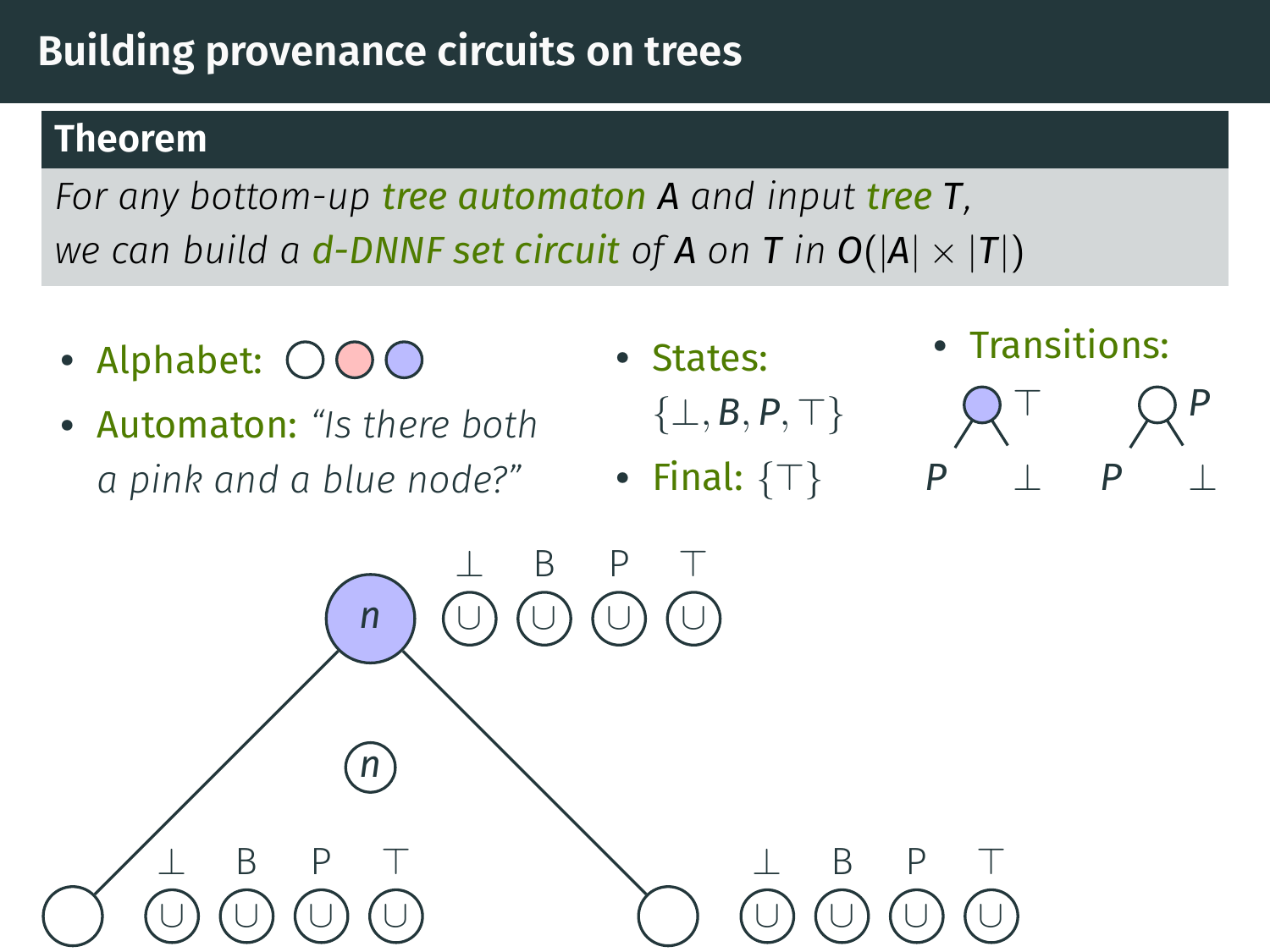#### **Theorem**

- Alphabet:
- Automaton: *"Is there both a pink and a blue node?"*
- States:
	- $\{\perp, B, P, \perp\}$
- Final:  $\{\top\}$
- Transitions:
- $\top$ *P* ⊥ *P P* ⊥

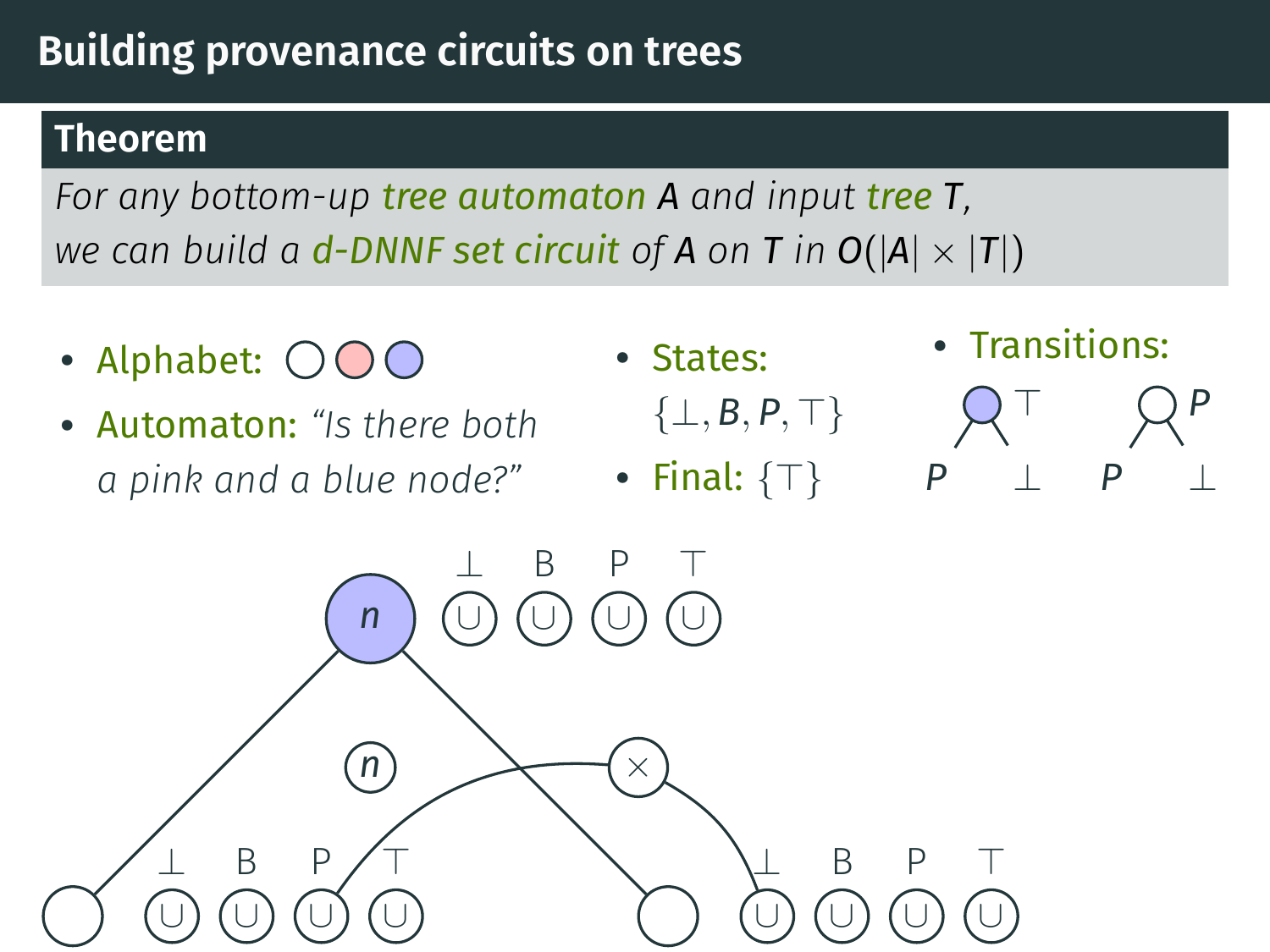#### **Theorem**

- Alphabet:
- Automaton: *"Is there both a pink and a blue node?"*
- States:
	- $\{\perp, B, P, \perp\}$
- Final:  $\{\top\}$
- Transitions:
- $\top$ *P* ⊥ *P P* ⊥

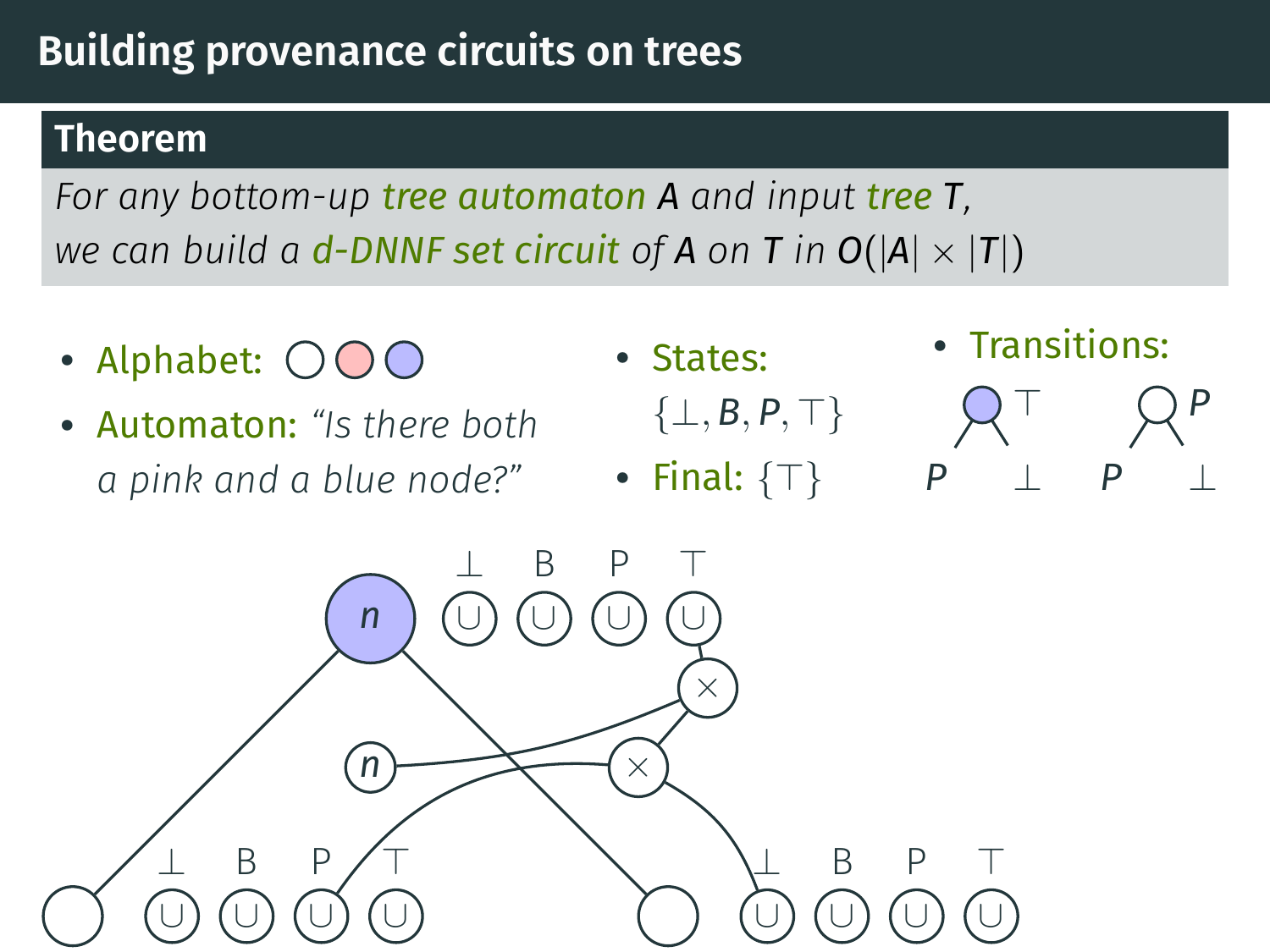#### **Theorem**

- Alphabet:
- Automaton: *"Is there both a pink and a blue node?"*
- States:
	- $\{\perp, B, P, \perp\}$
- Final:  $\{\top\}$
- Transitions:
- $\top$ *P* ⊥ *P P* ⊥

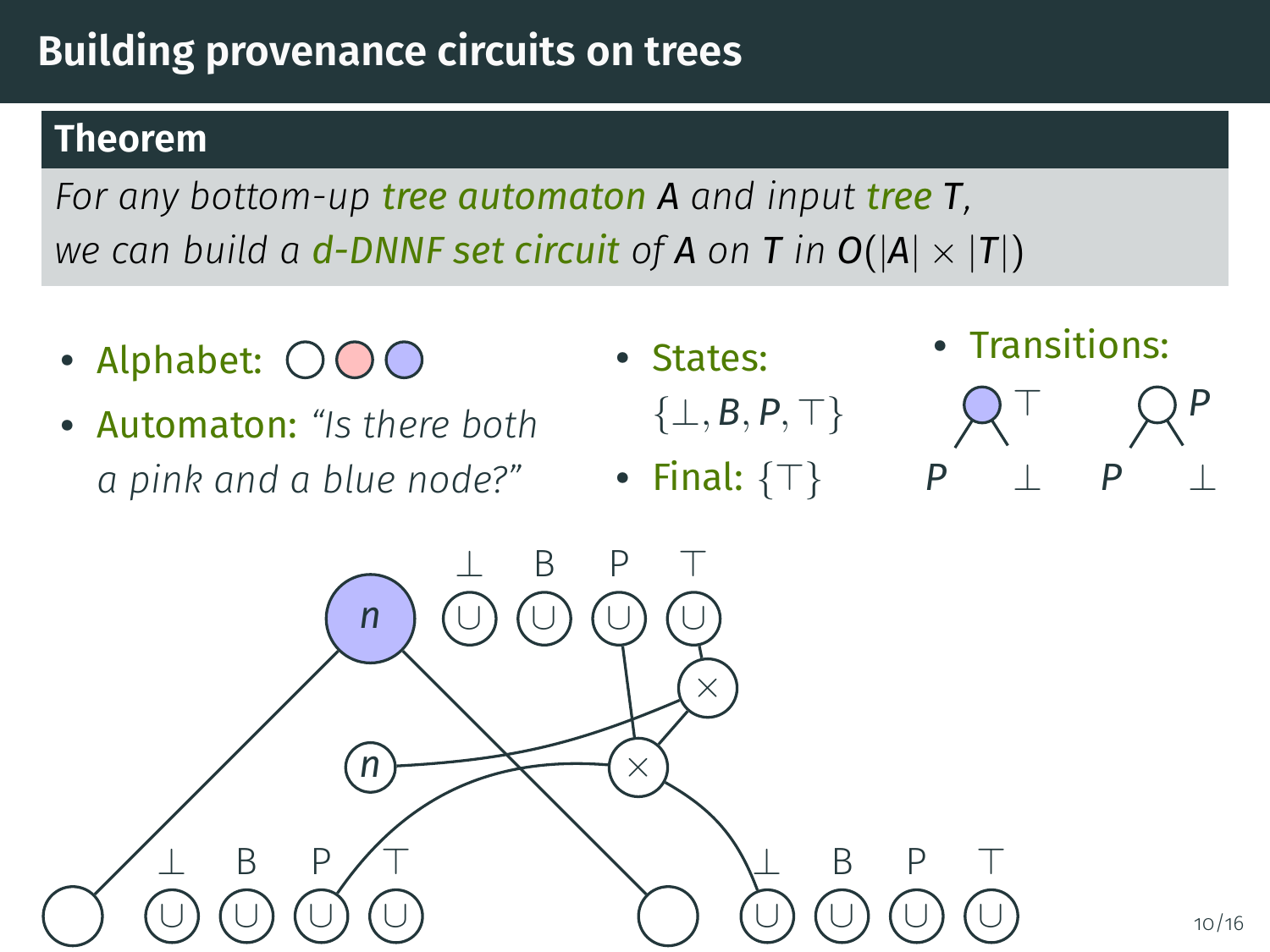$\rightarrow$  The set circuit of Q is now a factorized representation which describes all the tuples that make *Q* true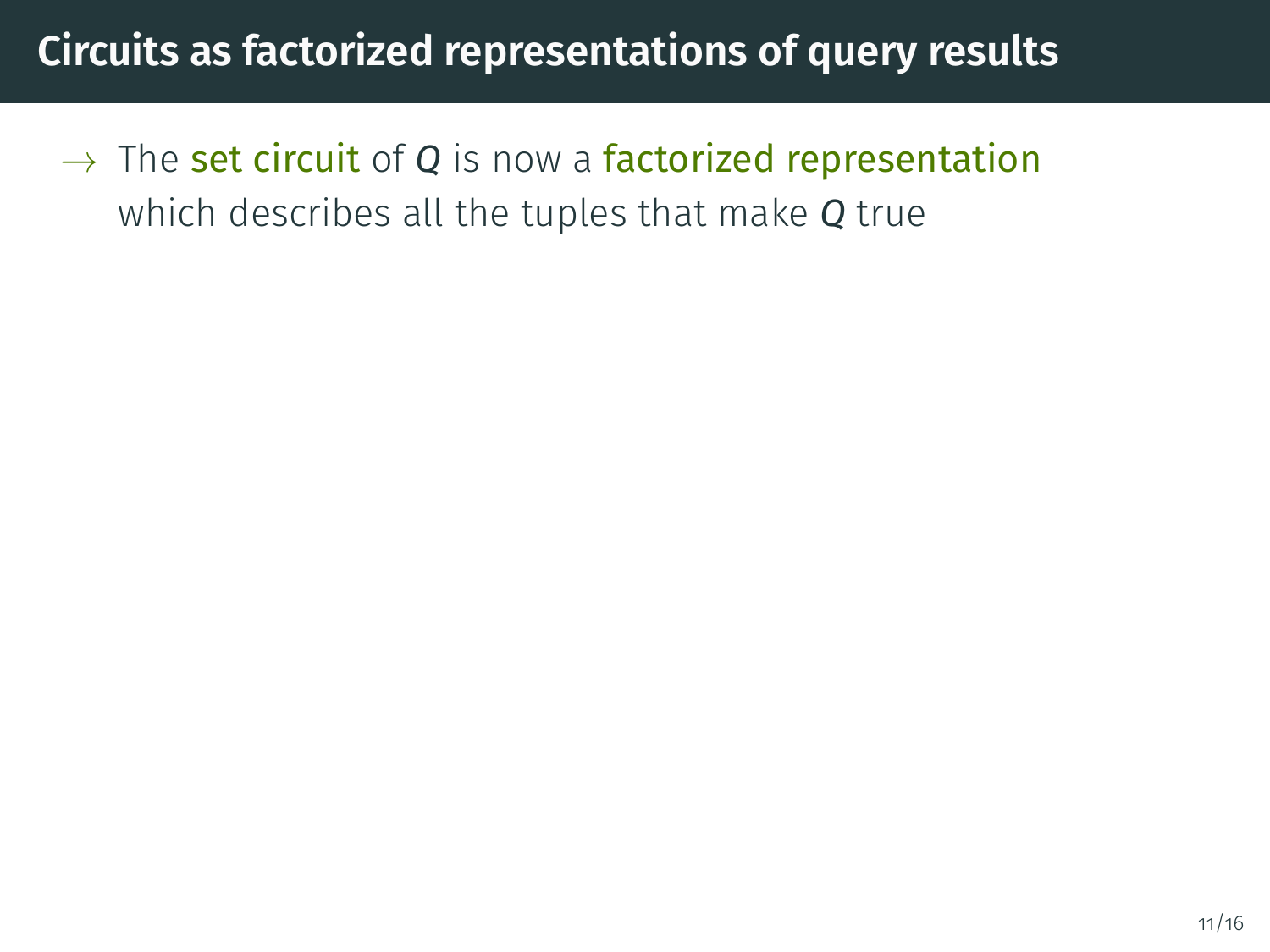- $\rightarrow$  The set circuit of Q is now a factorized representation which describes all the tuples that make *Q* true
- Example query: *Q*(*X*<sub>1</sub>, *X*<sub>2</sub>) : *P***∩**(*x*) ∧ *P***∩**(*y*)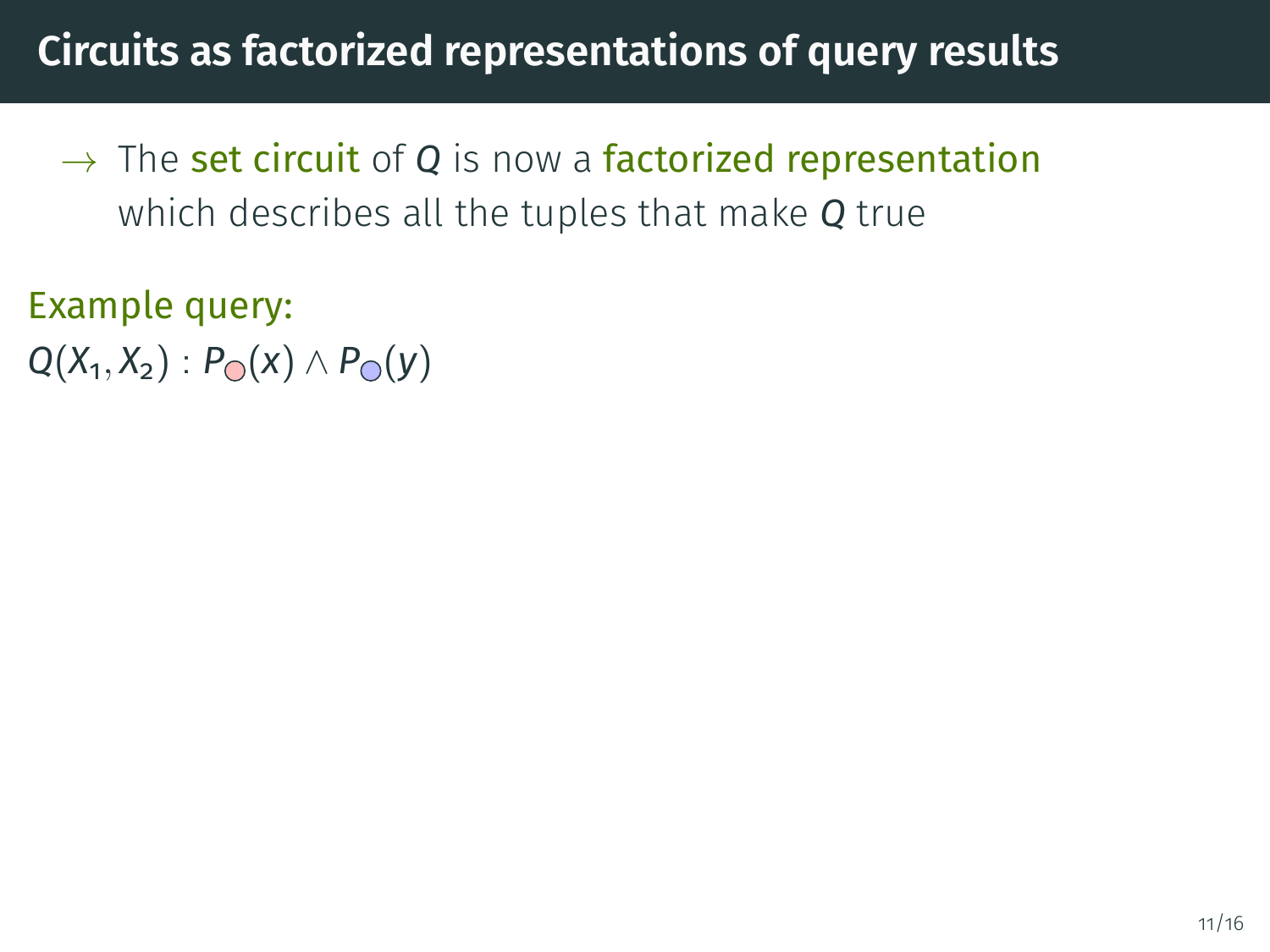- $\rightarrow$  The set circuit of Q is now a factorized representation which describes all the tuples that make *Q* true
- Example query: *Q*(*X*<sub>1</sub>, *X*<sub>2</sub>) : *P***○**(*x*) ∧ *P***○**(*y*)

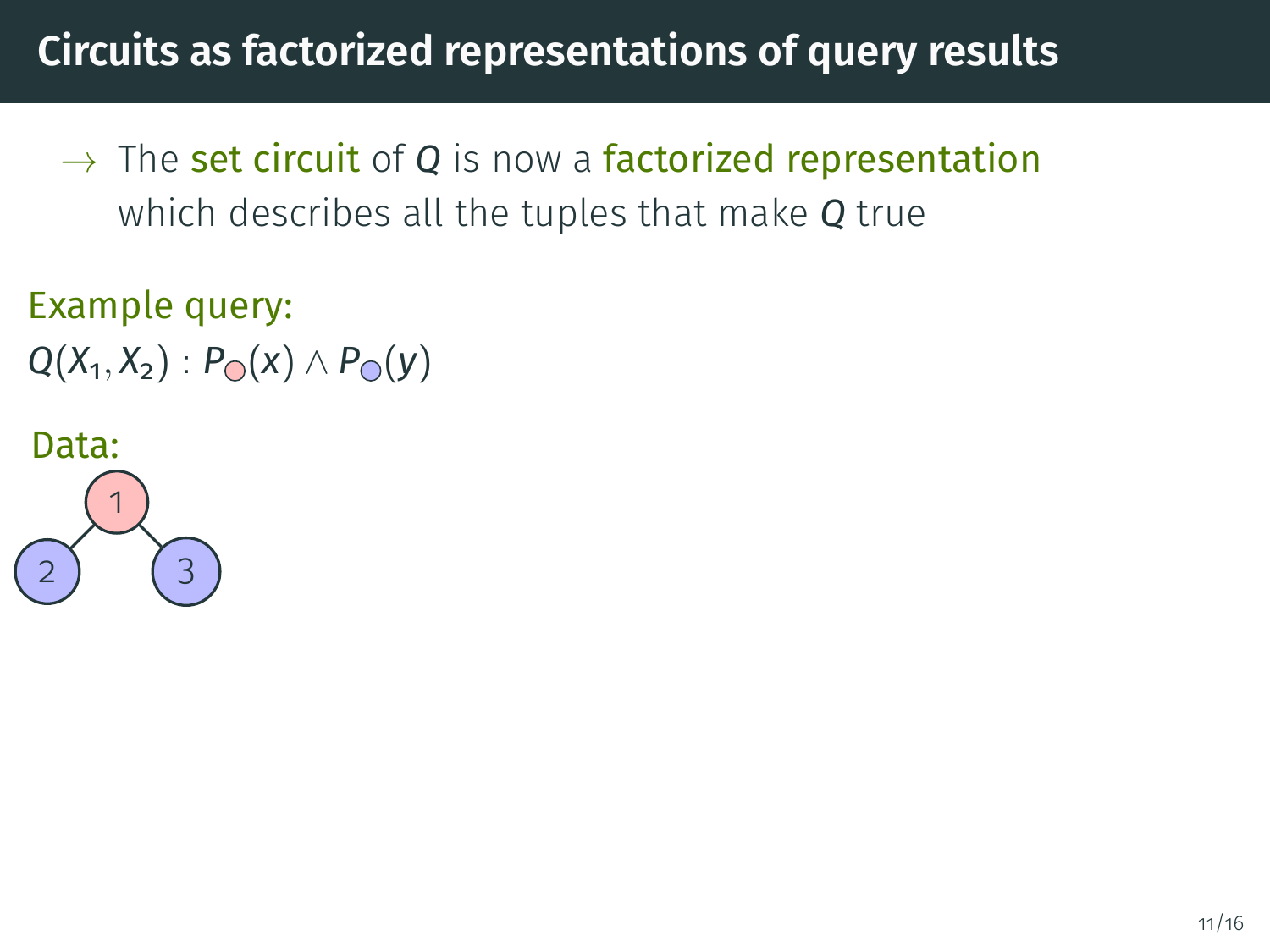$\rightarrow$  The set circuit of Q is now a factorized representation which describes all the tuples that make *Q* true

Example query: *Q*(*X*<sub>1</sub>, *X*<sub>2</sub>) : *P***∩**(*x*) ∧ *P***∩**(*y*)

| Data: | <b>Results:</b> |             |
|-------|-----------------|-------------|
|       |                 | $\Lambda$ 2 |
|       |                 | 2           |
|       |                 |             |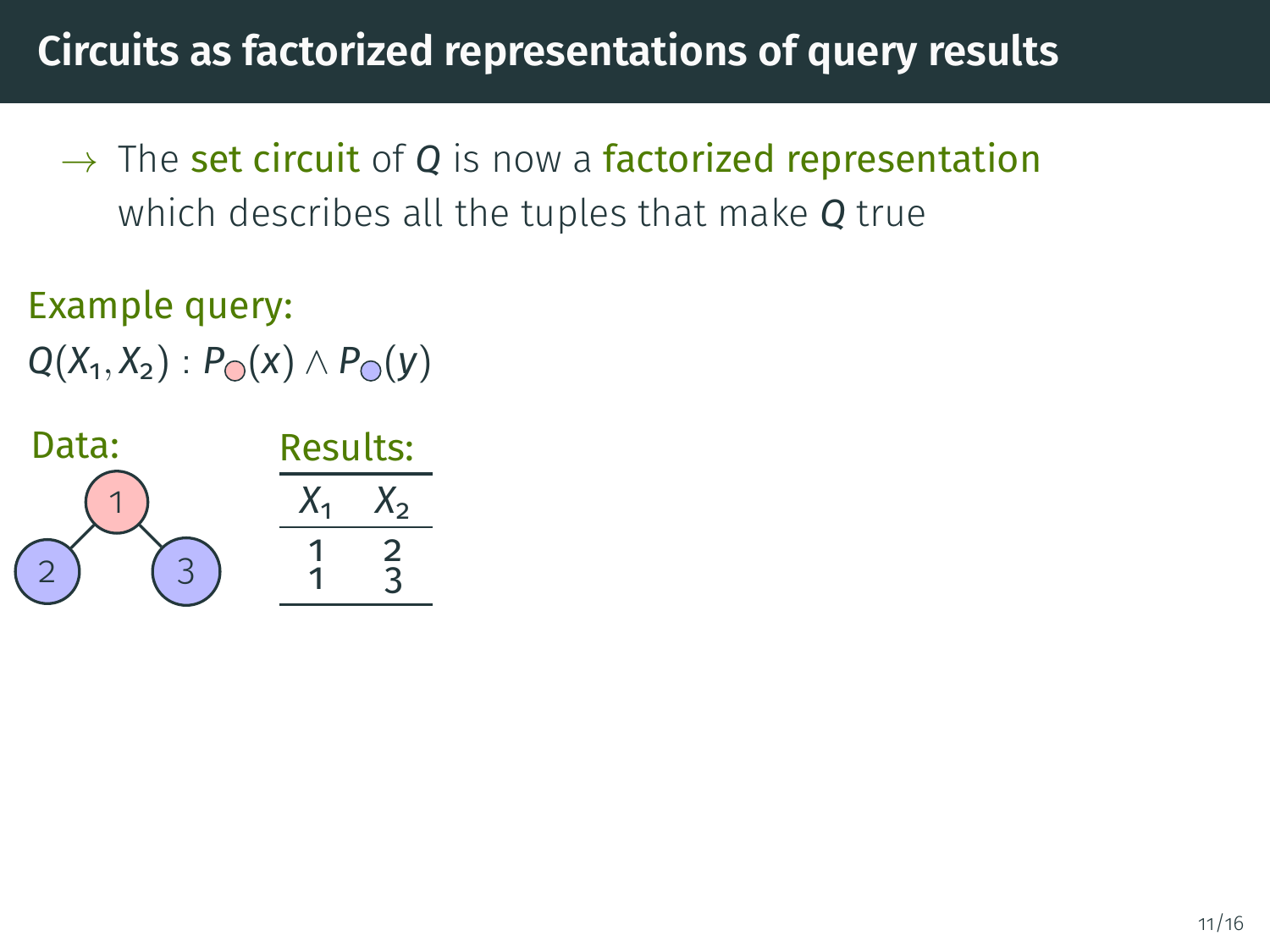- $\rightarrow$  The set circuit of Q is now a factorized representation which describes all the tuples that make *Q* true
- Example query: *Q*(*X*<sub>1</sub>, *X*<sub>2</sub>) : *P***∩**(*x*) ∧ *P***∩**(*y*)

Provenance circuit:



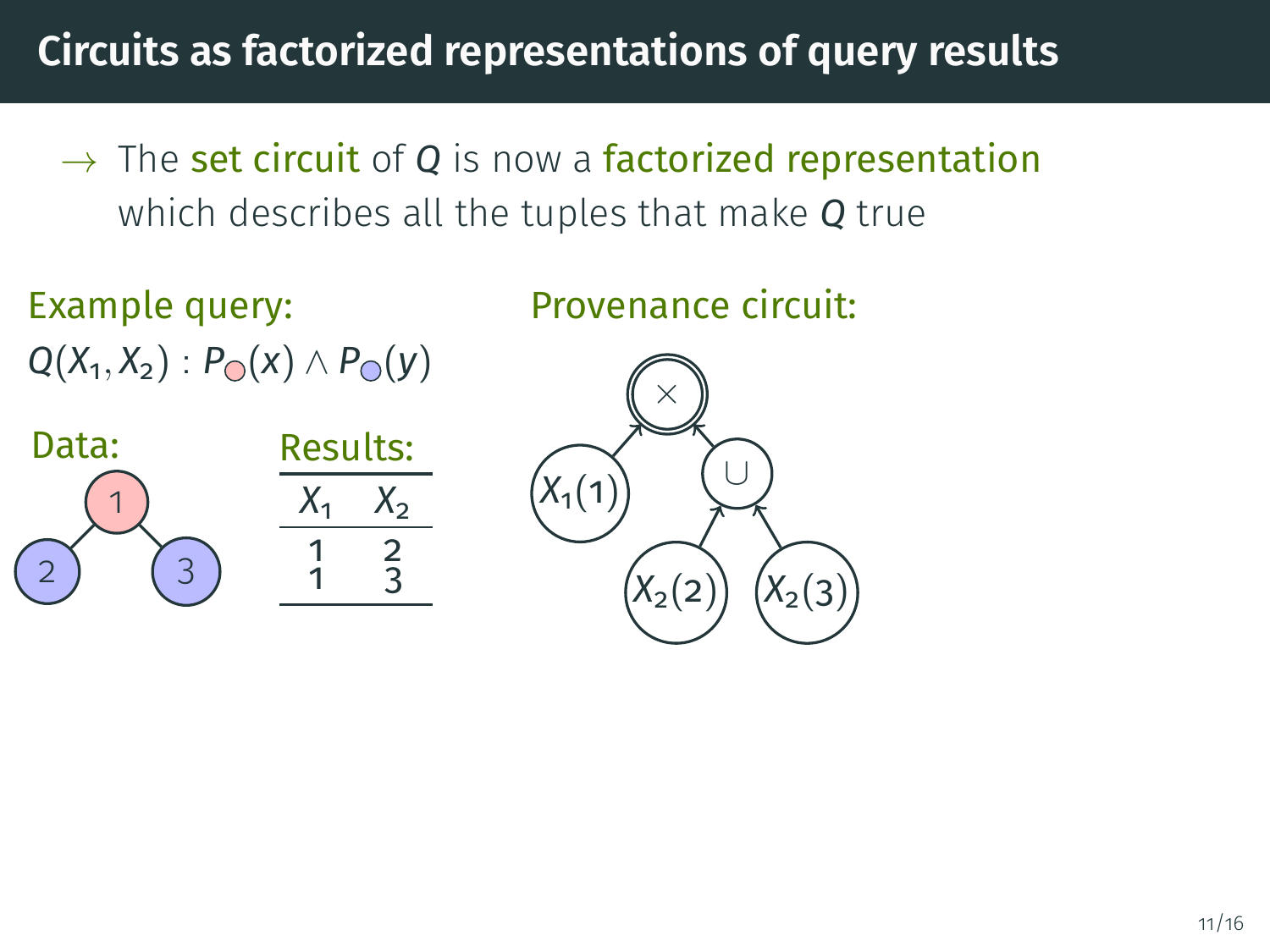$\rightarrow$  The set circuit of Q is now a factorized representation which describes all the tuples that make *Q* true

Example query: *Q*(*X*<sub>1</sub>, *X*<sub>2</sub>) : *P***○**(*x*) ∧ *P***○**(*y*) Data: Results:

1 2) (3



Provenance circuit:

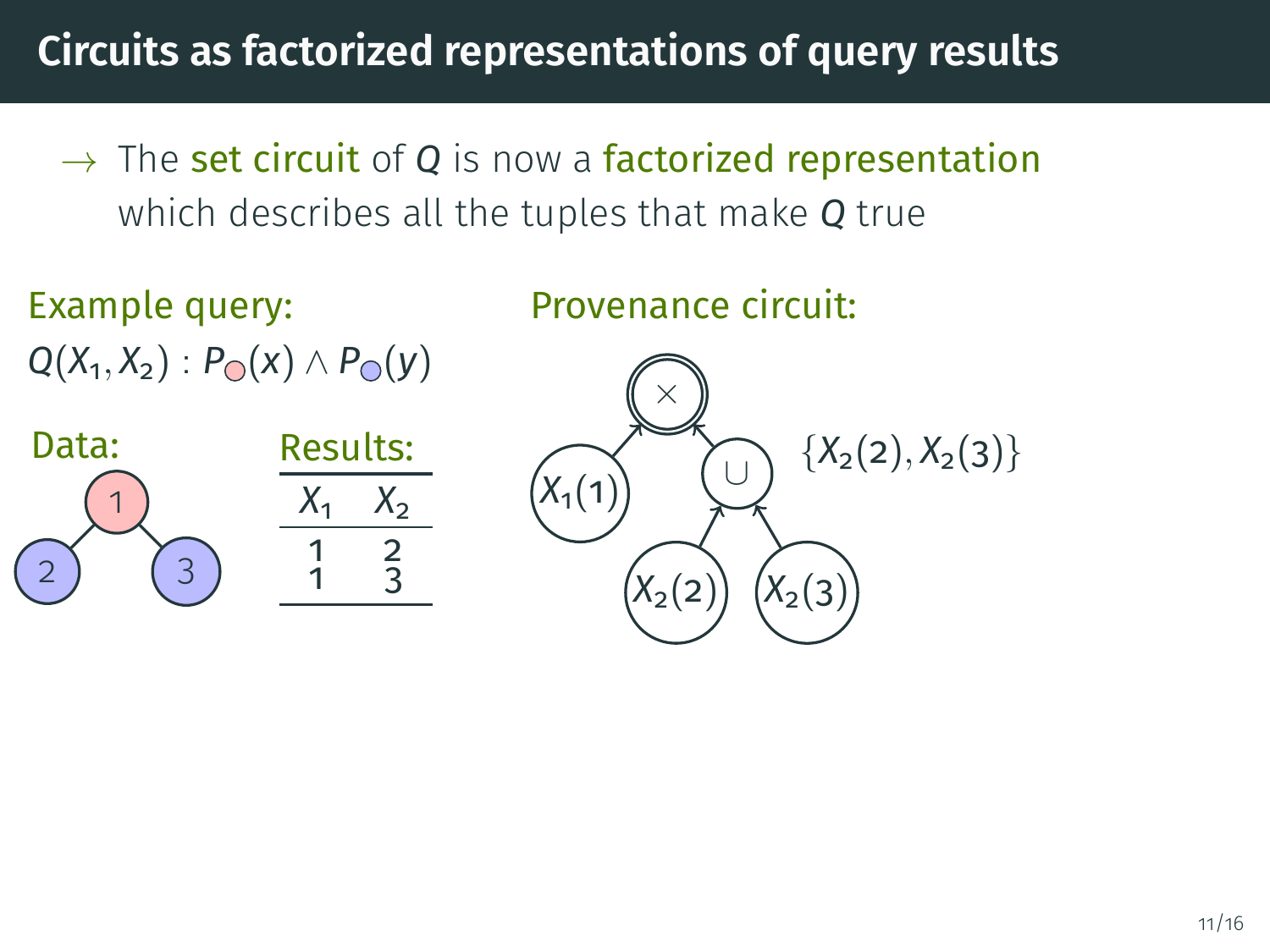$\rightarrow$  The set circuit of Q is now a factorized representation which describes all the tuples that make *Q* true

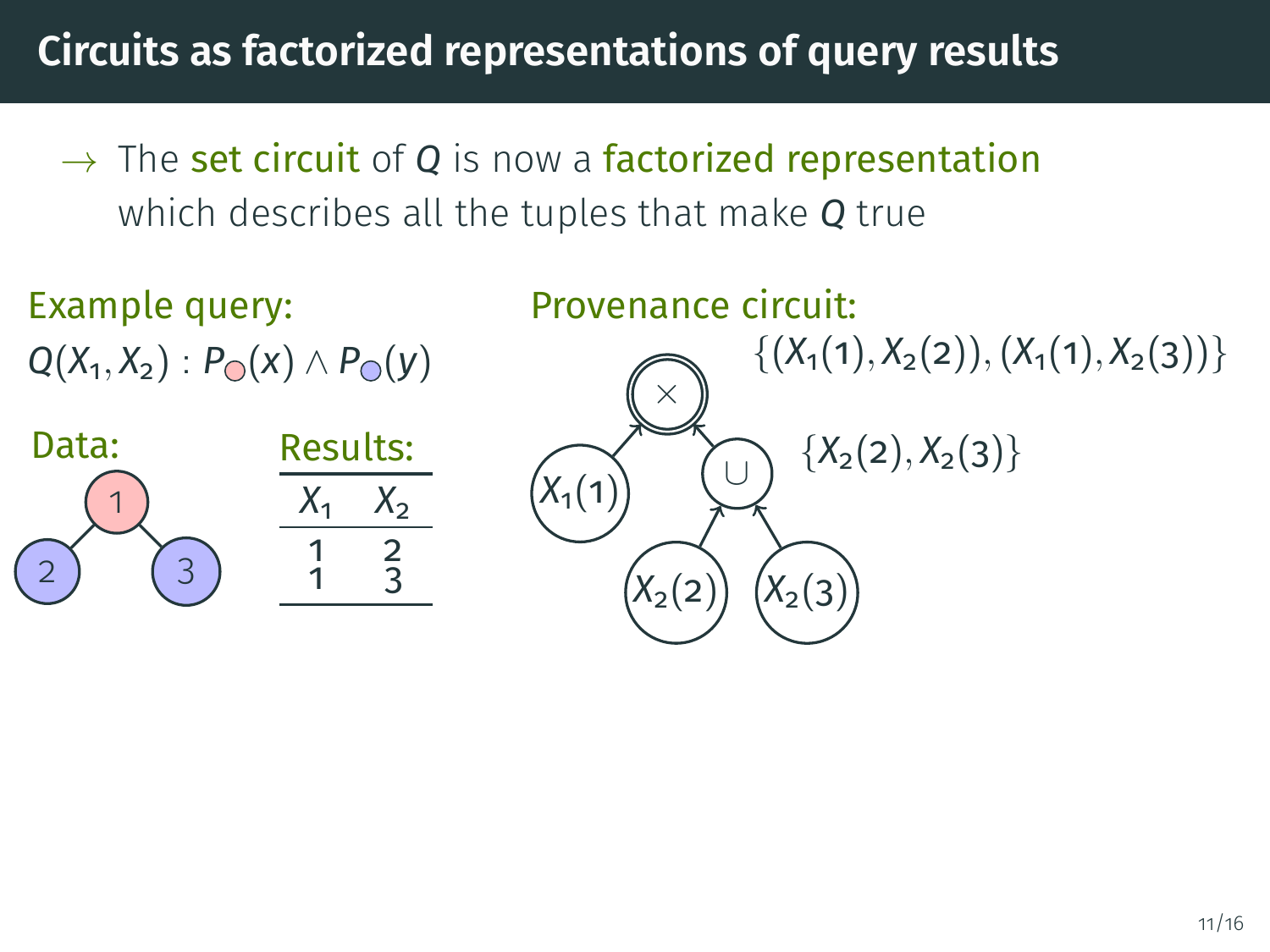$\rightarrow$  The set circuit of Q is now a factorized representation which describes all the tuples that make *Q* true



#### **Theorem [\[Bagan, 2006,](#page-86-0) Kazana and Segoufin, 2013]**

*We can enumerate the answers of MSO queries on trees with linear-time preprocessing and constant delay.*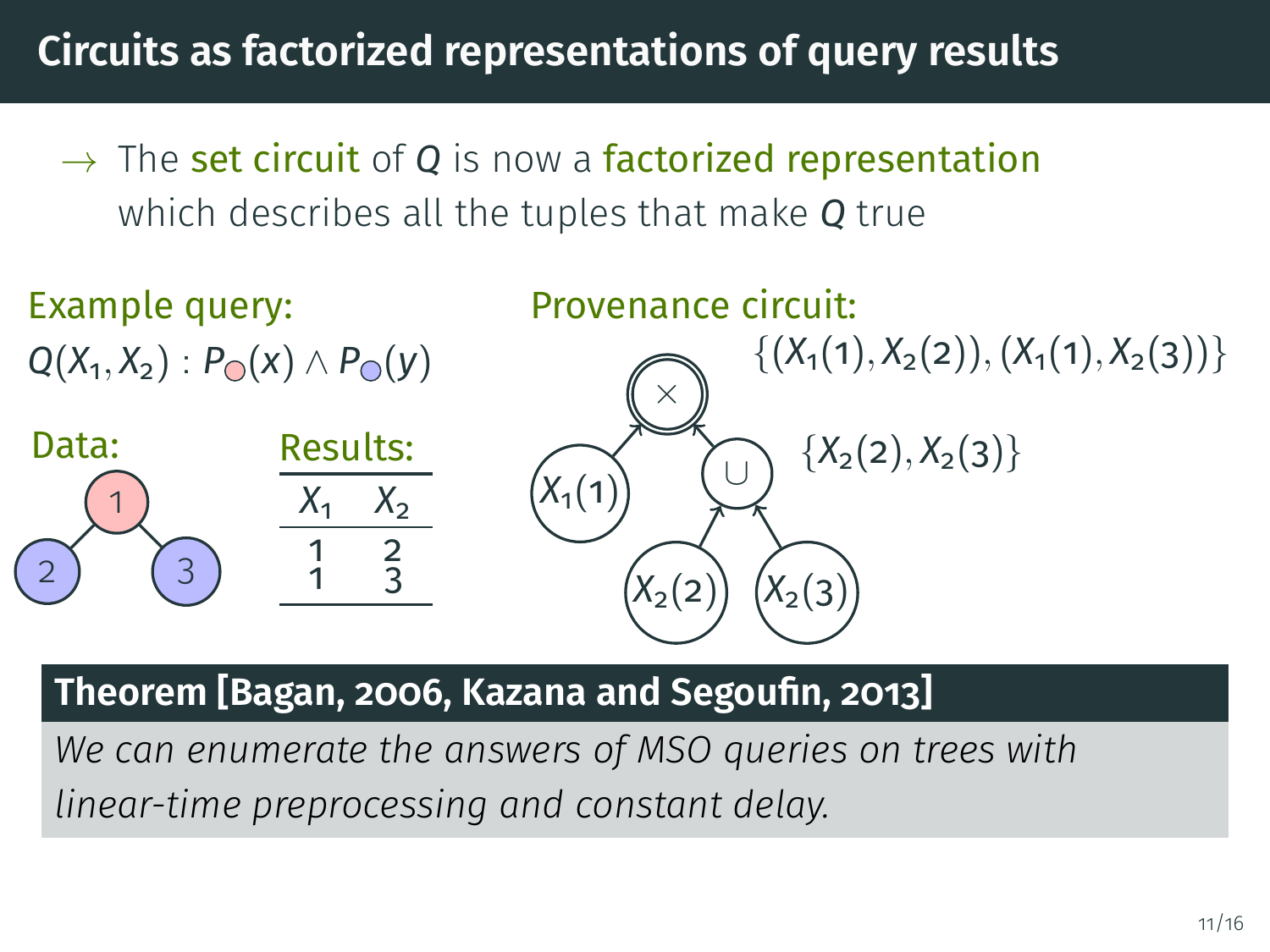$\rightarrow$  The set circuit of Q is now a factorized representation which describes all the tuples that make *Q* true



#### **Theorem [\[Bagan, 2006,](#page-86-0) Kazana and Segoufin, 2013]**

*We can enumerate the answers of MSO queries on trees with linear-time preprocessing and constant delay.*

Semi-open question: what about memory usage?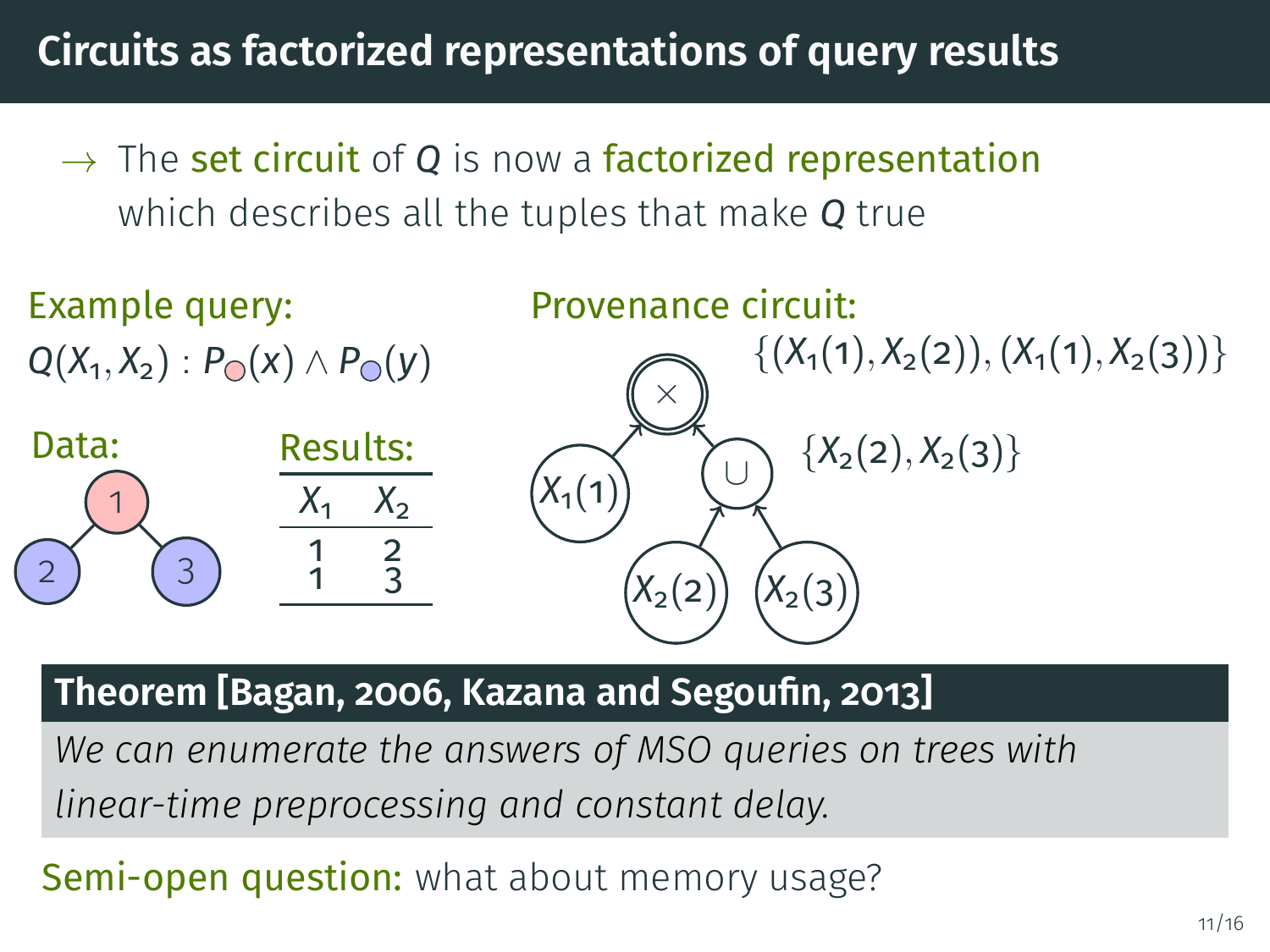# <span id="page-64-0"></span>**[Application to](#page-64-0) [Pattern Matching in Texts](#page-64-0)**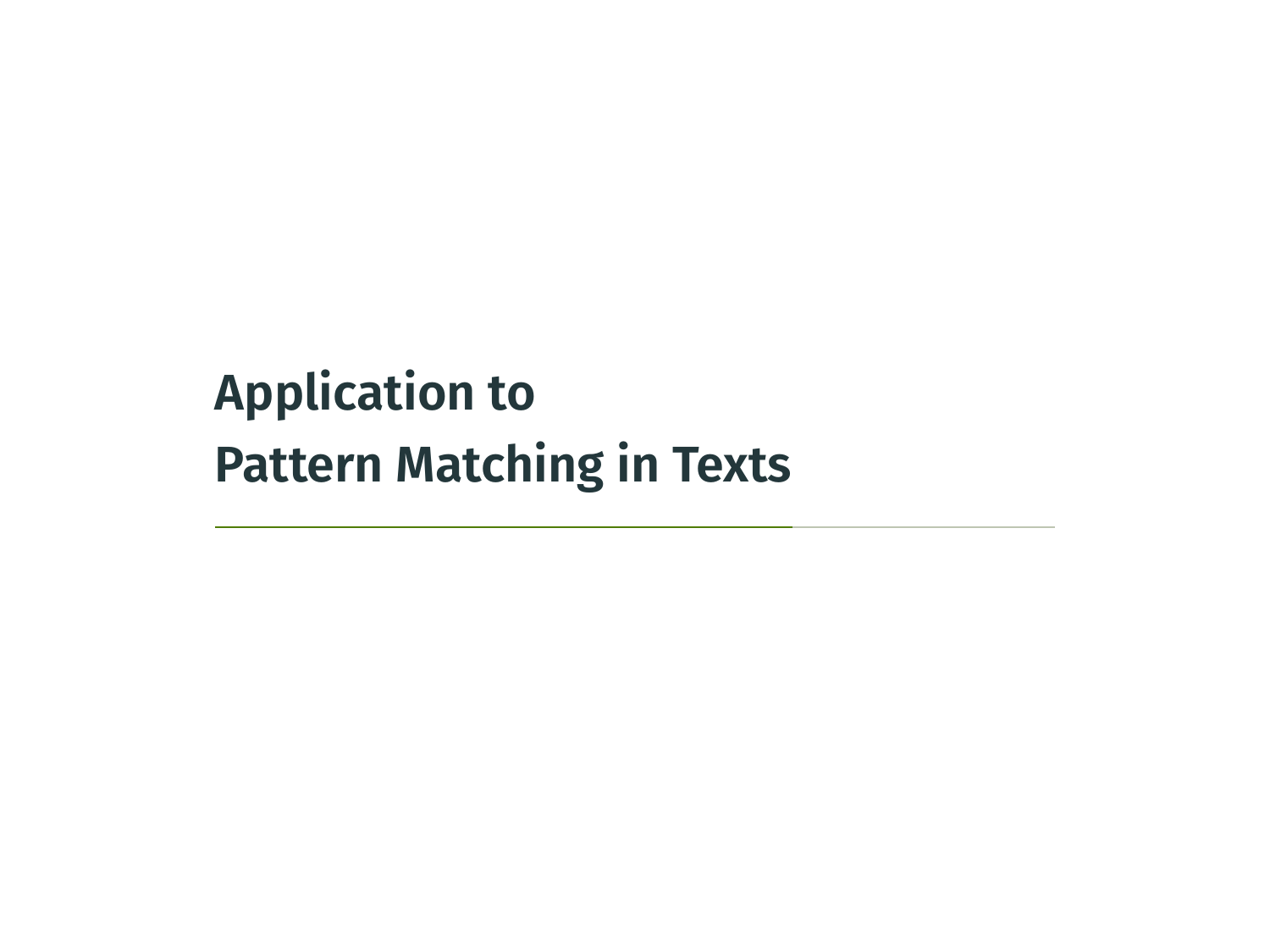

#### Data: a text *T*

Antoine Amarilli Description Name Antoine Amarilli. Handle: a3nm. Identity Born 1990-02-07. French national. Appearance as of 2017. Auth OpenPGP. OpenId. Bitcoin. Contact Email and XMPP a3nm@a3nm.net Affiliation Associate professor of computer science (office C201-4) in the DIG team of Télécom ParisTech, 46 rue Barrault, F-75634 Paris Cedex 13, France. Studies PhD in computer science awarded by Télécom ParisTech on March 14, 2016. Former student of the École normale supérieure. test@example.com More Résumé Location Other sites Blogging: a3nm.net/blog Git: a3nm.net/git ...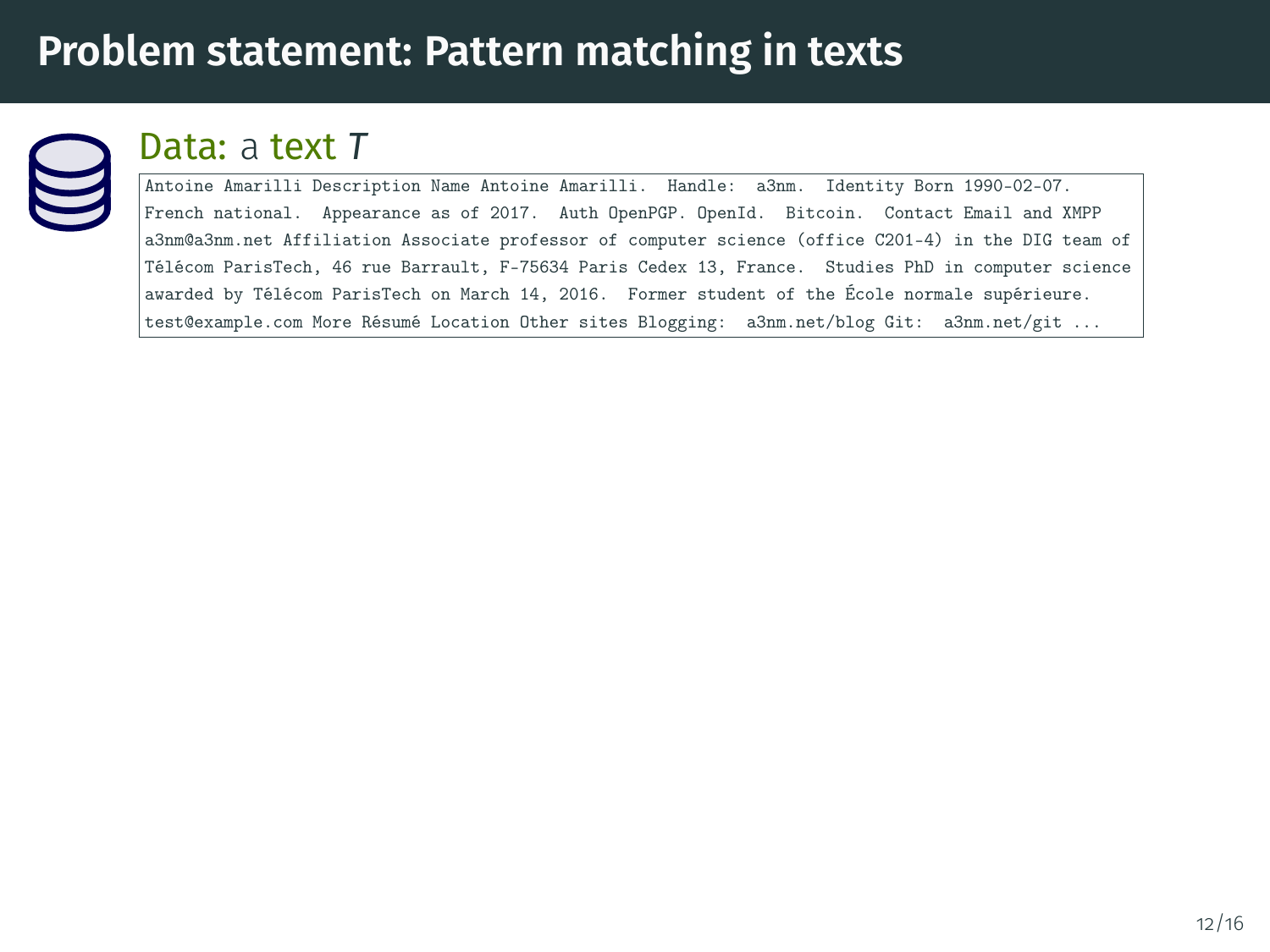

#### Data: a text *T*

Antoine Amarilli Description Name Antoine Amarilli. Handle: a3nm. Identity Born 1990-02-07. French national. Appearance as of 2017. Auth OpenPGP. OpenId. Bitcoin. Contact Email and XMPP a3nm@a3nm.net Affiliation Associate professor of computer science (office C201-4) in the DIG team of Télécom ParisTech, 46 rue Barrault, F-75634 Paris Cedex 13, France. Studies PhD in computer science awarded by Télécom ParisTech on March 14, 2016. Former student of the École normale supérieure. test@example.com More Résumé Location Other sites Blogging: a3nm.net/blog Git: a3nm.net/git ...

**?**

Query: a pattern *P* given as a regular expression

 $P := \text{a} - z0 - 9.1^*$  @  $[a - z0 - 9.1^*]$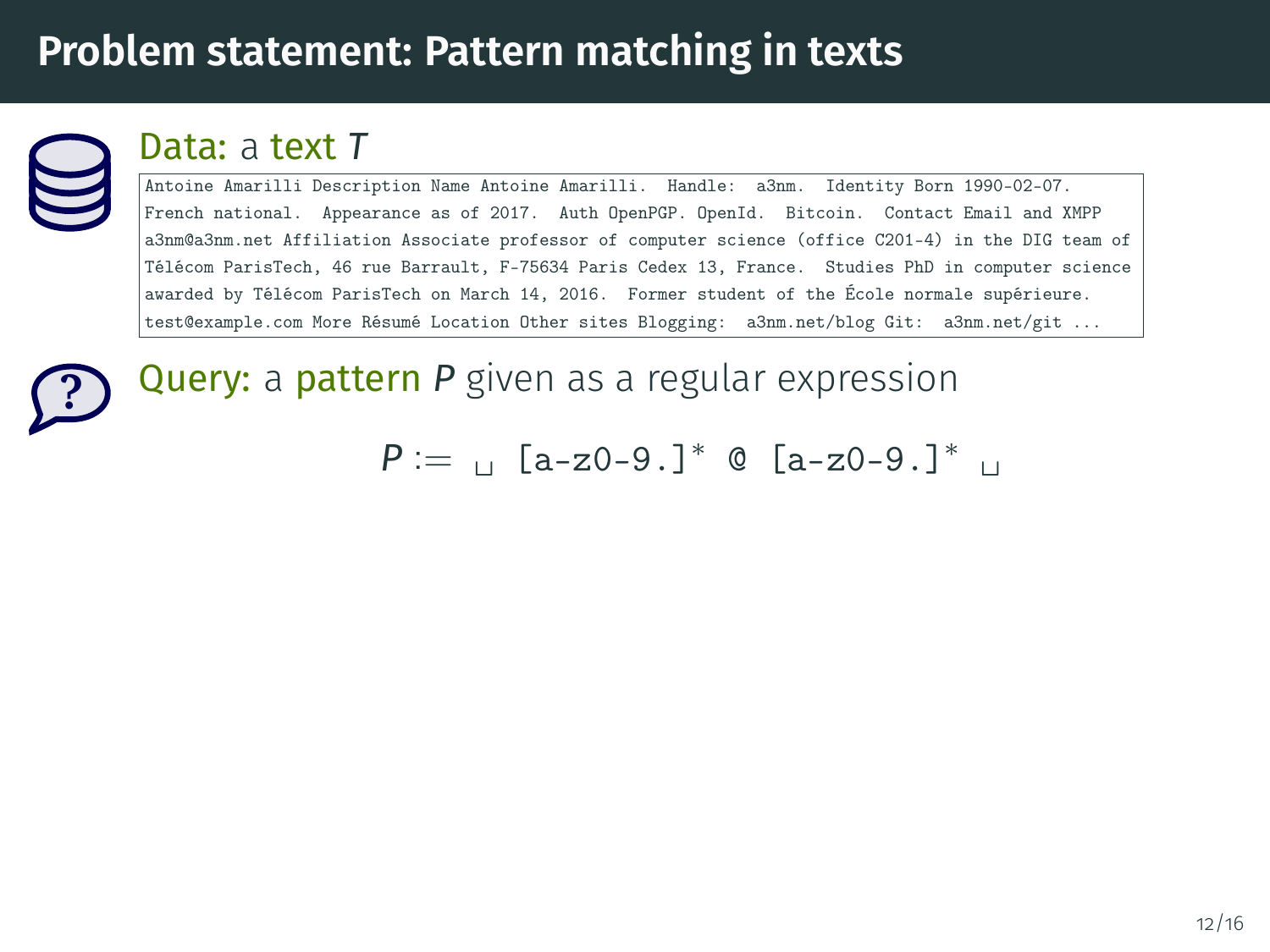

**?**

#### Data: a text *T*

Antoine Amarilli Description Name Antoine Amarilli. Handle: a3nm. Identity Born 1990-02-07. French national. Appearance as of 2017. Auth OpenPGP. OpenId. Bitcoin. Contact Email and XMPP a3nm@a3nm.net Affiliation Associate professor of computer science (office C201-4) in the DIG team of Télécom ParisTech, 46 rue Barrault, F-75634 Paris Cedex 13, France. Studies PhD in computer science awarded by Télécom ParisTech on March 14, 2016. Former student of the École normale supérieure. test@example.com More Résumé Location Other sites Blogging: a3nm.net/blog Git: a3nm.net/git ...

Query: a pattern *P* given as a regular expression

 $P := \text{a} \left[ a - z^0 - 9 \right]$  **C**  $\left[ a - z^0 - 9 \right]$   $\left[ a - z^0 - 9 \right]$ 

**i** Output: the list of substrings of *T* that match *P*:

 $[186, 200, 483, 500, \ldots]$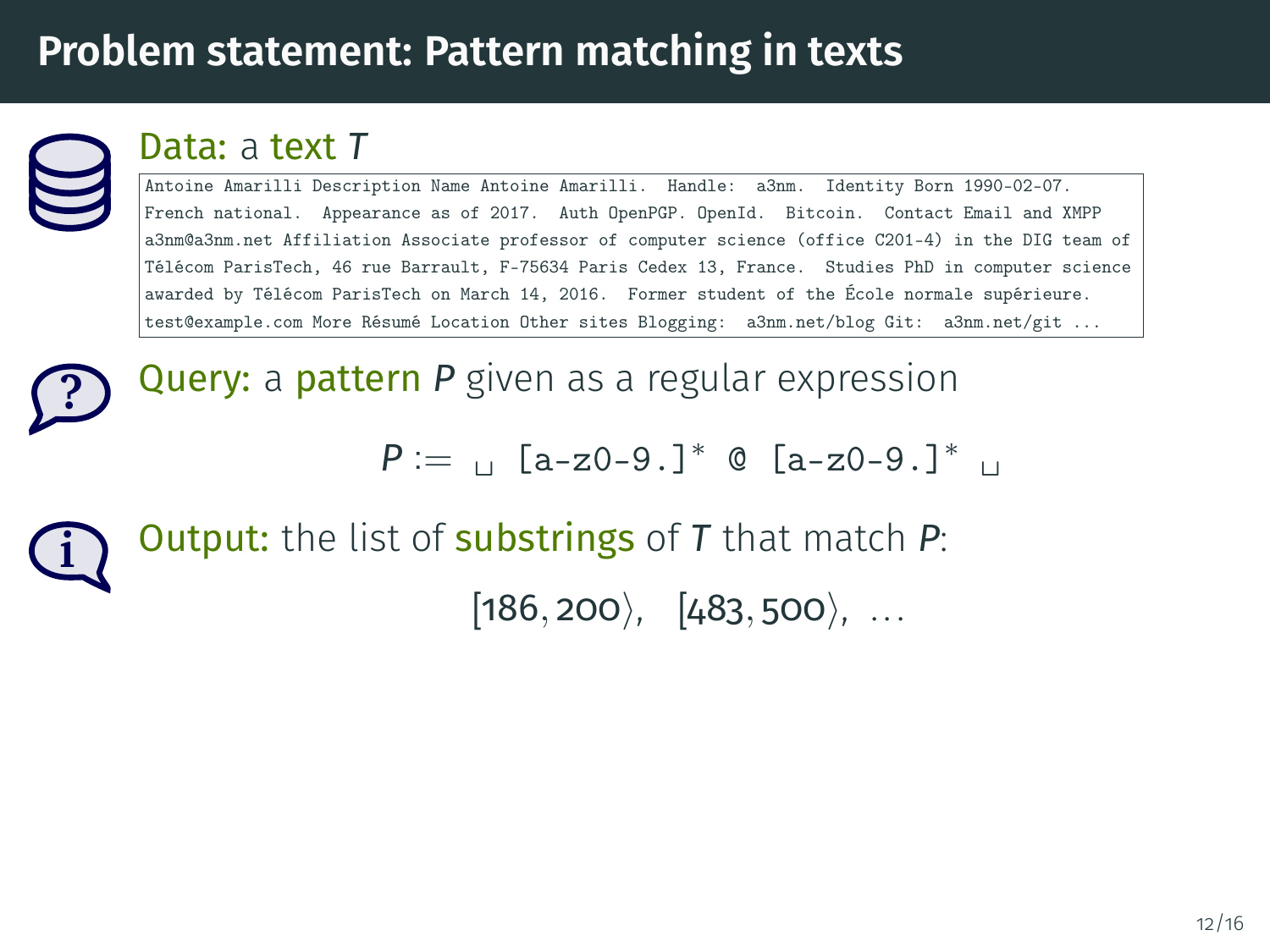

**?**

#### Data: a text *T*

Antoine Amarilli Description Name Antoine Amarilli. Handle: a3nm. Identity Born 1990-02-07. French national. Appearance as of 2017. Auth OpenPGP. OpenId. Bitcoin. Contact Email and XMPP a3nm@a3nm.net Affiliation Associate professor of computer science (office C201-4) in the DIG team of Télécom ParisTech, 46 rue Barrault, F-75634 Paris Cedex 13, France. Studies PhD in computer science awarded by Télécom ParisTech on March 14, 2016. Former student of the École normale supérieure. test@example.com More Résumé Location Other sites Blogging: a3nm.net/blog Git: a3nm.net/git ...

Query: a pattern *P* given as a regular expression

 $P := \text{a} \left[ a - z^0 - 9 \right]$  **C**  $\left[ a - z^0 - 9 \right]$   $\left[ a - z^0 - 9 \right]$ 

**i** Output: the list of substrings of *T* that match *P*:  $[186, 200), [483, 500), ...$ 

#### Goal:

- be **very efficient** in  $T$  (constant-delay)
- be **reasonably efficient** in  $P$  (polynomial-time)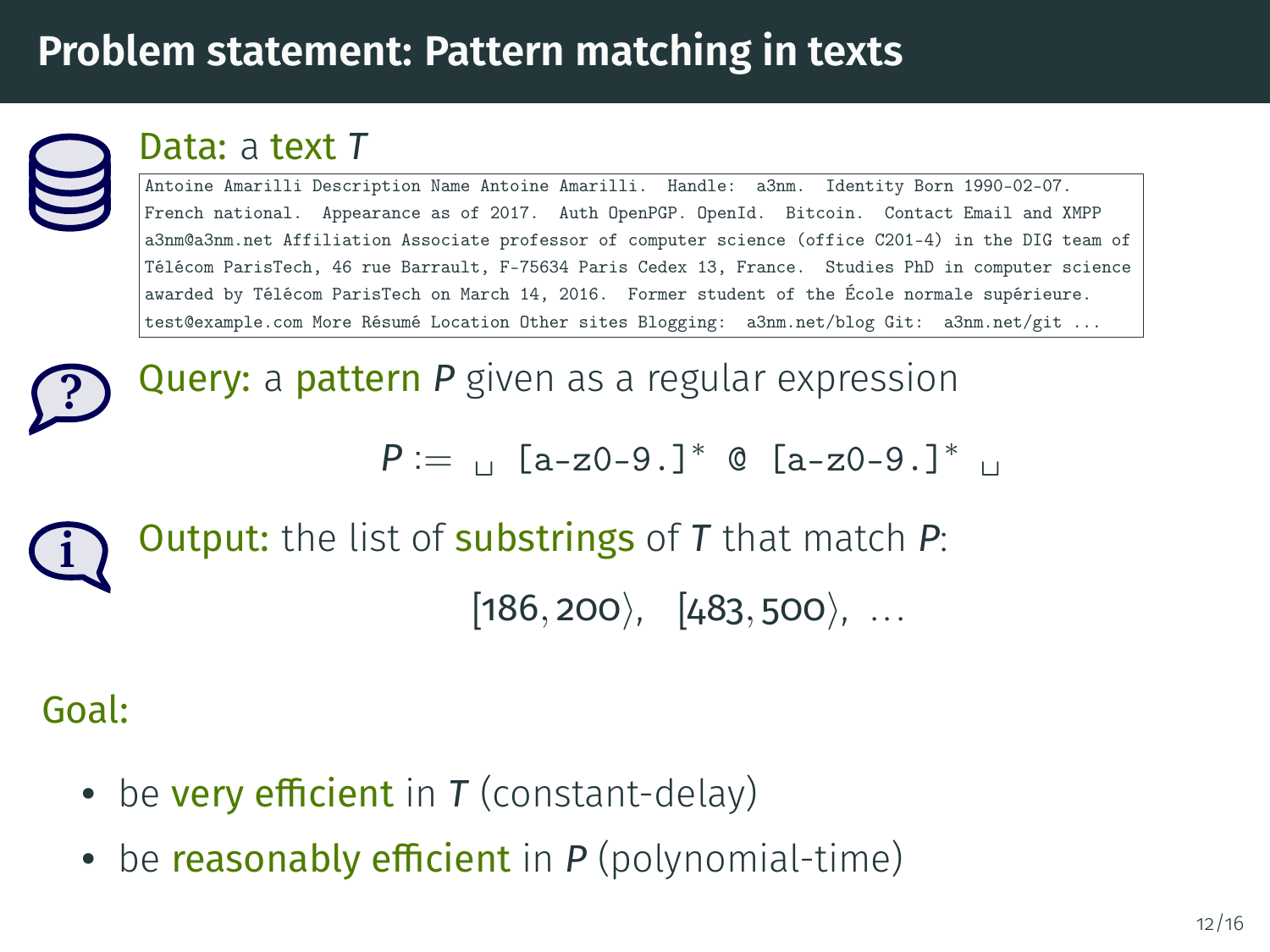### **Reducing to MSO**

• A text is just a tree with a simpler shape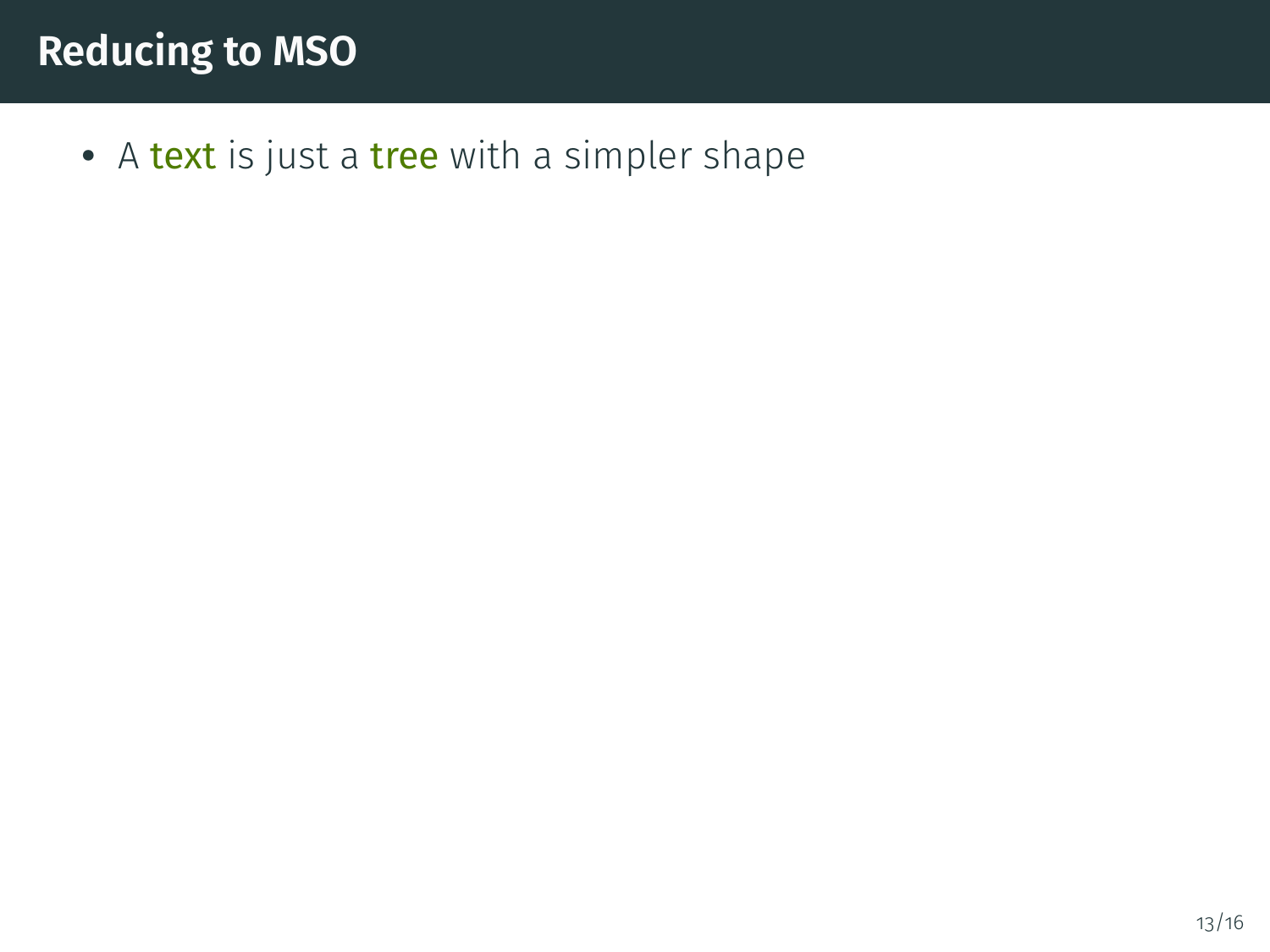### **Reducing to MSO**

- A text is just a tree with a simpler shape
- A regular expression pattern can be expressed in MSO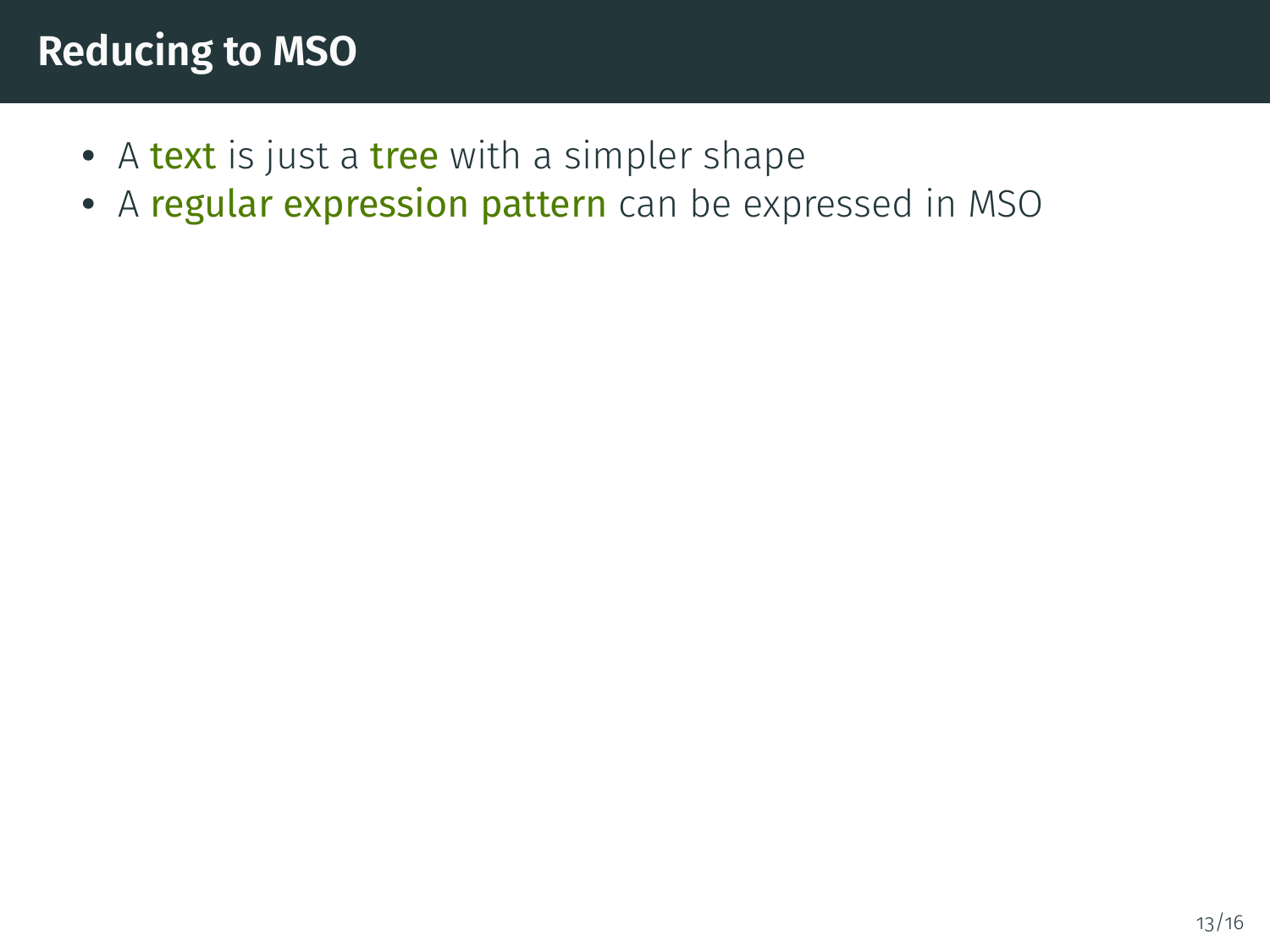### **Reducing to MSO**

- A text is just a tree with a simpler shape
- A regular expression pattern can be expressed in MSO
	- $\rightarrow$  More generally: regular expressions with **variables**

 $\rightarrow$  Example:  $P := \bullet^* \ \alpha \ a^* \ \beta \ b^* \ \gamma \ \bullet^*$ 

• Translate to a word automaton (with capture variables)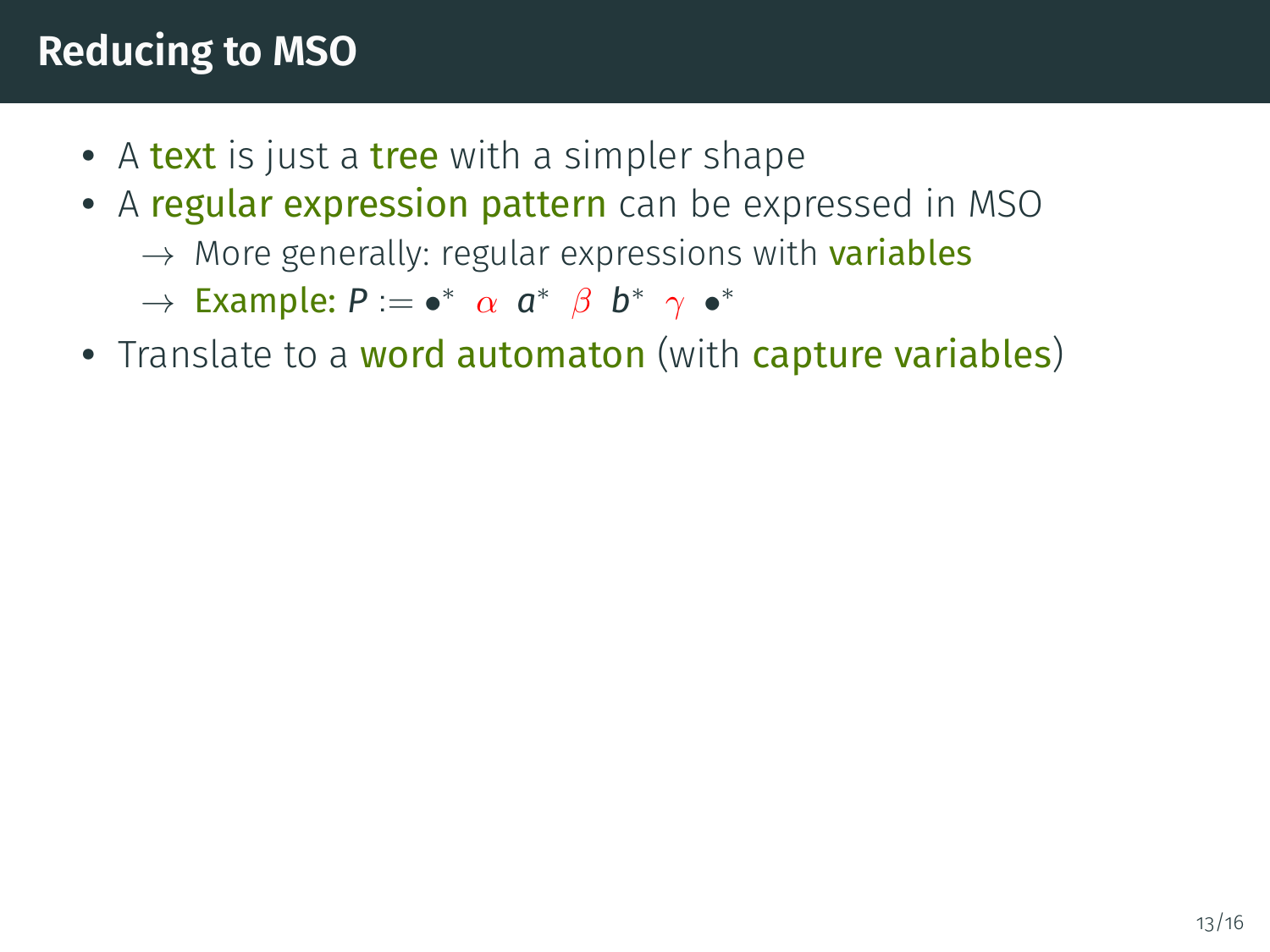#### **Reducing to MSO**

- A text is just a tree with a simpler shape
- A regular expression pattern can be expressed in MSO
	- $\rightarrow$  More generally: regular expressions with **variables**
	- $\rightarrow$  Example:  $P := \bullet^* \ \alpha \ a^* \ \beta \ b^* \ \gamma \ \bullet^*$
- Translate to a word automaton (with capture variables)

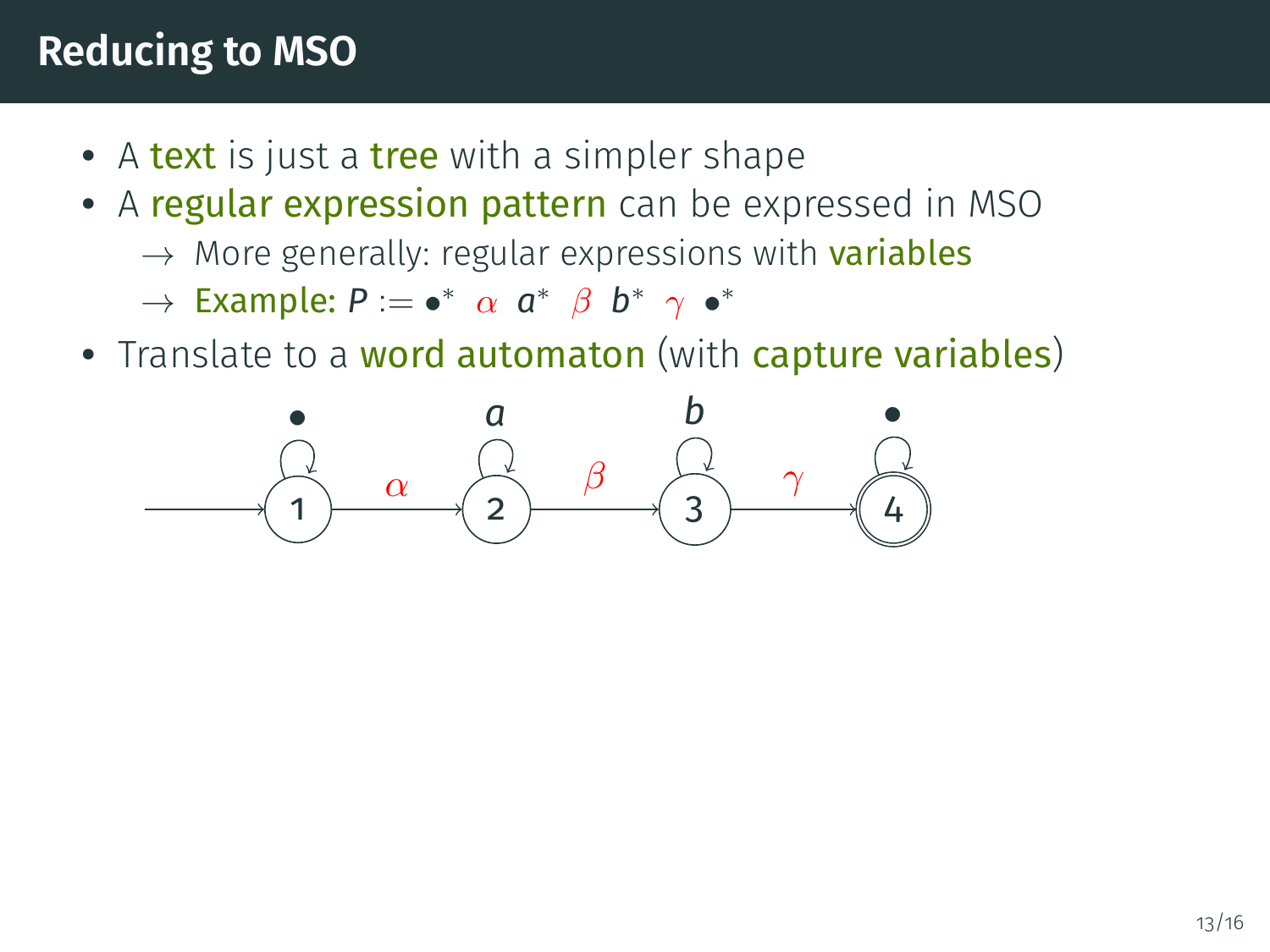## **Reducing to MSO**

- A text is just a tree with a simpler shape
- A regular expression pattern can be expressed in MSO
	- $\rightarrow$  More generally: regular expressions with **variables**
	- $\rightarrow$  Example:  $P := \bullet^* \ \alpha \ a^* \ \beta \ b^* \ \gamma \ \bullet^*$
- Translate to a word automaton (with capture variables)



 $\rightarrow$  The MSO result implies:

#### **Theorem [\[Florenzano et al., 2018\]](#page-87-0)**

*We can enumerate all matches of a regular expression pattern on a tree with linear preprocessing and constant delay*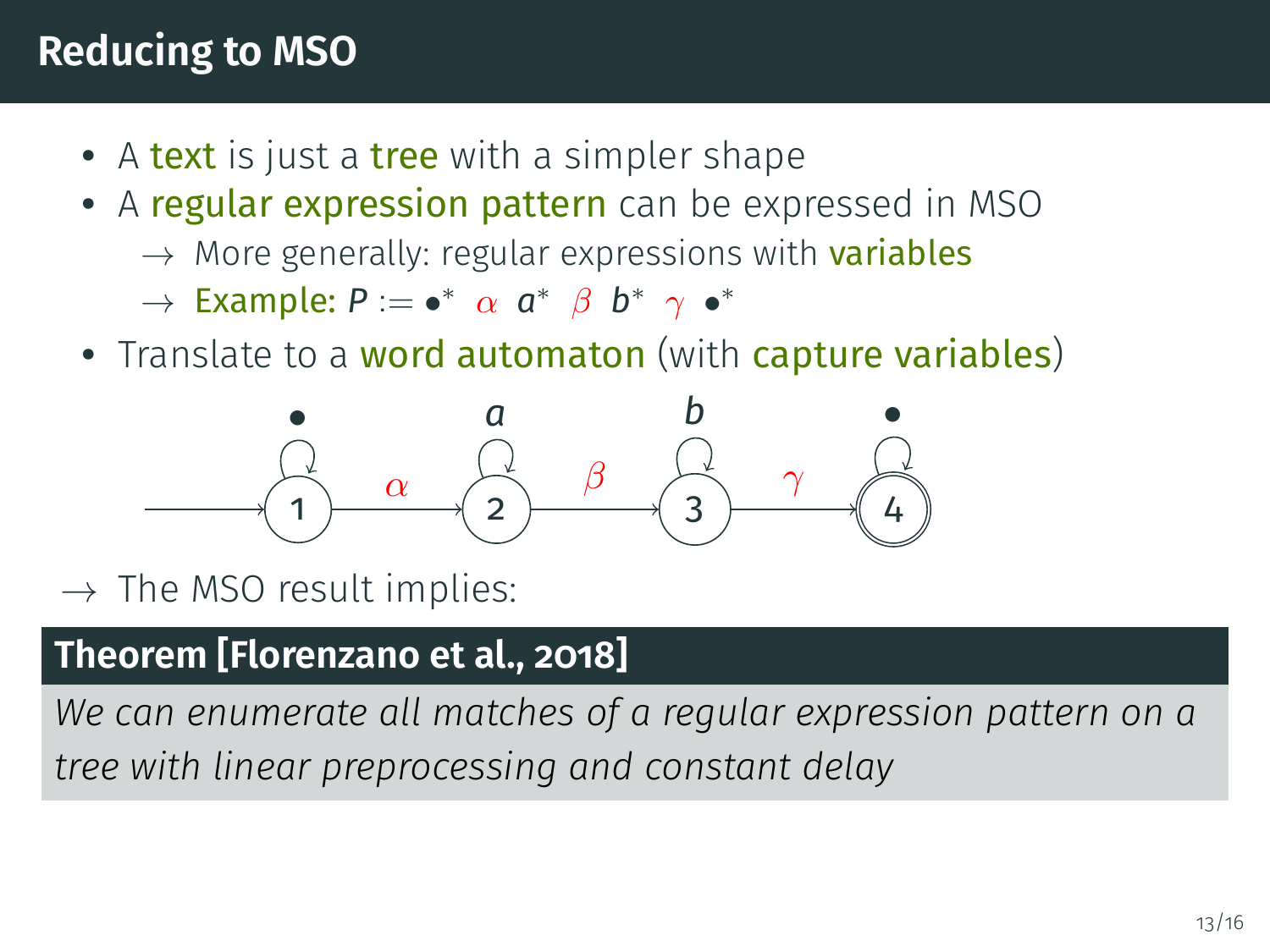#### **Reducing to MSO**

- A text is just a tree with a simpler shape
- A regular expression pattern can be expressed in MSO
	- $\rightarrow$  More generally: regular expressions with **variables**
	- $\rightarrow$  Example:  $P := \bullet^* \ \alpha \ a^* \ \beta \ b^* \ \gamma \ \bullet^*$
- Translate to a word automaton (with capture variables)



 $\rightarrow$  The MSO result implies:

#### **Theorem [\[Florenzano et al., 2018\]](#page-87-0)**

*We can enumerate all matches of a regular expression pattern on a tree with linear preprocessing and constant delay*

 $\rightarrow$  The resulting set circuit is a **binary decision diagram**, i.e., each  $\times$ -gate has only one input which is not a variable  $\frac{1}{13/16}$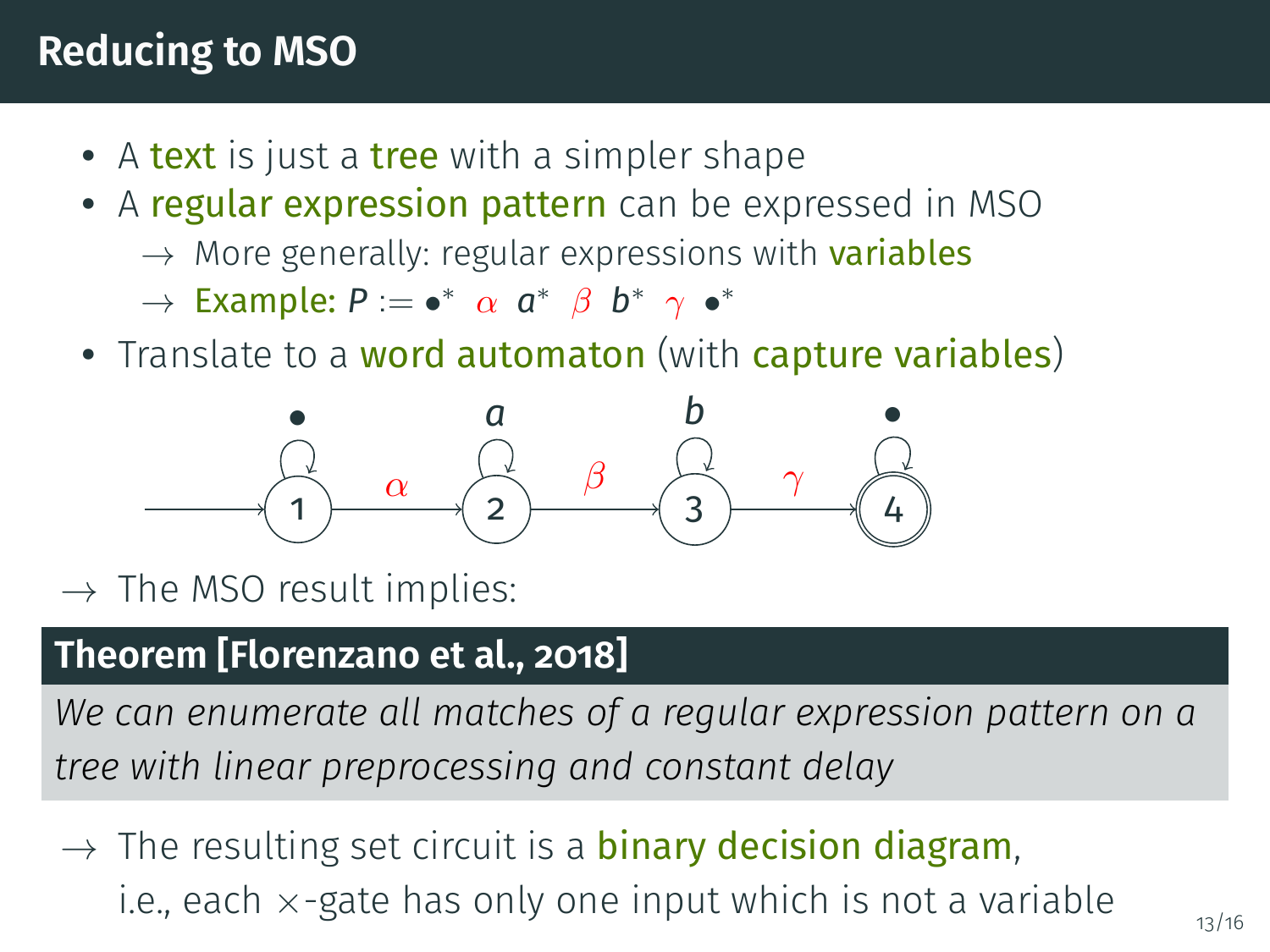We have shown linear preprocessing and constant delay in the data; but what about the **query**?

• For general MSO queries: **nonelementary** complexity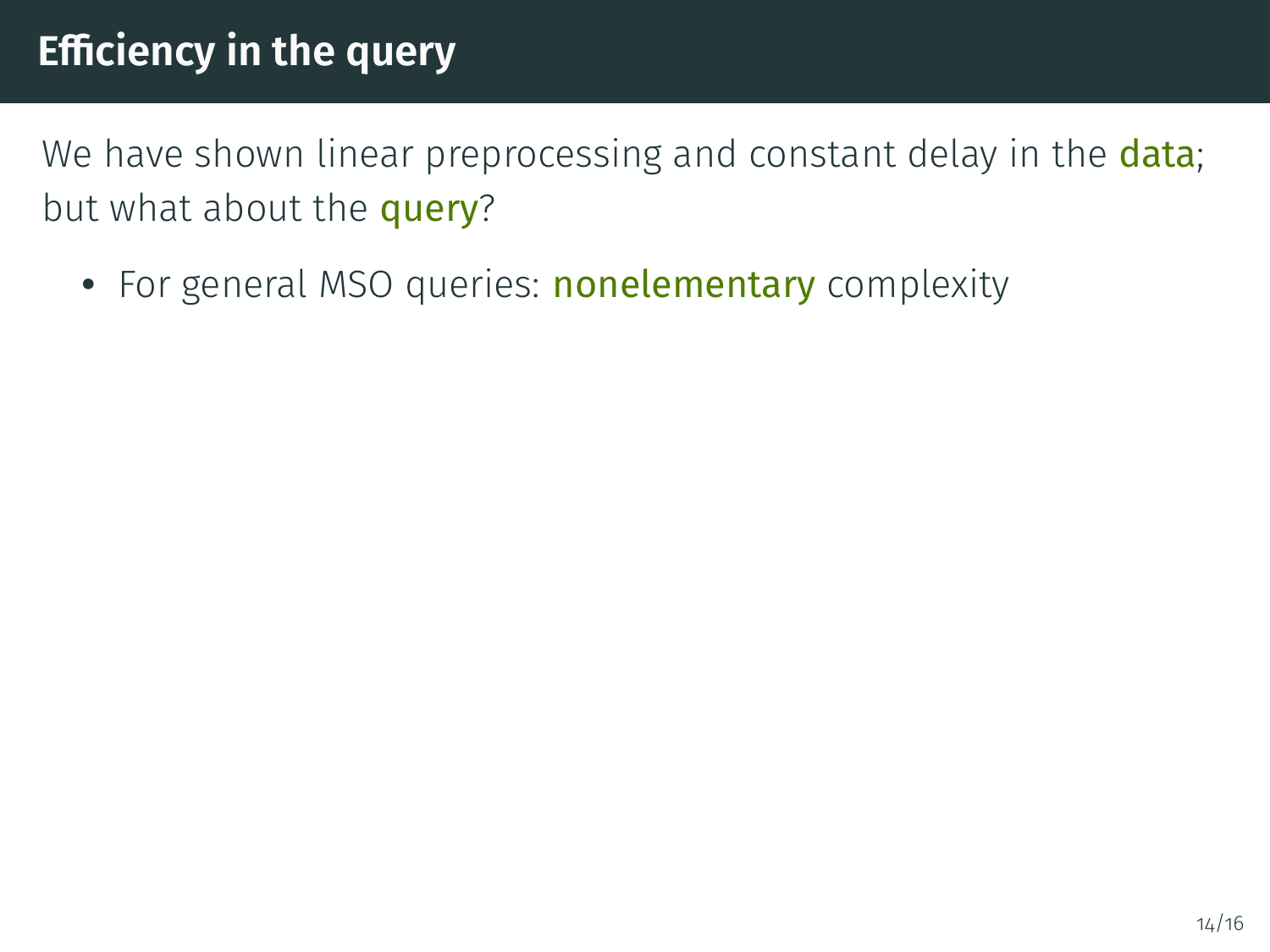We have shown linear preprocessing and constant delay in the **data**; but what about the **query**?

- For general MSO queries: **nonelementary** complexity
- For regular expressions: exponential (determinization)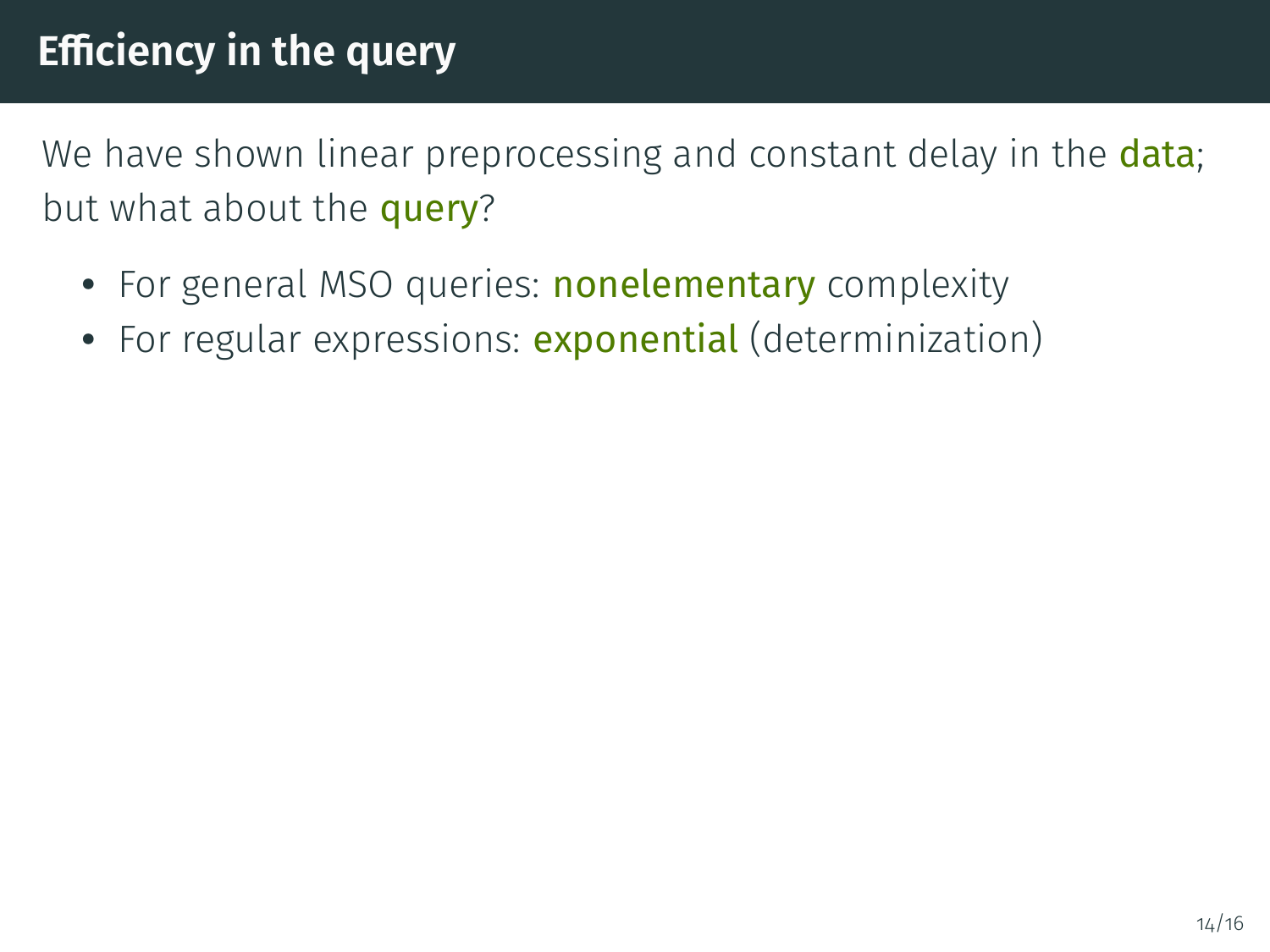We have shown linear preprocessing and constant delay in the **data**; but what about the **query**?

- For general MSO queries: **nonelementary** complexity
- For regular expressions: exponential (determinization)
- However: our methods adapt to **nondeterministic automata** 
	- Constant-delay enumeration for set circuits without assuming determinism but bounding some notion of width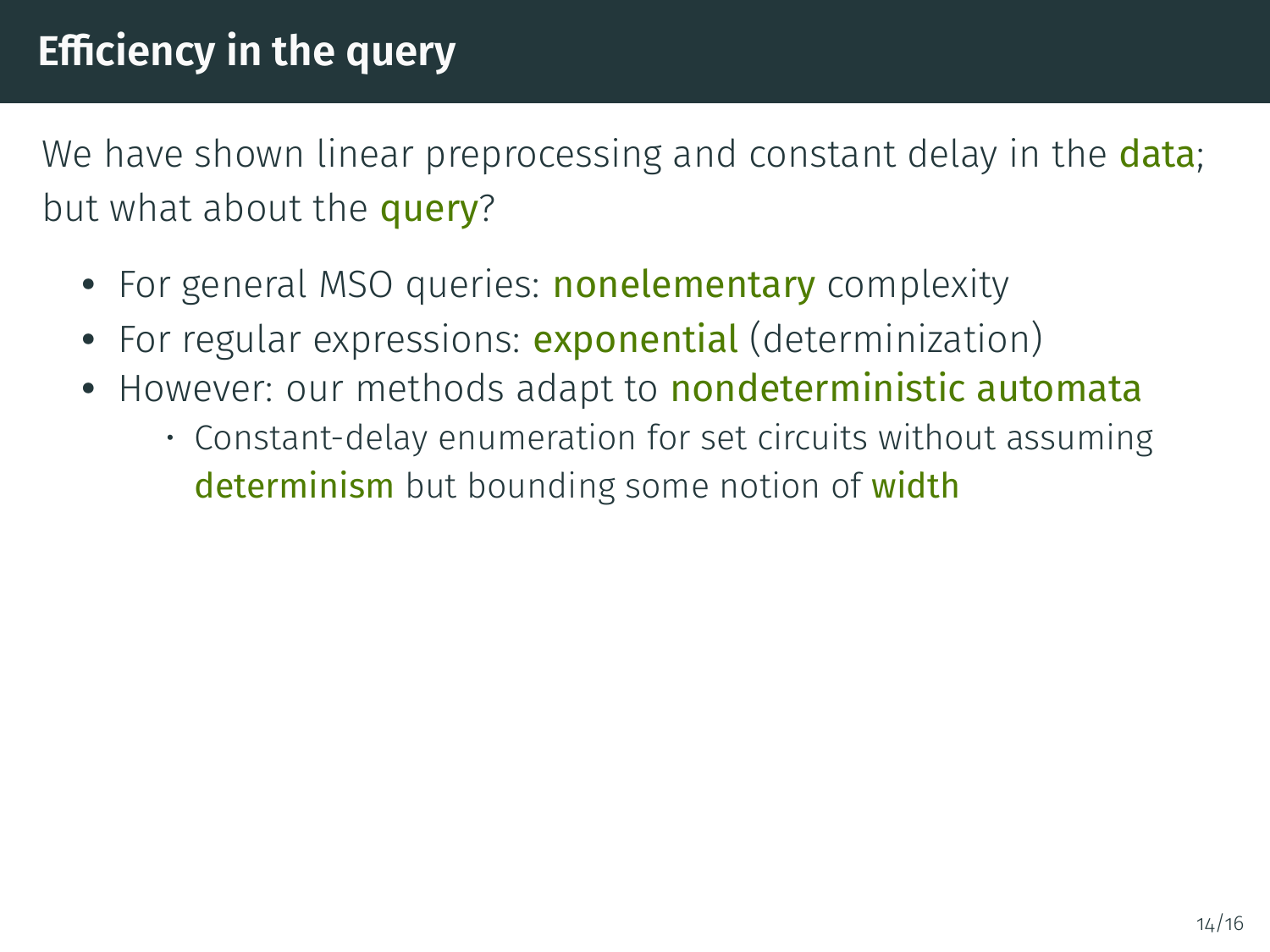We have shown linear preprocessing and constant delay in the **data**; but what about the **query**?

- For general MSO queries: **nonelementary** complexity
- For regular expressions: exponential (determinization)
- However: our methods adapt to **nondeterministic automata** 
	- Constant-delay enumeration for set circuits without assuming determinism but bounding some notion of width

#### **Theorem [\[Amarilli et al., 2019a,](#page-86-0) [Amarilli et al., 2019b\]](#page-86-1)**

*We can enumerate all matches of a nondeterministic tree automaton on a tree with*

- *Preprocessing linear in the tree and polynomial in the automaton*
- *Delay constant in the tree and polynomial in the automaton*

*Corollary: enumeration for regular expression patterns on text*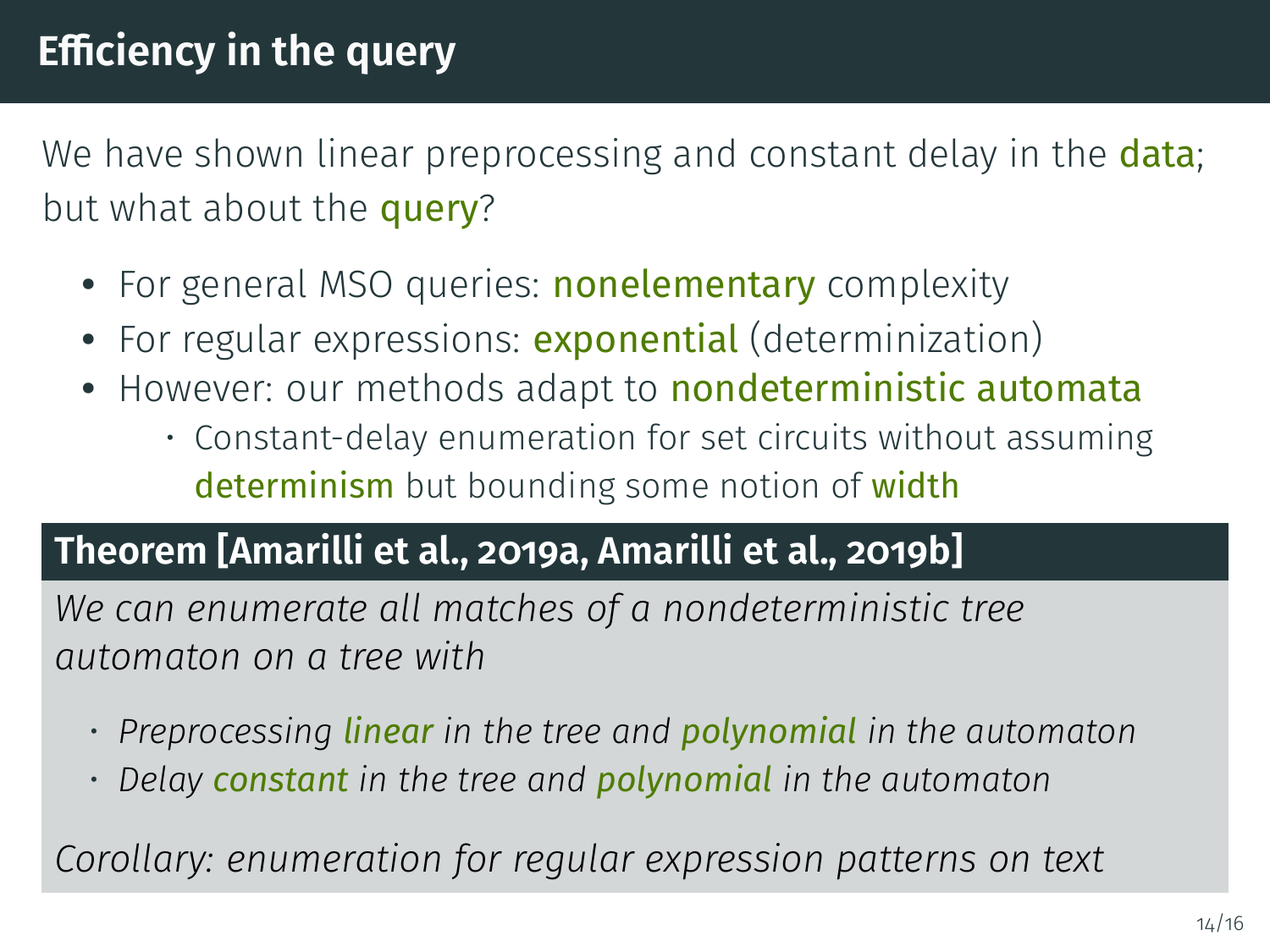# **Implementation (ongoing internship by Rémi Dupré)**

- Prototype to find matches of a regular expression in a text
- <https://github.com/remi-dupre/enum-spanner-rs>
- Work-in-progress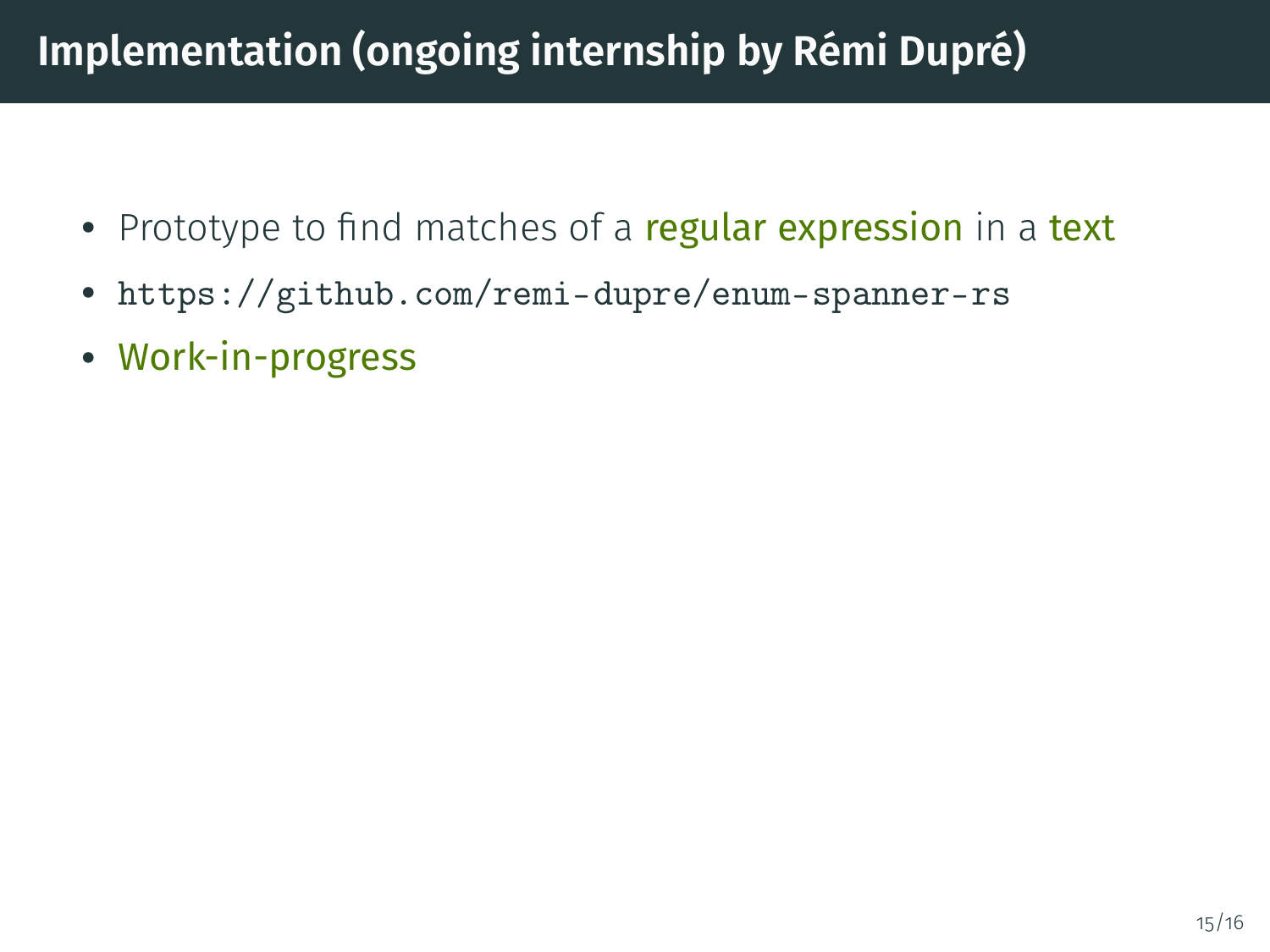# **Implementation (ongoing internship by Rémi Dupré)**

- Prototype to find matches of a regular expression in a text
- <https://github.com/remi-dupre/enum-spanner-rs>
- Work-in-progress
- Open questions / projects:
	- What about **memory usage**? (we cannot keep the whole index)
	- Output matches in streaming? (problem: duplicates)
	- $\cdot$  Can we enumerate other notions of matches?
		- $\rightarrow$  factors of maximal/minimal size
		- $\rightarrow$  distinct matching strings
		- $\rightarrow$  etc.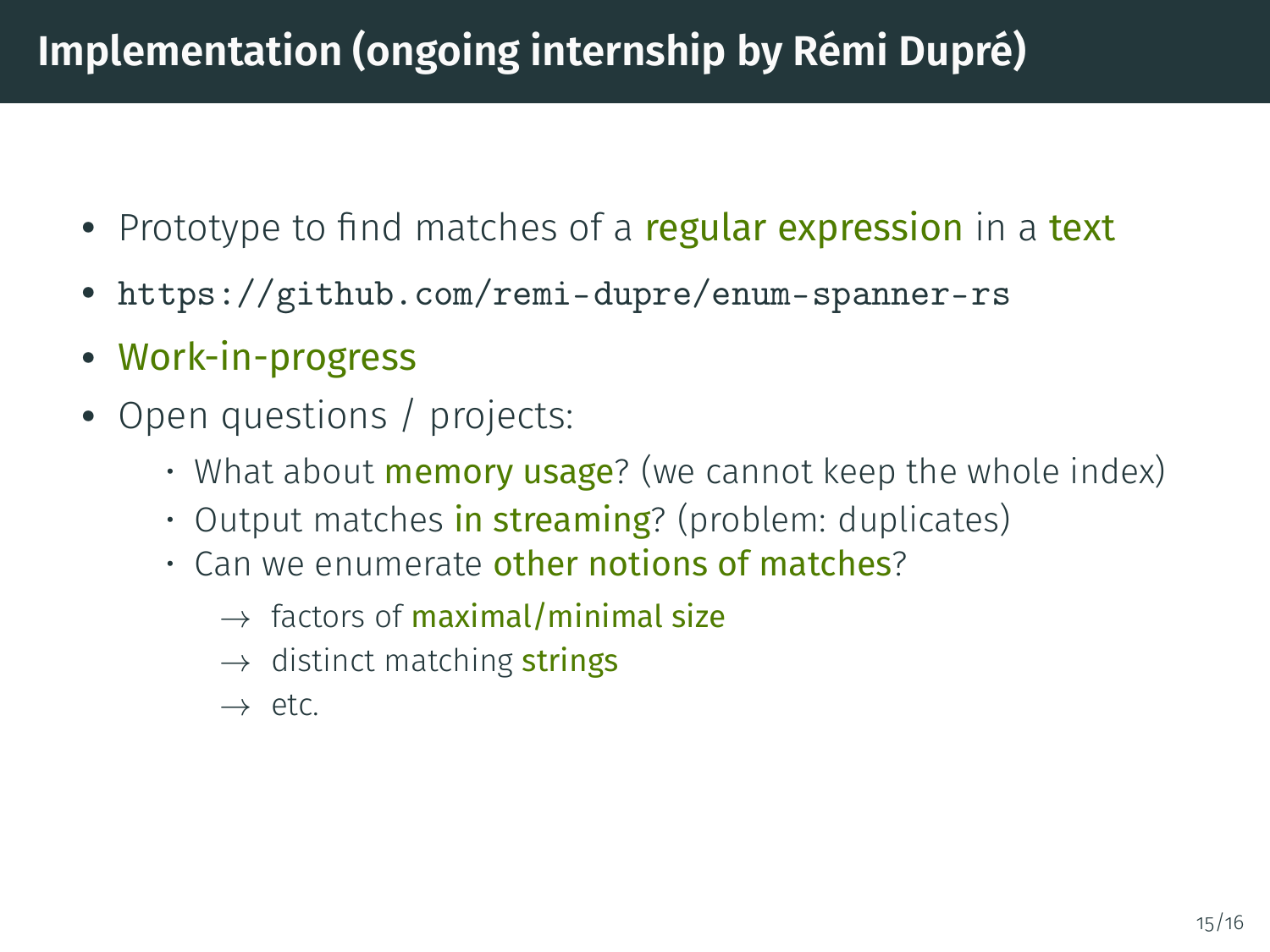# **Implementation (ongoing internship by Rémi Dupré)**

- Prototype to find matches of a regular expression in a text
- <https://github.com/remi-dupre/enum-spanner-rs>
- Work-in-progress
- Open questions / projects:
	- What about **memory usage**? (we cannot keep the whole index)
	- Output matches in streaming? (problem: duplicates)
	- Can we enumerate other notions of matches?
		- $\rightarrow$  factors of maximal/minimal size
		- $\rightarrow$  distinct matching strings
		- $\rightarrow$  etc.
	- Which **application domains** need this?
	- Are there good **benchmarks**?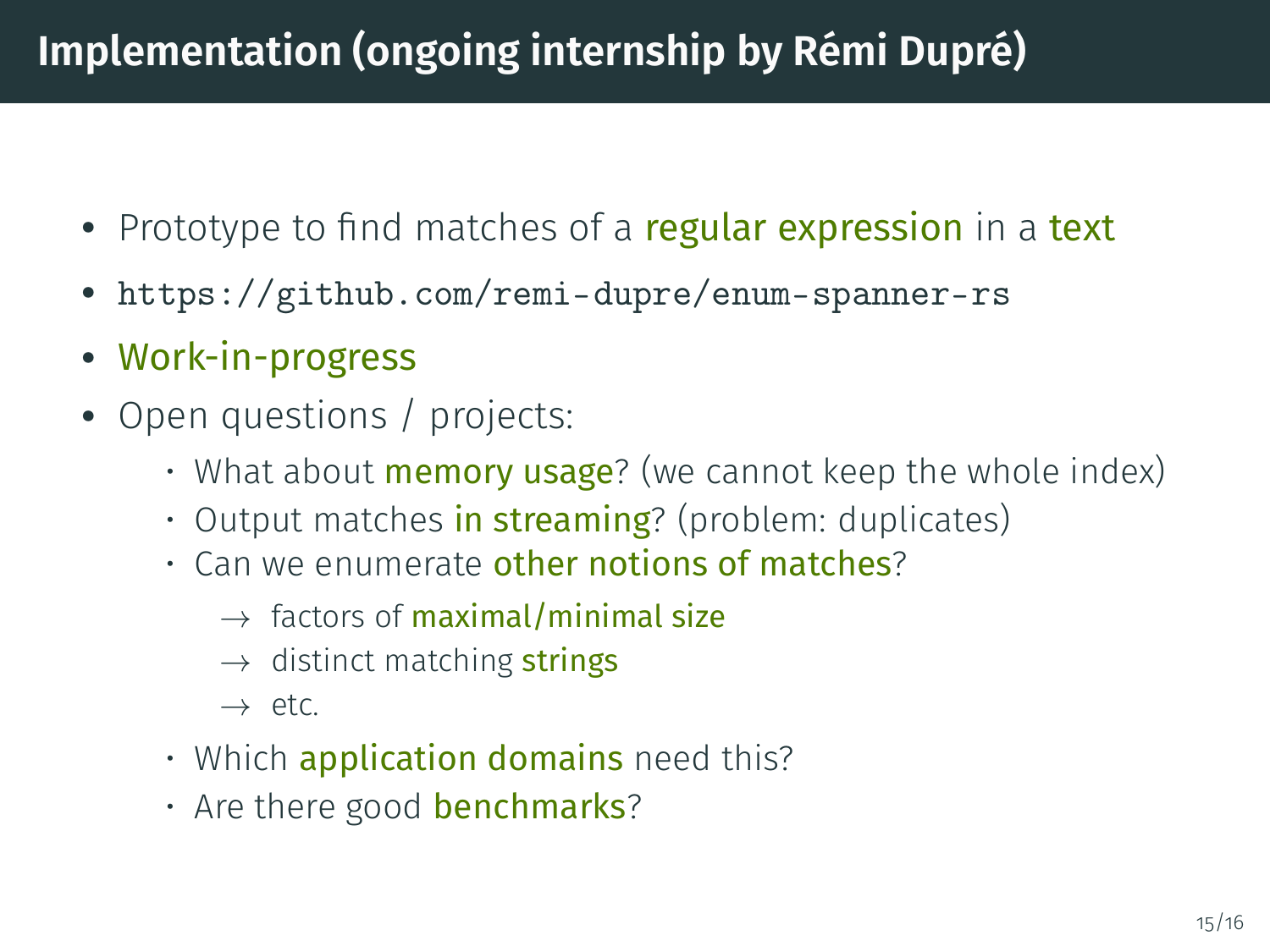- Counting the number of solutions:
	- $\cdot$  Can be done with **unambiguous automata** and d-DNNF set circuits
	- With nondeterministic automata: hard [\[Florenzano et al., 2018\]](#page-87-0)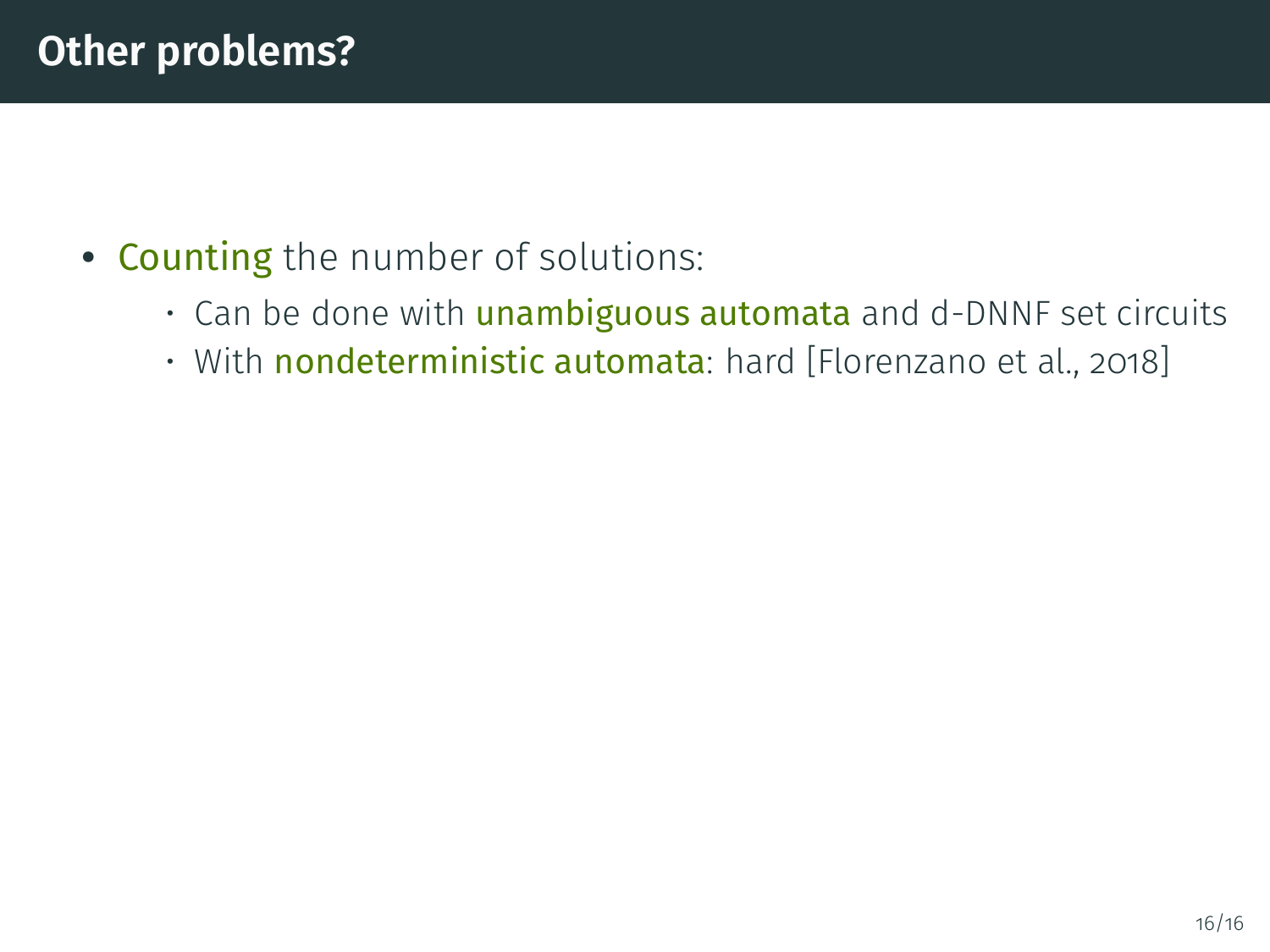- Counting the number of solutions:
	- $\cdot$  Can be done with **unambiguous automata** and d-DNNF set circuits
	- With nondeterministic automata: hard [\[Florenzano et al., 2018\]](#page-87-0)
- Testing if a tuple is a solution:
	- We **don't see how to do it** (unlike [Kazana and Segoufin, 2013])
	- Open problem: is there a good reason why?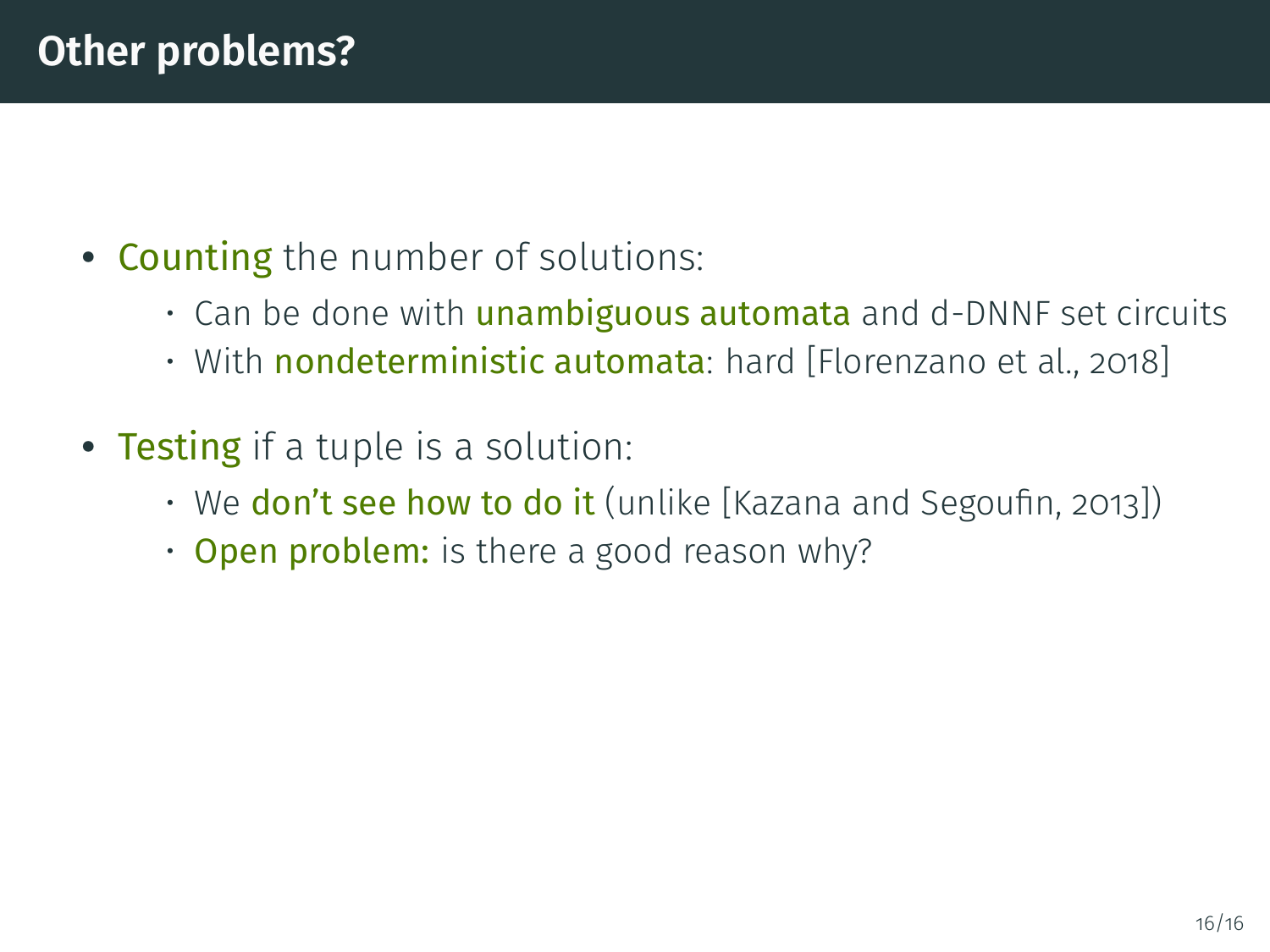- Counting the number of solutions:
	- $\cdot$  Can be done with **unambiguous automata** and d-DNNF set circuits
	- With nondeterministic automata: hard [\[Florenzano et al., 2018\]](#page-87-0)
- Testing if a tuple is a solution:
	- We **don't see how to do it** (unlike [Kazana and Segoufin, 2013])
	- Open problem: is there a good reason why?
- Updates: see next talk :)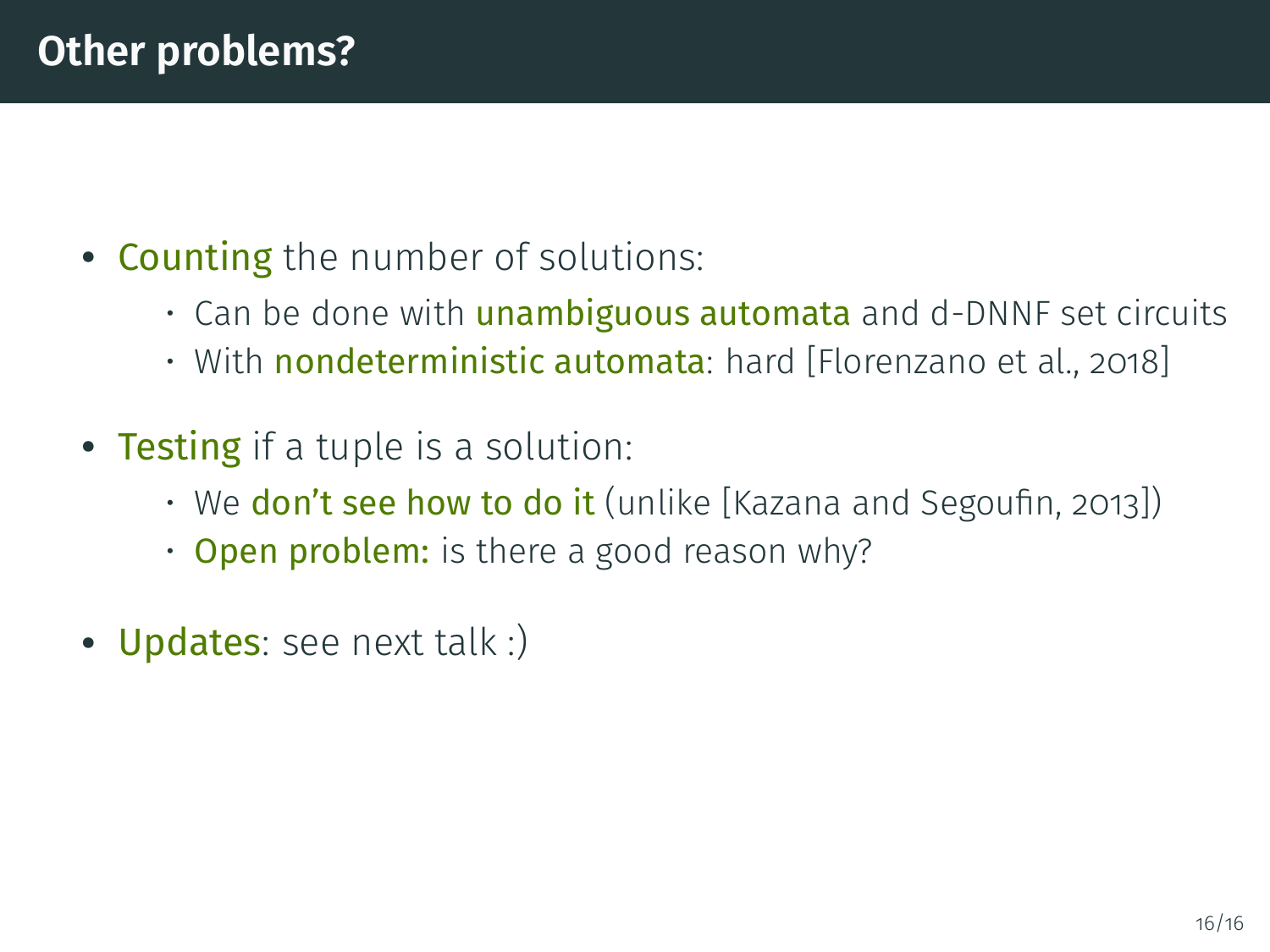- Counting the number of solutions:
	- $\cdot$  Can be done with **unambiguous automata** and d-DNNF set circuits
	- With nondeterministic automata: hard [\[Florenzano et al., 2018\]](#page-87-0)
- Testing if a tuple is a solution:
	- We **don't see how to do it** (unlike [Kazana and Segoufin, 2013])
	- Open problem: is there a good reason why?
- Updates: see next talk :)

#### Thanks for your attention!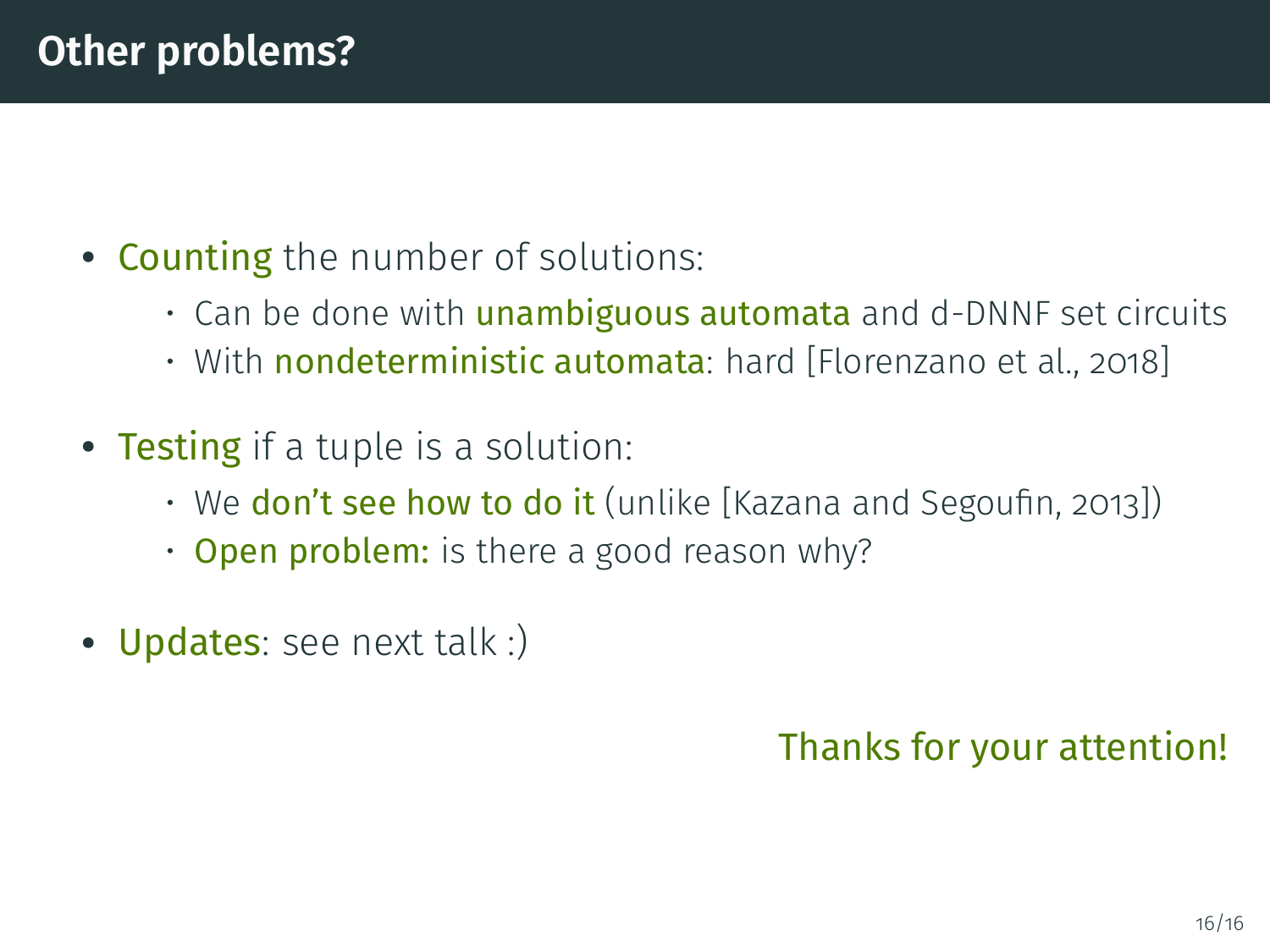#### **References i**

<span id="page-86-0"></span>畐

Amarilli, A., Bourhis, P., Mengel, S., and Niewerth, M. (2019a). **[Constant-Delay Enumeration for Nondeterministic Document](https://arxiv.org/abs/1807.09320) [Spanners.](https://arxiv.org/abs/1807.09320)**

In *[ICDT](http://edbticdt2019.inesc-id.pt/)*.

<span id="page-86-1"></span>Amarilli, A., Bourhis, P., Mengel, S., and Niewerth, M. (2019b). 量 **[Enumeration on Trees with Tractable Combined Complexity and](https://arxiv.org/abs/1812.09519) Efficient Updates.** 

In *[PODS](https://sigmod2019.org/)*.



Bagan, G. (2006).

**MSO queries on Tree Decomposable Structures Are Computable with Linear Delay.**

In *CSL*.